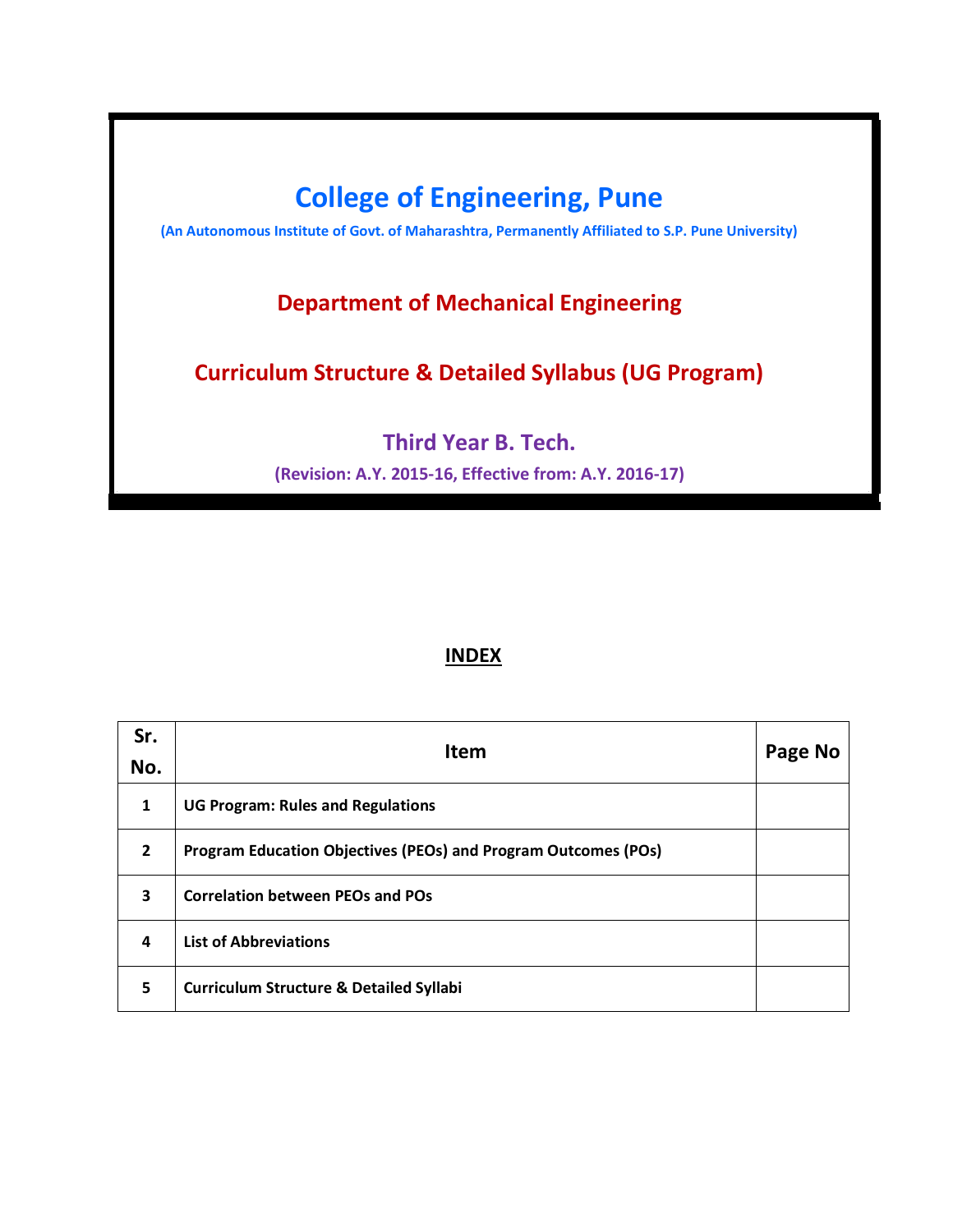### **Program Education Objectives (PEOs):**

### **The Undergraduate students will demonstrate...**

- I. To prepare the students in order to cater the needs of automotive, design, thermal and manufacturing for Indian as well as multinational industries.
- II. To develop competence in the students to understand technological concepts, analyze data in order to formulate and undertake industrial problems and obtain viable solutions.
- III. To provide students with in depth knowledge in the core subjects such as mathematics and engineering sciences in order to prepare them for higher studies and inculcate research attitude.
- IV. To make students aware of the importance of lifelong learning and provide opportunity to work on multidisciplinary projects.
- V. To inculcate in student effective communication, management skills, professional ethics, codes of professional practice, induce societal awareness and indoctrinate team spirit.

### **Program Outcomes (POs):**

### **The Undergraduate Students will demonstrate...**

- 1. Proficiently use mathematical methods, basic sciences, engineering analysis, measurement and instrumentation techniques while attempting engineering problems and articulate viable solutions.
- 2. Graduates will demonstrate the ability to design, develop and analyze mechanical systems and manufacturing process that meets the required specifications.
- 3. Graduates will be familiar with modern engineering software tools and equipment to analyze mechanical engineering problems.
- 4. Graduates will demonstrate an aptitude to identify, formulate and solve problems associated with Mechanical Engineering.
- 5. Graduates will be able to understand the intricacies and impact of engineering solutions.
- 6. Graduates will be able to communicate effectively in both verbal and written forms.
- 7. Graduates will identify societal problems and provide viable engineering solution.
- 8. Graduates would be capable of self-education and clearly understand the value of lifelong learning.
- 9. Graduates will be broadly educated and will have an understanding of the impact of engineering on society and demonstrate awareness of contemporary issues.
- 10. Graduates will demonstrate professional and ethical responsibilities.
- 11. Graduates will adhere to the various important issues such as green house effect, carbon credit retrofit design concept; relevant norms laid down and exhibit maturity while providing engineering solutions.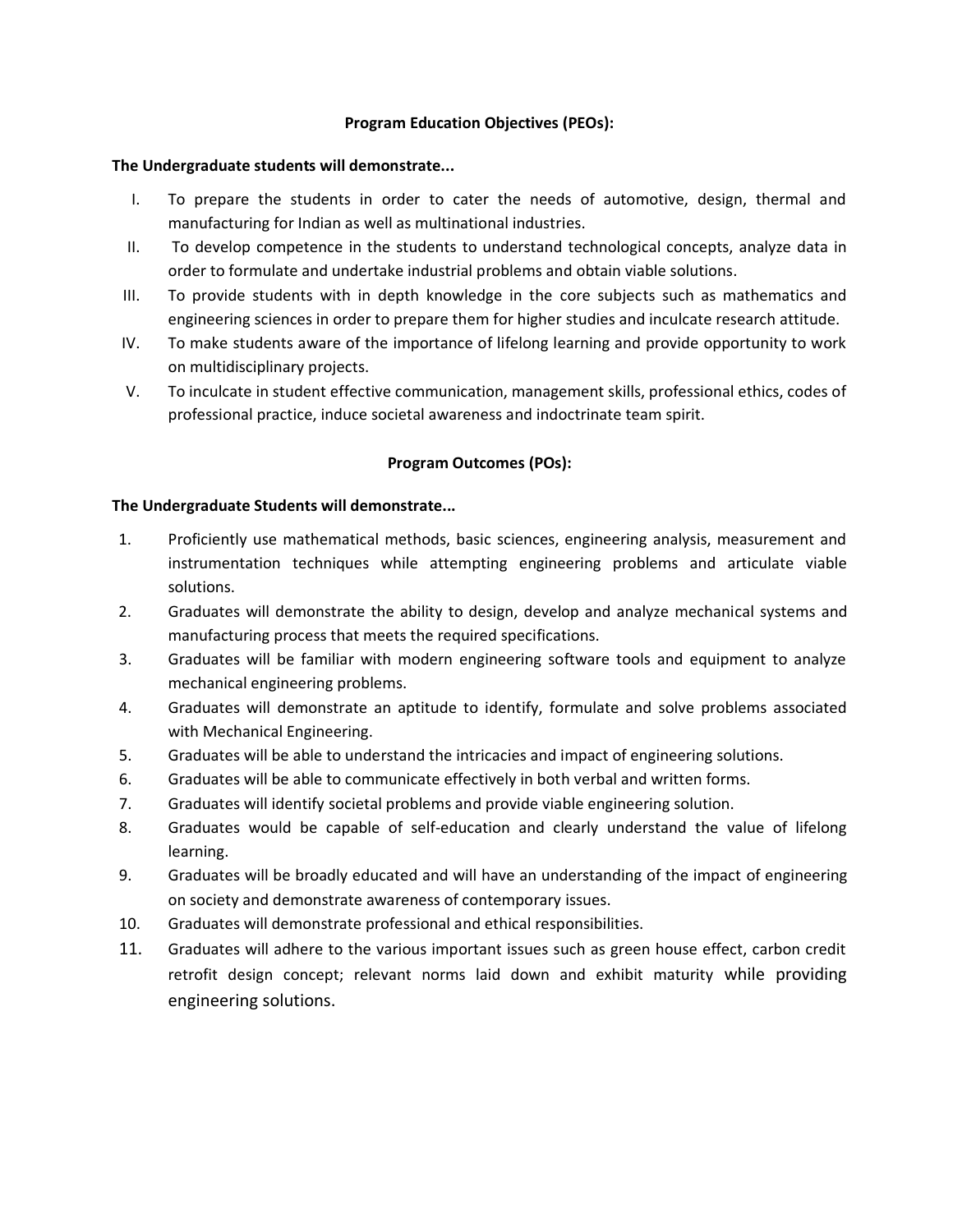# **Correlation between the PEOs and the POs**

| $PO \rightarrow$<br>$PEO\downarrow$ | $\mathbf{1}$ | $\overline{2}$ | $\overline{\mathbf{3}}$ | 4            | 5            | 6            | $\overline{\mathbf{z}}$ | 8            | 9                          | 10 | 11           |
|-------------------------------------|--------------|----------------|-------------------------|--------------|--------------|--------------|-------------------------|--------------|----------------------------|----|--------------|
|                                     | v            | $\checkmark$   | $\checkmark$            | $\checkmark$ | $\checkmark$ |              |                         |              |                            |    |              |
| $\mathbf{I}$                        |              | $\checkmark$   | $\checkmark$            | $\checkmark$ | $\checkmark$ | $\checkmark$ |                         |              | $\boldsymbol{\mathcal{U}}$ |    |              |
| III                                 |              | √              | $\checkmark$            | $\checkmark$ | ✓            | $\checkmark$ |                         |              |                            |    |              |
| IV                                  |              |                |                         |              |              |              |                         | $\checkmark$ | $\overline{\phantom{a}}$   |    |              |
| $\mathsf{V}$                        |              |                |                         |              |              |              | $\checkmark$            |              |                            |    | $\checkmark$ |

**Note:** The cells filled in with **√** indicate the fulfilment/correlation of the concerned PEO with the PO.

# **List of Abbreviations**

| Abbreviation | Title                                               |
|--------------|-----------------------------------------------------|
| S.P. P.U.    | Savitribai Phule Pune University                    |
| <b>A.Y.</b>  | <b>Academic Year</b>                                |
| <b>BSC</b>   | <b>Basic Science Course</b>                         |
| <b>EFC</b>   | <b>Engineering Foundation Course</b>                |
| <b>MLC</b>   | <b>Mandatory Learning Course</b>                    |
| <b>ILOE</b>  | <b>Institute Level Open Elective Course</b>         |
| <b>SLC</b>   | <b>Self Learning Course</b>                         |
| <b>HSMC</b>  | <b>Humanities/Social Sciences/Management Course</b> |
| <b>LLC</b>   | <b>Liberal Learning Course</b>                      |
| <b>SBC</b>   | <b>Skill Based Course</b>                           |
| <b>PCC</b>   | <b>Program Core Course</b>                          |
| <b>DEC</b>   | <b>Department Elective Course</b>                   |
| LC           | <b>Laboratory Course</b>                            |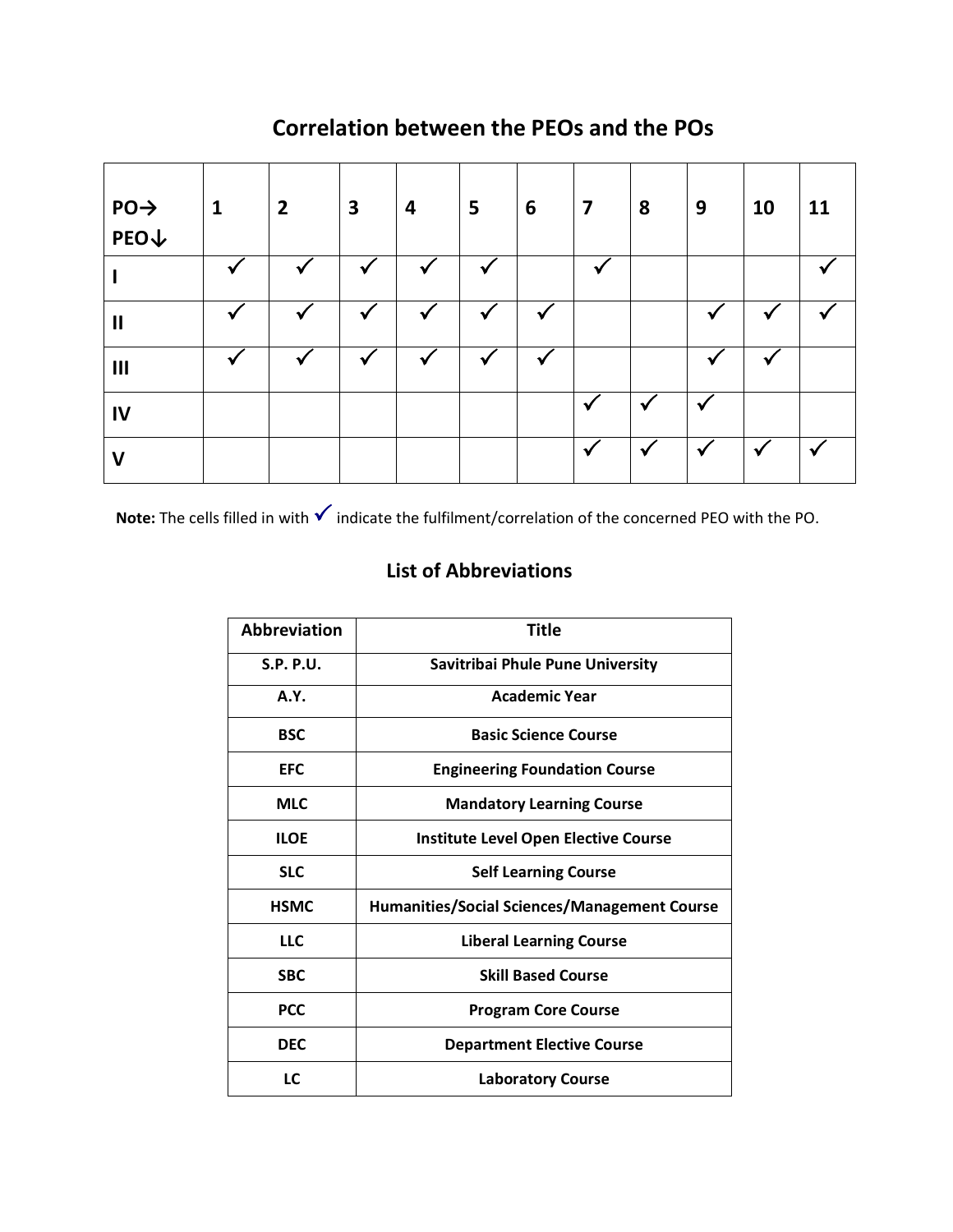### **Semester V**

| Sr.            | Course      | <b>Course Name</b>                           |                | <b>Teaching Scheme</b> |                | <b>Credits</b> |
|----------------|-------------|----------------------------------------------|----------------|------------------------|----------------|----------------|
| No.            | <b>Type</b> |                                              |                | $\mathsf{T}$           | P              |                |
| $\mathbf{1}$   | <b>BSC</b>  | Numerical Methods & Computer Programming     | $\mathbf{1}$   | $\mathbf{1}$           | 0              | $\overline{2}$ |
| $\overline{2}$ | <b>MLC</b>  | <b>Environmental Studies</b>                 | $\mathbf{1}$   | $\mathbf 0$            | 0              | 0              |
| 3              | PCC         | <b>Fluid Machinery</b>                       | $\overline{2}$ | 0                      | 0              | $\mathbf{2}$   |
| 4              | <b>PCC</b>  | <b>Heat Transfer</b>                         | 3              | 0                      | 0              | 3              |
| 5              | <b>PCC</b>  | Theory of Machines - II                      | 3              | 0                      | 0              | 3              |
| 6              | <b>PCC</b>  | Machine Design-I                             | 3              | $\mathbf 0$            | 0              | 3              |
| $\overline{7}$ | PCC         | <b>Industrial Fluid Power</b>                | 3              | $\Omega$               | 0              | 3              |
| 8              | LC          | <b>Heat Transfer Lab</b>                     | 0              | $\mathbf 0$            | $\overline{2}$ | $\mathbf{1}$   |
| 9              | LC          | Theory of Machines - II Lab                  | 0              | $\Omega$               | $\overline{2}$ | $\mathbf{1}$   |
| 10             | <b>SBC</b>  | Machine Design-I Lab                         | 0              | 0                      | $\overline{2}$ | $\mathbf{1}$   |
| 11             | <b>SBC</b>  | Fluid Machinery and Fluid Power Lab          | 0              | 0                      | $\overline{2}$ | $\mathbf{1}$   |
|                | ILOE in     | • English Language Proficiency-I             |                |                        |                |                |
|                | Humanities  | <b>Finance for Engineers-I</b><br>$\bullet$  |                |                        |                |                |
|                | /HSMC       | • Engineering Economics-I                    |                |                        |                |                |
| 12             |             | • Industrial Psychology-I                    | $\overline{2}$ | $\Omega$               | 0              | $\mathcal{P}$  |
|                |             | • Personnel Psychology-I                     |                |                        |                |                |
|                |             | • Japanese Language-I                        |                |                        |                |                |
|                |             | • German Language-I                          |                |                        |                |                |
|                |             |                                              | 18             | $\mathbf{1}$           | 8              | 22             |
|                |             | <b>Total Academic Engagement and Credits</b> |                | 27                     |                | 22             |

| No.           | <b>Semester</b> | <b>Minor Course</b>        |                       | <b>Honors Course</b>       | <b>Lectures</b> | <b>Credits</b> |
|---------------|-----------------|----------------------------|-----------------------|----------------------------|-----------------|----------------|
|               |                 |                            | <b>Thermal</b>        | <b>Design</b>              |                 |                |
| 1             | V               | <b>Elementary Thermal</b>  | <b>Fluid Dynamics</b> | <b>Advanced Machine</b>    | 3               | 3              |
|               |                 | Engineering                |                       | Design                     |                 |                |
| $\mathcal{P}$ | VI              | <b>Elements of Machine</b> | Computational         | Finite Element-            | 3               | 3              |
|               |                 | Design                     | <b>Fluid Dynamics</b> | <b>Boundary Element</b>    |                 |                |
|               |                 |                            |                       | Methods                    |                 |                |
| 3             | VII             | Manufacturing              | Advanced<br>Heat      | <b>Stress Analysis</b>     | 3               | 3              |
|               |                 | Technology                 | Transfer              |                            |                 |                |
| 4             | VIII            | CAD/CAM                    | Modelling<br>of IC    | <b>Advanced Vibrations</b> | 3               | 3              |
|               |                 |                            | Engines               | and Acoustics              |                 |                |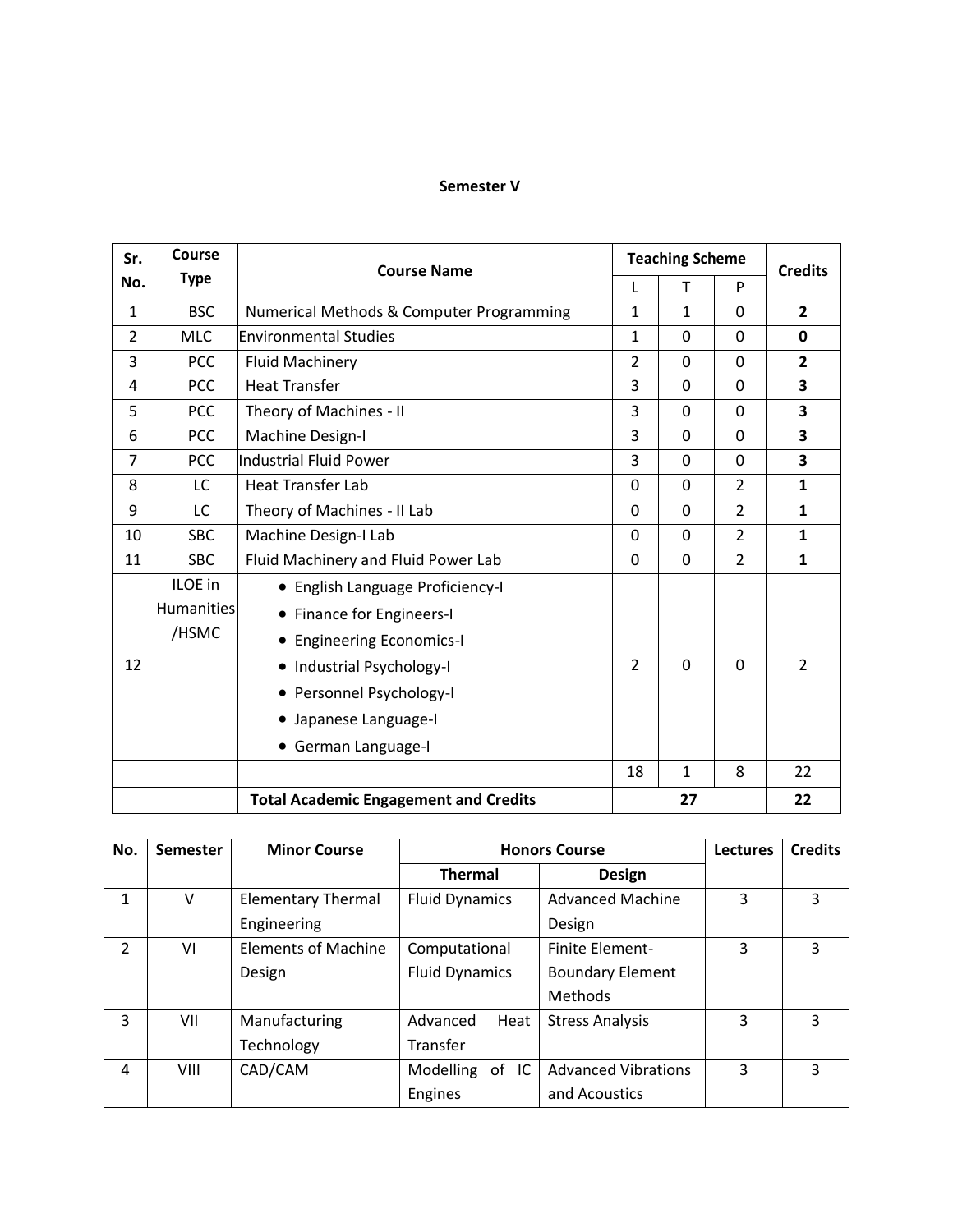### **Semester VI**

| Sr.            | Course            | <b>Course Name</b>                                |                | <b>Teaching Scheme</b> |                | <b>Credits</b> |
|----------------|-------------------|---------------------------------------------------|----------------|------------------------|----------------|----------------|
| No.            | <b>Type</b>       |                                                   | L              | T.                     | P              |                |
| $\mathbf{1}$   | <b>MLC</b>        | Constitution of India                             | $\mathbf{1}$   | 0                      | 0              | $\mathbf 0$    |
| $\overline{2}$ | <b>DEC</b>        | <b>Department Elective-I</b>                      | 3              | 0                      | 0              | 3              |
| 3              | <b>SLC</b>        | MOOC/Flipped Class/Internship/Industry<br>floated |                |                        |                |                |
|                |                   | <b>Course/Technical SLC</b>                       | 3              | 0                      | 0              | 3              |
| 4              | <b>SBC</b>        | Mini Project                                      | 1              | $\Omega$               | 4              | 3              |
| 5              | <b>PCC</b>        | Machine Design-II                                 | $\overline{2}$ | 1                      | 0              | 3              |
| 6              | <b>PCC</b>        | <b>Energy Conversion</b>                          | 3              | 0                      | 0              | 3              |
| $\overline{7}$ | PCC               | I C Engines                                       | 3              | 0                      | $\Omega$       | $\overline{3}$ |
| 8              | LC                | Machine Design-II Lab                             | 0              | 0                      | $\overline{2}$ | $\mathbf{1}$   |
| 9              |                   | Engineering<br>Thermodynamics<br>and<br>Energy    |                |                        |                |                |
|                | LC                | <b>Conversion Lab</b>                             | 0              | 0                      | $\overline{2}$ | $\mathbf{1}$   |
| 10             | LC                | IC Engines Lab                                    | 0              | 0                      | $\overline{2}$ | $\mathbf{1}$   |
| 11             | <b>HSMC</b>       | <b>Entrepreneurship Development</b>               | $\mathbf{1}$   | 0                      | 0              | $\mathbf{1}$   |
|                | ILOE in           | • English Language Proficiency-II                 |                |                        |                |                |
|                | <b>Humanities</b> | Finance for Engineers-II<br>$\bullet$             |                |                        |                |                |
|                | /HSMC             | • Engineering Economics-II                        |                |                        |                |                |
| 12             |                   | • Industrial Psychology-II                        | $\overline{2}$ | 0                      | 0              | $\overline{2}$ |
|                |                   | • Personnel Psychology-II                         |                |                        |                |                |
|                |                   | Japanese Language-II<br>$\bullet$                 |                |                        |                |                |
|                |                   | • German Language-II                              |                |                        |                |                |
|                |                   |                                                   | 19             | $\mathbf{1}$           | 10             | 24             |
|                |                   | <b>Total Academic Engagement and Credits</b>      |                | 30                     |                | 24             |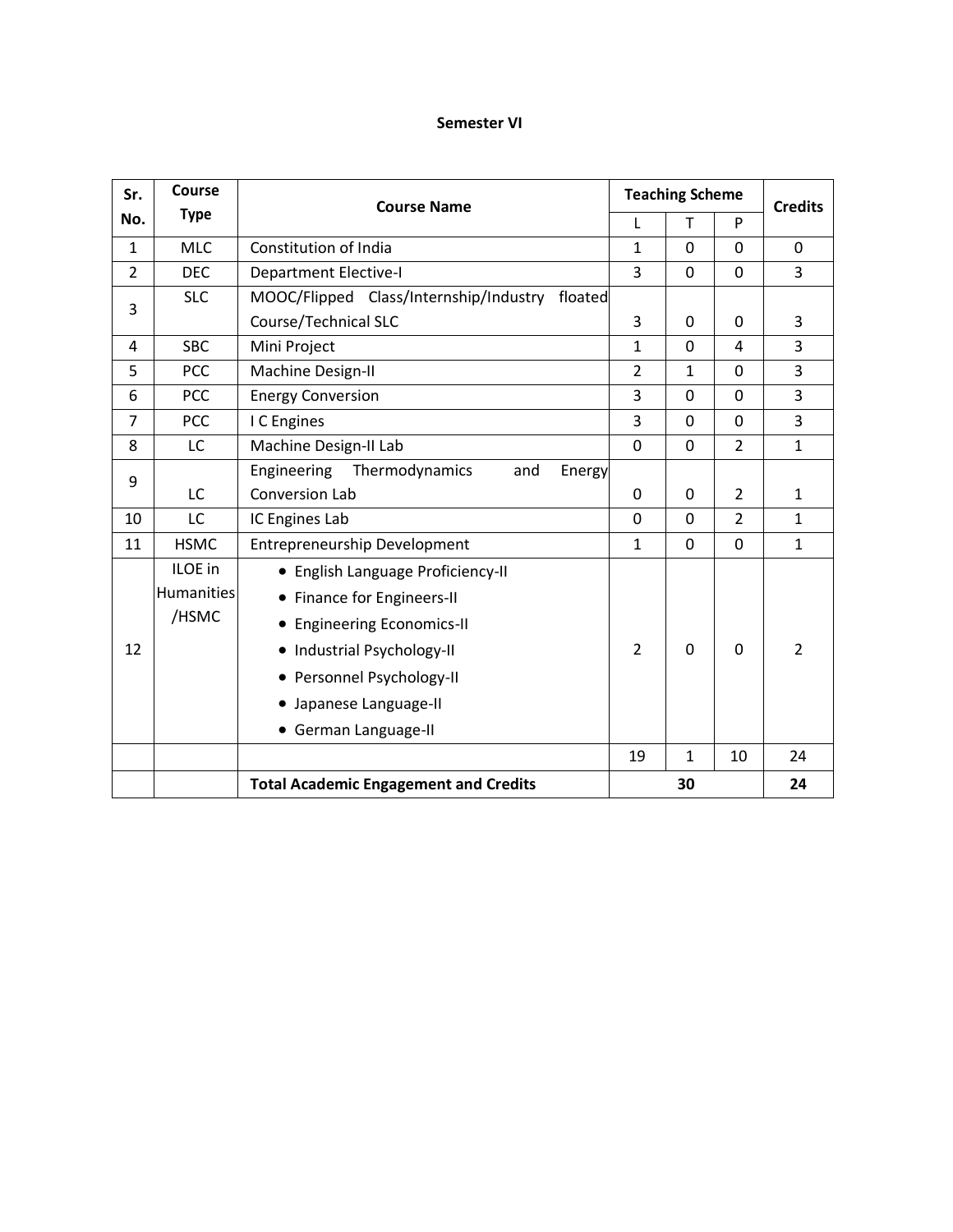# **Semester- V**

# **(ME-13001) Numerical Methods and Computer Programming**

Theory : 1 Hr/week Tutorial : 1Hr/week

### **Course Outcomes:**

Students will be able to:

- 1. Use numerical methods in modern scientific computing
- 2. Determine numerical solutions of nonlinear equations in a single variable
- 3. Use numerical interpolation
- 4. Estimate solution to problems using numerical integration and differentiation
- 5. Obtain numerical solution to engineering problems using programming

### **Unit I : Numerical Methods I**: **[5hrs]**

Bracketing and Open Methods. Rate of Convergence. Numerical Solution of Linear and Non- linear Simultaneous Equations: Gauss- Elimination, Gauss- Seidal, Gauss- Jordan, Relaxation Technique, Eigen values, Matrix- Inversion, Tridiagonal systems. Numerical Integration using Newton- Cotes formulae, Gauss-Quadrature, Romberg Integration, Double Integration.

### **Unit II : Numerical Methods II: [5hrs]**

Approximation by Forward, Backward, Central and Divided Difference Formulae, Richardson Extrapolation Technique, Higher- order derivatives. Least Square Technique, Linear, Exponential and Multiple Regressions. Interpolation by Newton"s Formulae, Lagrange"s, Spline Interpolation, Hermite and Stirling Formulae

### **Unit III : Differential Equations: [5hrs]**

Ordinary Differential Equations, Taylor"s Series, Picards Method, Euler"s, Modified Euler"s, Runge-Kutta (Second and Fourth Order), Predictor- Corrector, Simultaneous and Second Order differential Methods. Introduction to numerical methods for solution of Partial Differential equations

### **Text Books**:

- Chapra, Cannale, " Numerical Methods for Engineers", McGraw-Hill Int.
- Shastry, "Introductory Methods of Numerical Analysis", Prentice Hall of India Delhi.

### **Reference Books:**

- Rajaraman, "Computer Oriented Numerical Methods", Prentice Hall of India Delhi.
- T Veerarajan, T Rama Chandran, "Theory and Problems in Numerical Method" Tata McGraw-Hill

### **Teaching Scheme**: **Examination Scheme:**

 T1 and T2: 20 Marks each End-Sem Exam: 60 Marks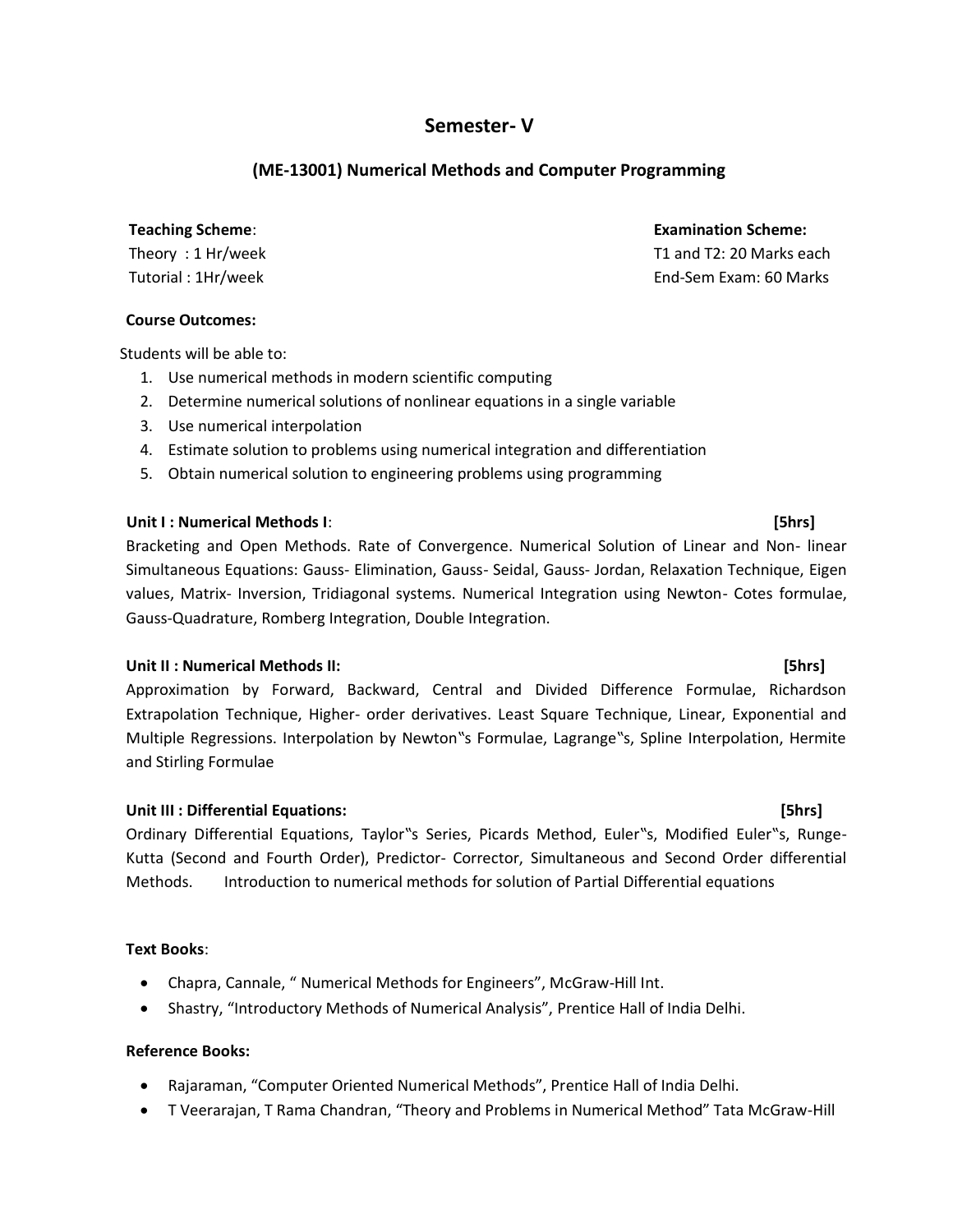• William H. Press, Saul A. Tenkolsky, William T, Vellering, Brain P. Flannery "Numerical Recipes in C", Cambridge University Press.

### **Environmental Studies**

| <b>Teaching scheme:</b>                                                                              | <b>Scheme for evaluation:</b> |
|------------------------------------------------------------------------------------------------------|-------------------------------|
| ONE interactive session per week (TOTAL $-12$ T1: Noting the classroom discussions &                 |                               |
| lectures including field work like exposure visit/ presentations on selected topics (50 marks)       |                               |
| interaction/actual contribution/small project etc.) T2: Report on field work &group activity/ies (50 | marks)                        |

### **Course objectives:**

- 1. To make students aware about environmental assets
- 2. To make students understand the sources, types of environmental challenges
- 3. To understand the concept and approaches of sustainable development
- 4. To realize our role in the protection and conservation of environment

### **Course Outcomes:**

- 1. Students will understand the concept of environment and its importance for the mankind.
- 2. Students will also become aware of the current issues and environmental problems at local, national and global level
- 3. Students will be sensitized towards the protection, conservation and sustainable development
- 4. Students will think seriously about the impact human actions on environment and measures to minimize and mitigate them as an engineer
- 5. Students will learn about their role as professionals in protecting the environment from degradation

### **Course content:**

| Unit | <b>Topics</b>                                                                    | <b>Lectures</b> |  |  |  |
|------|----------------------------------------------------------------------------------|-----------------|--|--|--|
| 1.   | The Global environmental issues                                                  | 02              |  |  |  |
|      | Human population and environment : Population growth, Environment and human      |                 |  |  |  |
|      | health, Women and child welfare                                                  |                 |  |  |  |
|      | Social issues and environment : People and environment, Social consequences of   |                 |  |  |  |
|      | development and Environmental changes                                            |                 |  |  |  |
| 2.   | <b>Natural resources</b>                                                         | 02              |  |  |  |
|      | spheres, Direct & Indirect utilization of natural resources, Types -<br>Concept, |                 |  |  |  |
|      | Renewable and non-renewable, Overexploitation & pollution, Conservation - 3R     |                 |  |  |  |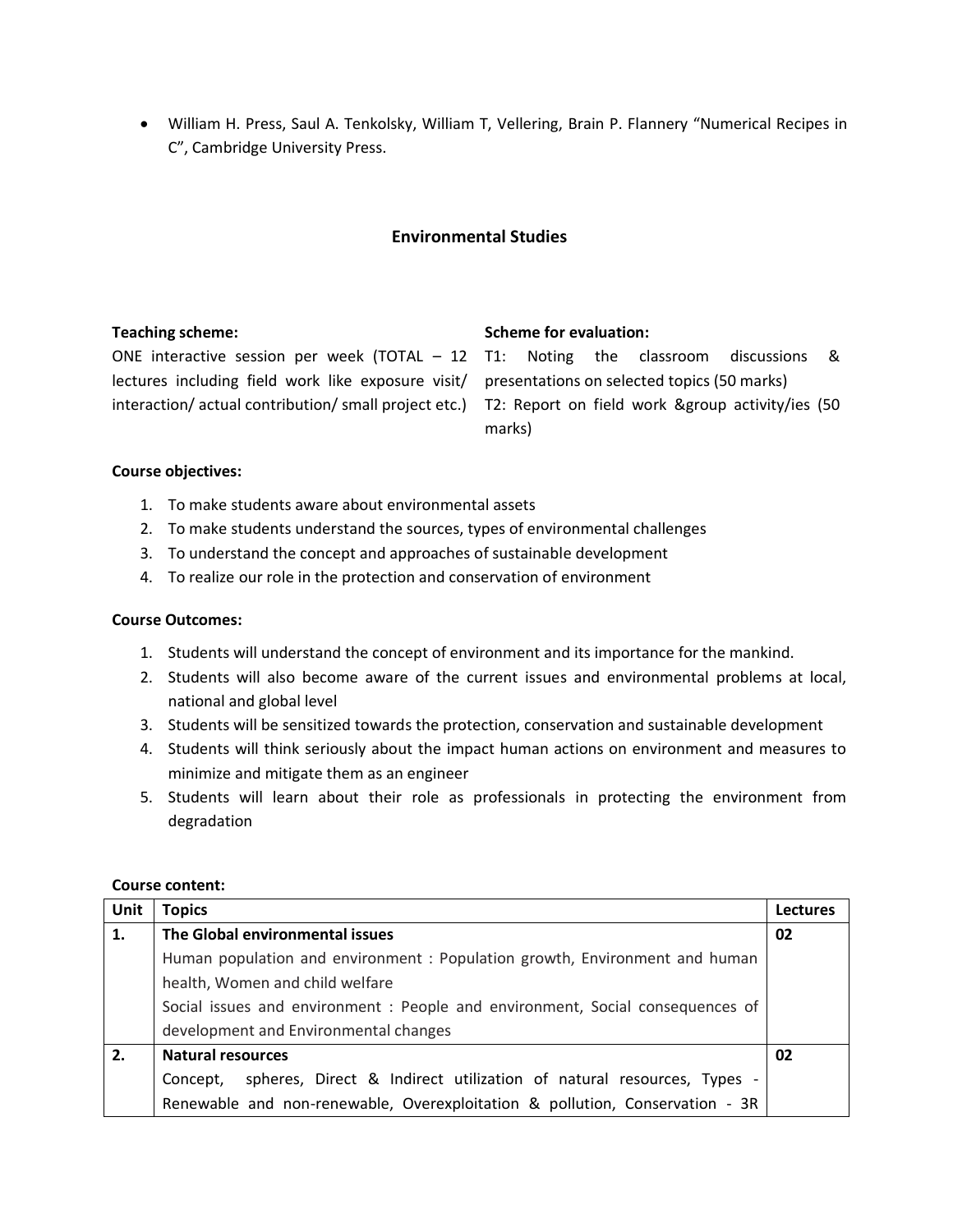|    | principle                                                                         |    |  |  |  |
|----|-----------------------------------------------------------------------------------|----|--|--|--|
| 3. | Ecosystem                                                                         | 04 |  |  |  |
|    | Concept, Types – Terrestrial & aquatic with subtypes, Function, Food chain & web, |    |  |  |  |
|    | Energy pyramid, Niche, Ecotone                                                    |    |  |  |  |
| 4. | <b>Biodiversity</b>                                                               | 04 |  |  |  |
|    | Introduction, levels, Types, Distribution & Magnitude, Threats, Conservation      |    |  |  |  |
| 5. | <b>Pollution</b>                                                                  | 04 |  |  |  |
|    | Concept, Types & Sources, Direct & indirect Impacts, Prevention, control and      |    |  |  |  |
|    | mitigation measures, Disaster management                                          |    |  |  |  |
| 6. | <b>Environmental rules and regulations</b>                                        | 04 |  |  |  |
|    | Concepts, Local, national and Global level framework, tools like Environmental    |    |  |  |  |
|    | Impact Assessment, Environmental Management System, Certifications, Role of an    |    |  |  |  |
|    | engineer in environmental management                                              |    |  |  |  |

### **Text books:**

- Bharucha, E. (2013) Textbook of Environmental Studies for Undergraduate Courses.
- Rajgopalan, R (2011) Environmental Studies: From Crisis to Cure. Oxford University Press
- Wright, RT (2007) Environmental Science. Pearson Education (Low Prise 9<sup>th</sup> Edition) 712 p.

### **Reference books:**

- Carson, Rachel (1962) The Silent Spring
- Leelakrishnan, P. (2006) Environmental Law Case Book (IInd Edition) LexisNexis Butterworths (Student Serise) 466 p.
- McKibben, Bill (1989) The end of Nature
- Meadows, Donella, Meadows Dennis & Randers Jorgen (1996) Beyond the limits
- Odum, EP (1971) Fundamentals of Ecology, W.B. Saunders (Publi.). 574 p.
- United Nations Environment Program (2005) Atlas of Our Changing Environment
- Weisman, Alan (2007) The World without us

### **Important web resources:**

Official websites of UNEP, UNESCO, MoEFCC, various NGO's

# **(ME-15018) Fluid Machinery**

**Teaching Scheme**: **Examination Scheme:**  Lectures : 2 Hrs/week T1 and T2: 20 Marks each End-Sem Exam: 60 Marks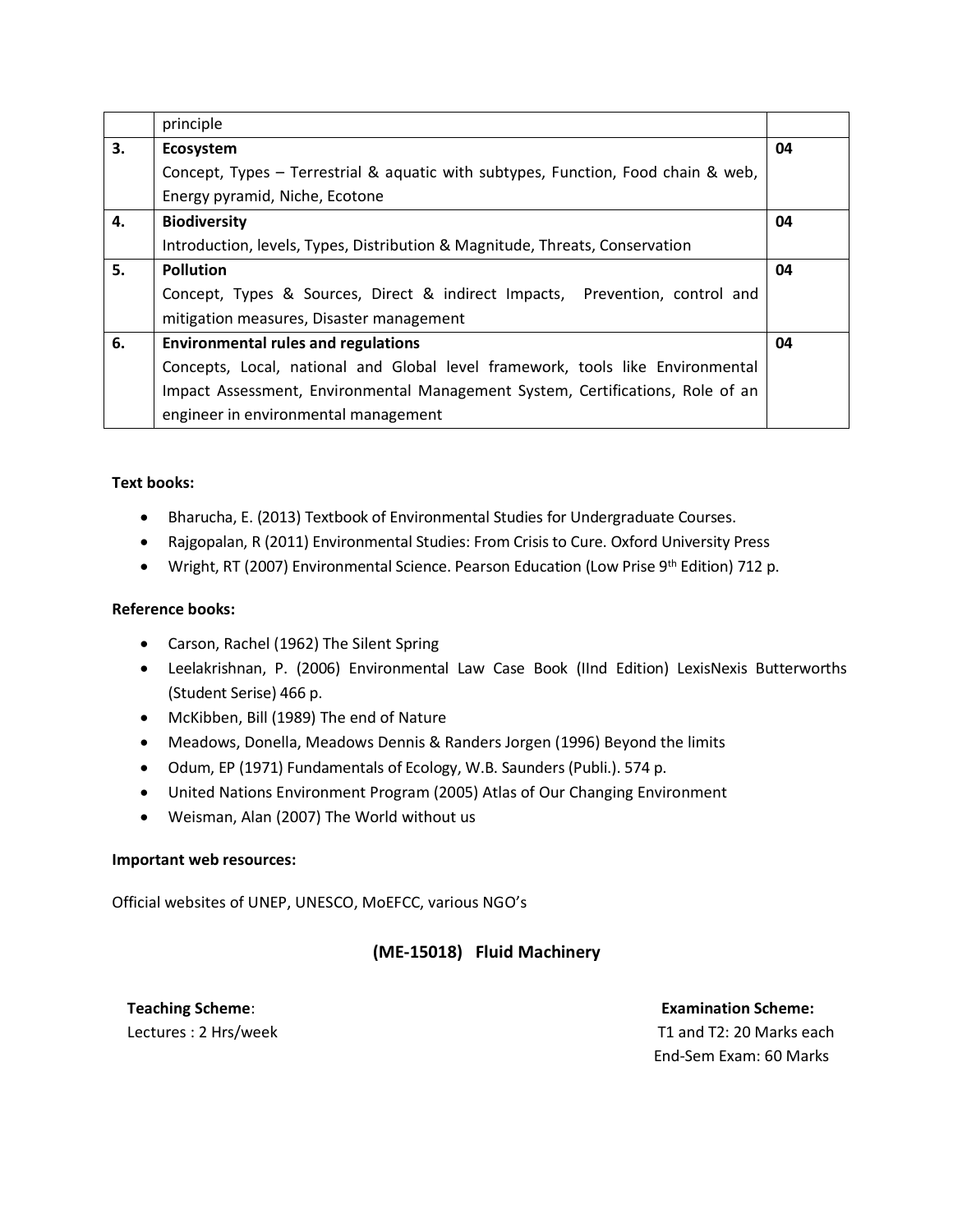### **Course Outcomes:**

Students will be able to

- 1. Acquire and implement the knowledge of basic principles, working and applications of various hydraulic machines, components and devices.
- 2. Critically analyse the performance of pumps and turbines.

### **Unit I: Momentum Principle and its Application** [**4 hrs]**

Impulse-momentum principle, calculation of force exerted on fixed plate, moving flat plates & curved vanes, Calculation of force exerted on series of moving vanes, velocity diagrams & its analysis.

### **Unit II: Impulse Water Turbines** [**4 hrs]**

Classification of water turbines, Pelton wheel, its construction and working, velocity triangles, efficiency, power, work done, Pelton wheel design, Governing of Pelton wheel

### **Unit III: Reaction Water Turbines [6 hrs]**

Principle of operation, Construction and working of Francis and Kaplan Turbine, Effect of modification of velocity triangles on runner shape, Draft tube, Cavitations calculation of various efficiencies, Power, Discharge, Blade angles, Runner dimensions etc. governing of Francis and Kaplan turbine, Draft tubetypes and analysis

### Unit IV: Performance of Turbines *Mathemance of Turbines Mathemance of Turbines Mathemance of Turbines Mathemance of Turbines* **<b>***Mathemance of Turbines Mathemance of Turbines Mathemance of Turbines*

Factors influencing the performance of turbines, unit head, unit speed, unit quantity, unit power, Specific speed of turbine, performance characteristics curves of turbine.

### **Unit V: Centrifugal Pumps [4 hrs]**

Working principles, Construction, Types, Various heads, multistage pumps, Velocity triangles, Minimum starting speed, cavitation, Maximum permissible suction head (MPSH) and Net positive suction head (NPSH). Methods of priming, calculations of efficiencies, Discharge, Blade angles, Head, Power required Impeller dimensions etc. Specific speed and performance characteristics of pumps

### **Unit VI: Miscellaneous Hydraulic Systems [4 hrs]**

Introductions, submersible pump, Air lift pump, hydraulic ram, hydraulic coupling, and hydraulic torque converter.

### **Text Books**

• C.S.P. Ojha, P.N. Chandramouli, and R. Berndtsson "Fluid Mechanics and Machinery" Oxford university press , 2010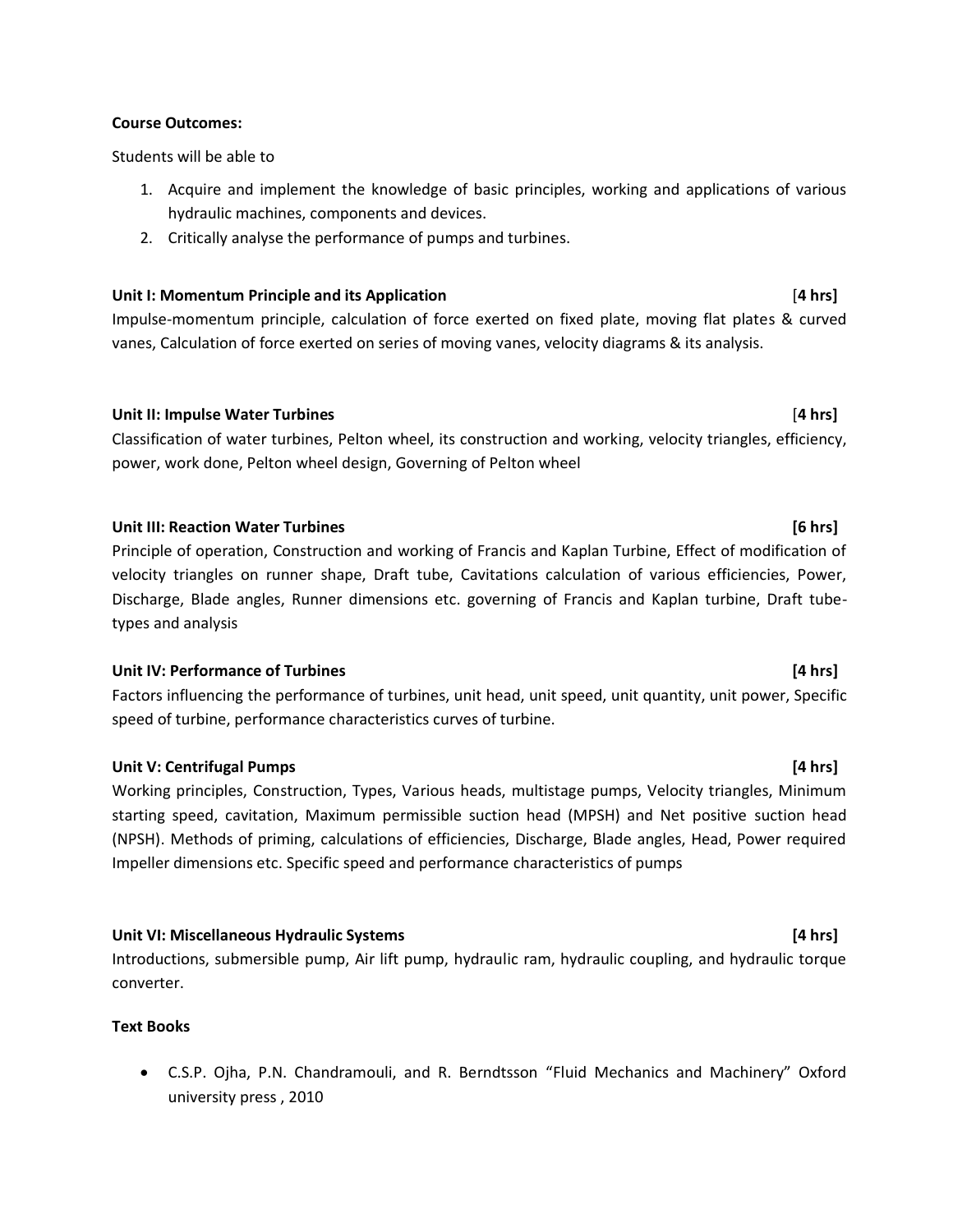- Modi & Seth, Fluid Mechanics & Fluid Machinery, Standard Book House 2002.
- S. Ramamurtham, Hydraulic Fluid Mechanics and Fluid Machines, Dhanpat Rai Publishing,2002

### **Reference Books:**

- [Terry Wright,](https://www.amazon.com/Terry-Wright/e/B001KIGVGS/ref=dp_byline_cont_book_1) [Philip Gerhart](https://www.amazon.com/s/ref=dp_byline_sr_book_2?ie=UTF8&text=Philip+Gerhart&search-alias=books&field-author=Philip+Gerhart&sort=relevancerank) "Fluid Machinery: Application, Selection, and Design", Second Edition Publisher: CRC Press, 2009.
- S Larry Dixon B.Eng ,Cesare Hall "Fluid Mechanics and Thermodynamics of Turbomachinery", Seventh Edition Publisher: Butterworth-Heinemann 2013
- R. K. Rajput, A Text book of Fluid Mechanics and Hydraulic Machines, S. Chand Co.Ltd.,2002

### **(ME-13008) Heat Transfer**

# **Teaching Scheme Examination Scheme** Lectures: 3 hr/Week Test (I & II)-40 marks End Sem. Exam- 60 marks

### **Course Outcomes:**

Upon successful completion of this course, students will be able to:

- 1. Explain the basic laws of heat transfer, various modes of heat transfer and fundamentals of heat exchangers
- 2. Anticipate and describe the consequence of heat transfer in thermal analyses of engineering systems
- 3. Formulate, evaluate and develop solution for one and two dimensional steady state heat conduction and unsteady state heat conduction problem.
- 4. Establish and describe fundamental relationship between fluid flow and convection heat transfer
- 5. Apply empirical correlations for forced, free convection and phase change process to determine values for the convection heat transfer coefficient.
- 6. Formulate and solve the Heat Exchanger Rating and Sizing problem
- 7. Evaluate radiation view factors using tables and obtain numerical solutions for radiation heat transfer problems

### **Unit I: Introduction [6hrs]**

Modes/laws of heat transfer, thermo-physical properties, Electrical Analogy in conduction, derivation of Generalized heat conduction equation in Cartesian coordinates, Fourier, Laplace and Poission's equation. Generalized heat conduction equation in cylindrical and spherical co-ordinates. (no derivation).

### **Unit II: One dimensional steady state heat conduction [6hrs]**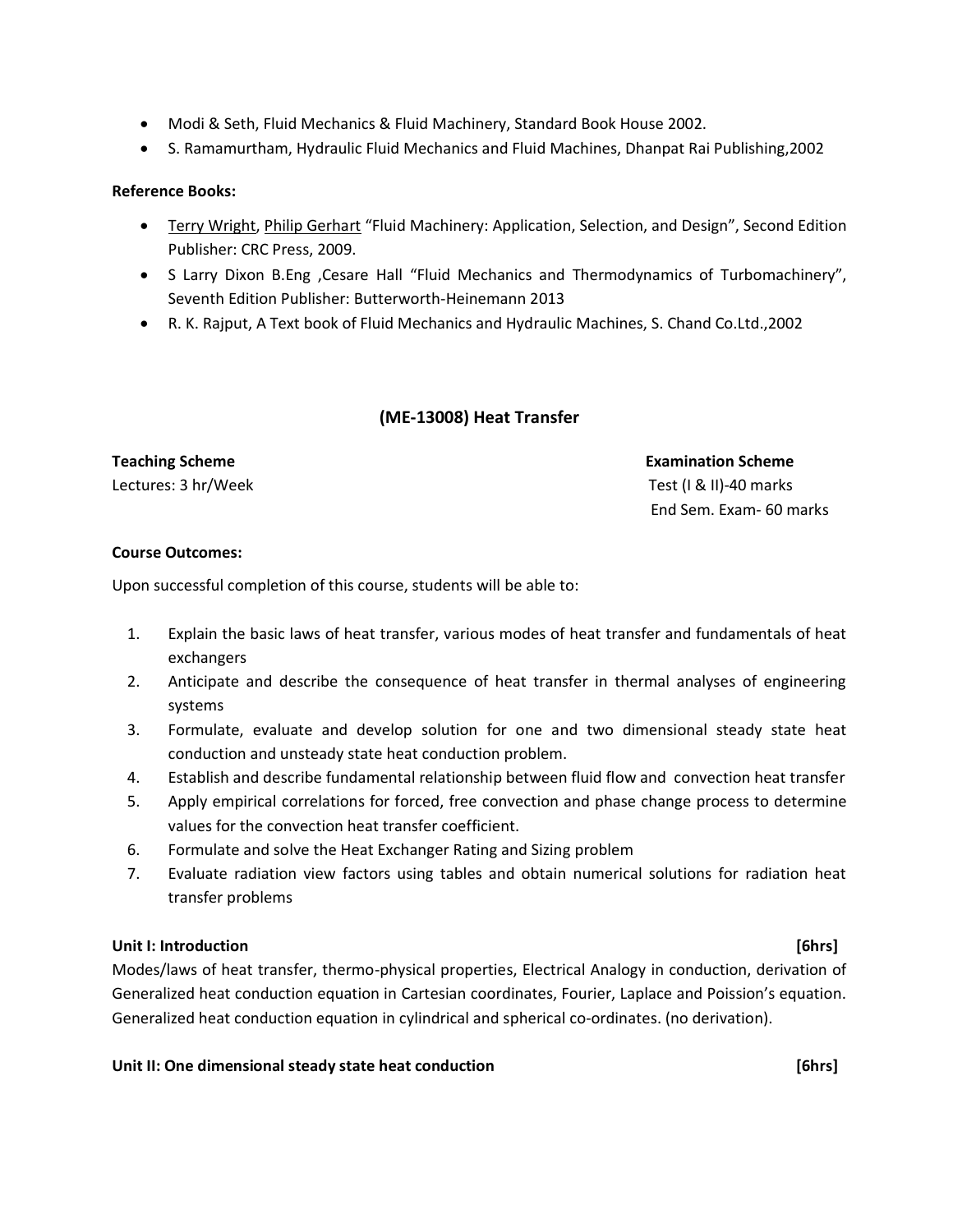Heat conduction through a plane wall, cylindrical wall and sphere. Heat conduction through a composite slab, cylinder and sphere, effect of variable thermal conductivity, critical radius of insulation, Economic insulation, and thermal contact resistance. One dimensional steady state heat conduction with heat generation for plane wall, cylinder and sphere.

## **Unit III: Extended Surfaces [6hrs]**

Types and Applications of Fins, Heat transfer through extended surfaces, derivation of temperature distribution equations and heat transfer through fins of constant cross-sectional area, Effectiveness and efficiency of a fin, Errors in the measurement of temperature in a thermo-well.

# **Unsteady state heat conduction**

System with negligible internal resistance, Biot and Fourier numbers. Lumped heat capacity method, use of Heisler charts.

# **Unit IV: Convection [6hrs]** *Convertion Convertion*

Local and average convective coefficient, Hydrodynamic and thermal boundary layer, Laminar and turbulent flow over a flat plate and through a duct, Friction factor, Drag and drag co-efficient.

# **Free and Forced Convection**

Dimensional analysis in free and forced convection, physical significance of the dimensionless numbers related to free and forced convection, empirical correlations for free and forced convection for heat transfer in laminar and turbulent flow over a flat plate and through a duct.

Introduction to Condensation and Boiling, pool boiling, critical heat flux, burnout point, forced boiling. Film and drop wise condensation, determination of heat transfer coefficient.

# **Unit V: Radiation [6hrs]**

Fundamental concepts, Black body radiation, Planck's distribution law, Wien's displacement law and the Stefan-Boltzmann law. Surface emission, radiative properties of a surface, The grey, black and real surface. Radiation shape factor, use of shape factor charts, Kirchoff's law, Lambert's cosine law. Heat exchange between non-black bodies, heat exchange between two infinitely parallel planes and cylinders, Radiation shields, heat exchange by radiation, between two finite black/gray surfaces.

Gas radiation (elementary treatment only). Solar radiation, irradiation, radiation potential, electrical network method of solving radiation problems.

# **Unit VI: Heat Exchangers [6hrs]**

Heat exchangers classification, overall heat transfer coefficient, heat exchanger analysis, use of log mean temperature difference (LMTD) for parallel and counter flow heat exchangers, LMTD correction factor, fouling factor, The effectiveness-NTU method for parallel and counter flow heat exchangers. Design considerations of heat exchanger, compact heat exchangers.

# **Text Books:**

• R.C. Sachdeva: Fundamentals of Engineering Heat and Mass Transfer, Wiley Eastern Ltd. (I), 2010

• S. P Sukhatme, A Text Book of Heat Transfer, University Press, 4<sup>th</sup> Edition, 2005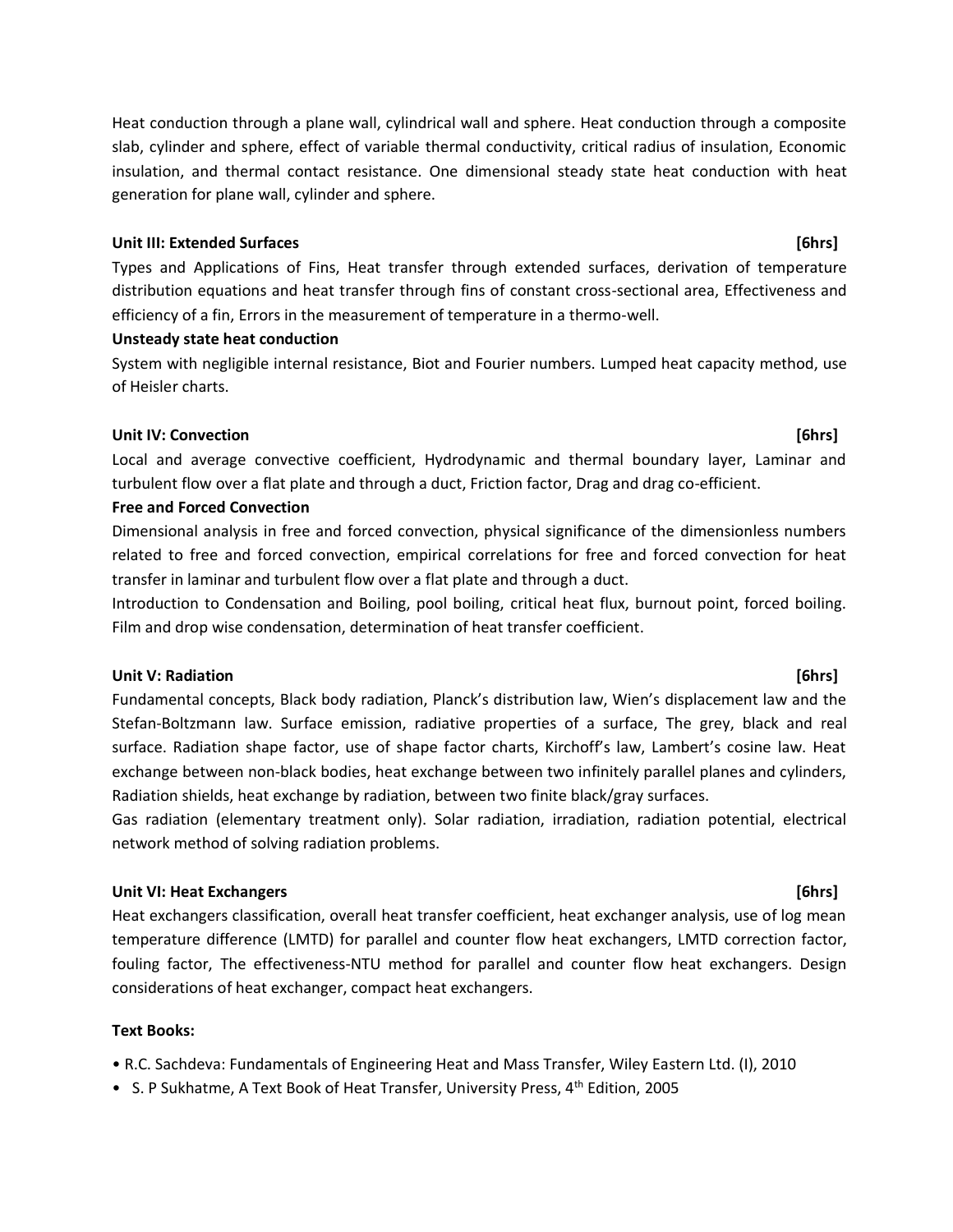### **Reference Books:**

- Incropera and Dewitt: Fundamentals of Heat and Mass Transfer, John Wiley and Sons, NY, 7<sup>th</sup> Edition, 2011..
- Frank Kreith: Principles of Heat Transfer, Cengage Learning, 7<sup>th</sup> Edition 2011.
- [Yunus A. Cengel,](http://www.amazon.in/s/ref=dp_byline_sr_book_1?ie=UTF8&field-author=Yunus+A.+Cengel&search-alias=stripbooks) Heat Transfer: A Practical Approach, McGraw-Hill Higher Education, 2002
- J.P. Holman: Heat Transfer; McGraw-Hill, 1996

### **(ME-14022) Theory of Machines-II**

**Teaching Scheme: Examination Scheme:**  Lectures : 3 Hrs/week T1 and T2: 20 Marks each End-Sem Exam: 60 Marks

### **Course Outcomes:**

Student will be able to

- 1. Explain and classify different types of transmission and machine elements.
- 2. Discuss and describe various principles involved in the working of machine elements.
- 3. Apply balancing concept to various types of rotating and reciprocating machine elements.
- 4. Calculate various output parameters and performance of machine elements.

### **Unit I: Belt & Chain Drives: [6 hrs]**

Introduction, Type of belts, Tension ratio in belts, Initial tension, Open & cross belt drive, Length of belt, Power transmitted by belt, chain drives. Advantages & Disadvantages of chain drive.

### **Unit II: Theory of Gears II: [6 hrs]**

Spiral Gears, Worm and worm Gears, Bevel Gears; their terminologies, center distance, force analysis and efficiency, Gear Trains.

### **Unit III: Clutches, Brakes and Dynamometer: [6 hrs]**

Introduction, Types of clutch, uniform wear and Uniform pressure for the clutch, Types of brakes, the braking of a vehicle, Dynamometer and its type**.** 

### **Unit IV: Gyroscope: [6 hrs]**

Introduction, Angular acceleration, gyroscopic couple, Effect of gyroscopic couple on aeroplane, naval ship, Stability of vehicles.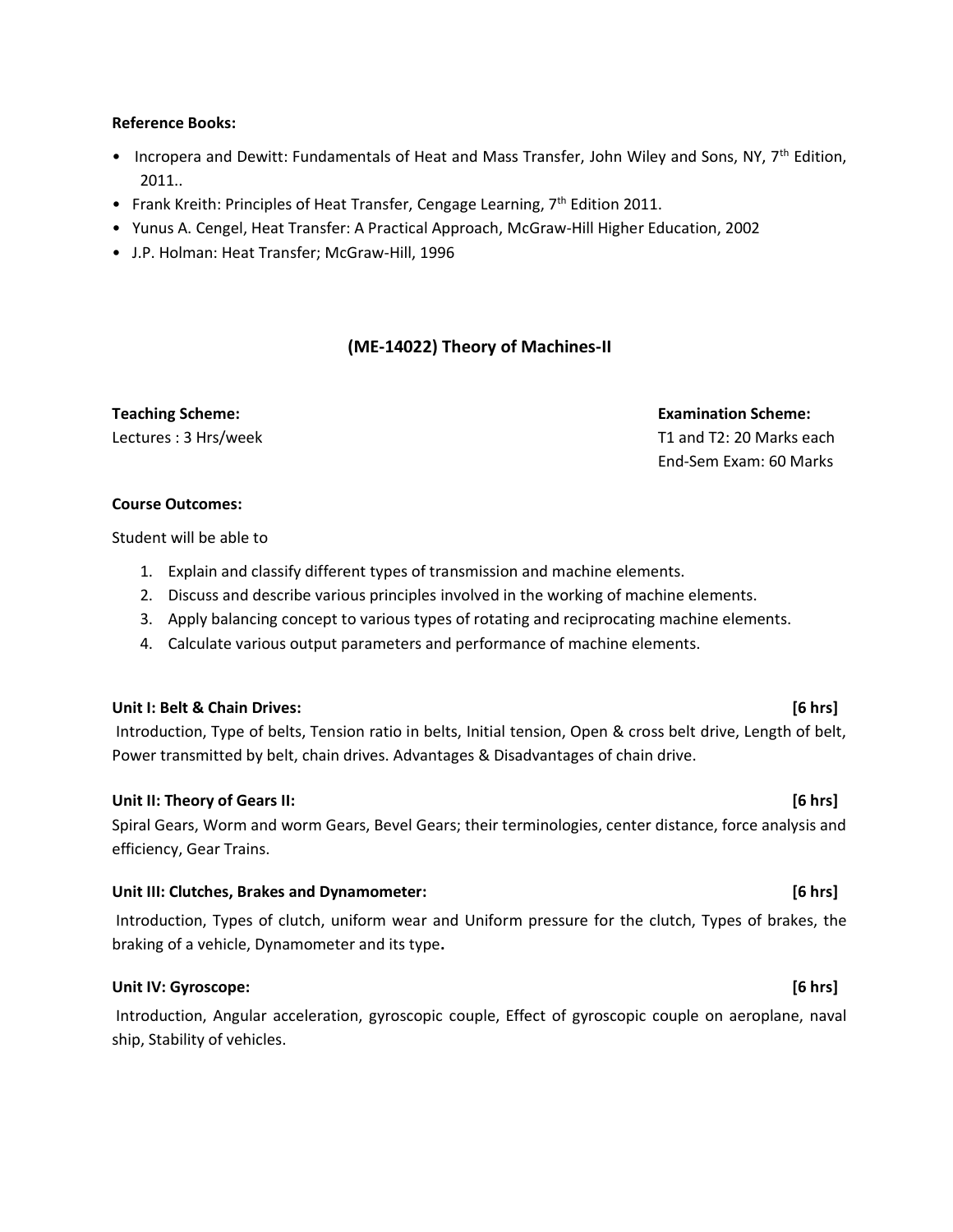### **Unit V: Balancing [6 hrs]**

Static and dynamic balance, balancing of revolving several masses on several planes, Balancing of reciprocating masses in single and multi cylinder engines, balancing Machines.

### **Unit VI: Mechanical Vibrations: [8 hrs]**

Fundamentals, undamped and damped free vibrations of single degree freedom system, Forced vibration of single degree of freedom system, Critical speed of shafts.

### **Text Books**:

- Ballaney, P.L., "Theory if Machines and Mechanisms", 2005, ISBN 9788174091222
- Hannah and Stephens, "Mechanics of Machines: Advanced Theory and Examples", 1970, ISBN 0713132329 Edward Arnold London
- Ratan S. S. "Theory of Machines", Tata McGraw Hills

### **Reference Books:**

- Ulicker Jr. J.J., Penock G.R. & Shigley J.E. "Theory of Machines and Mechanisms" Tata McGraw Hills
- Ghosh Amitabha & Mallik Asok Kumar, "Theory of Mechanisms and Machines" east- West Press Pvt. Ltd. New Delhi
- Ramamurthy, "Mechanics of Machines" , Narosa Publishing House
- Kimbrell J.T., "Kinematics Analysis and Synthesis" McGraw Hill International Editons.
- Rao J.S. & Dukkipati R.V. , "Mechanisms and Machine Theory" New Age International Pvt. Ltd.

### **(ME-13004) Machine Design I**

# **Teaching Scheme: Examination Scheme:**

Lectures : 3 Hrs/week T1 and T2: 20 Marks each End-Sem Exam: 60 Marks

### **Course Outcomes:**

Student will be able to

- 1. Evaluate the different types of stresses induced in a component due to different types of static loading conditions.
- 2. Apply the principles of static loading to design couplings, screws, springs and welded joints.
- 3. Apply balancing concept to various types of rotating and reciprocating machine elements.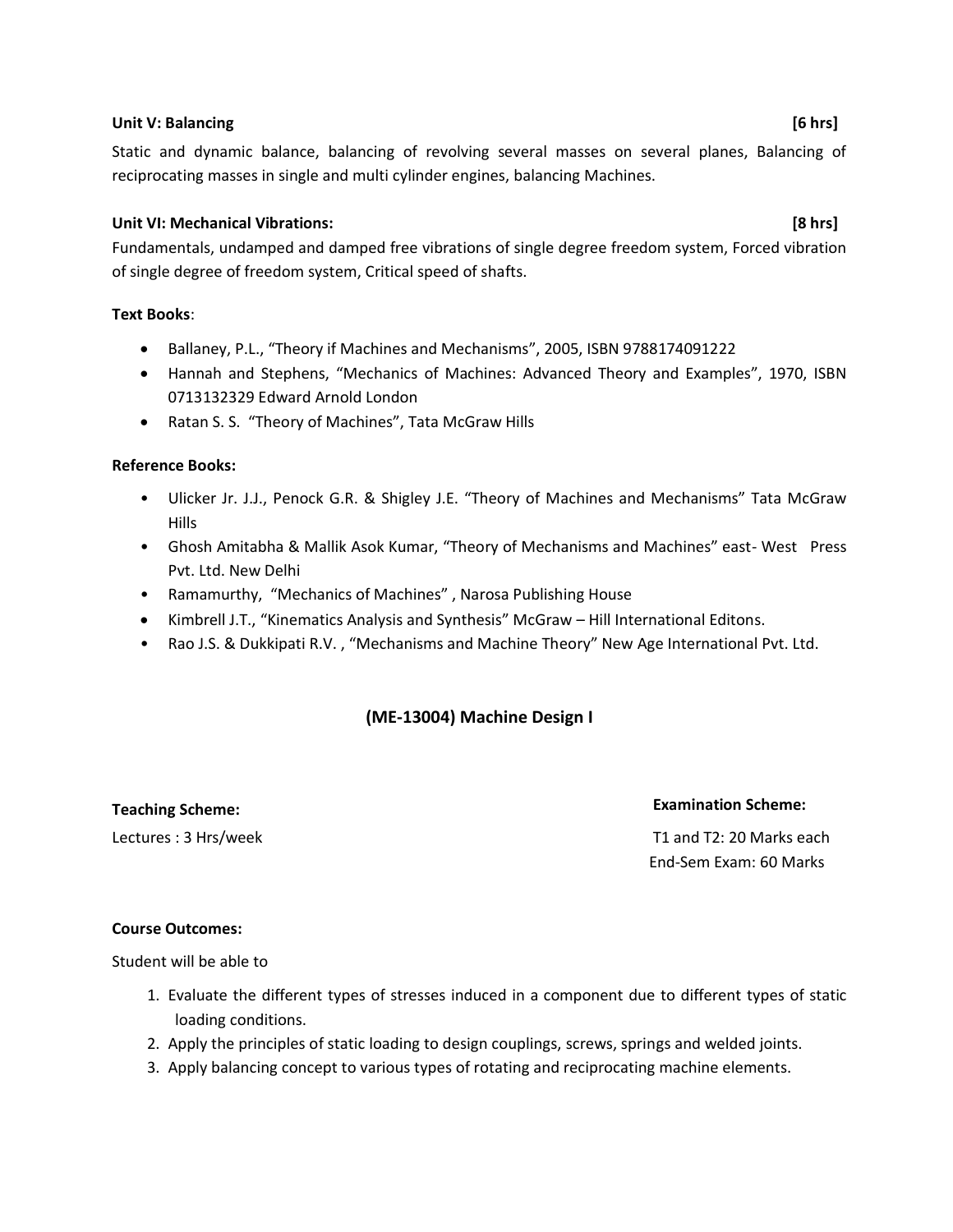### Unit I: Fundamental aspect of design **by the set of the set of the set of the set of the set of the set of the set of the set of the set of the set of the set of the set of the set of the set of the set of the set of the s**

The meaning of design, Engineering design, Phases of design, design consideration, stress and strain consideration, factor of safety, standardization , preferred series, material selection – weighted point method

# **Unit II: Design against static load [6 hrs]** Commonly used engineering materials and their important mechanical properties – Cast Iron, Mild Steel, Non-ferrous materials like Copper and Brass, Stress-strain relationship, stresses due to bending and torsional load, design of cotter/knuckle, Turn-buckle joints, eccentric loading and theories of failure

**Unit III: Design of screw and fasteners [6 hrs]** Design of bolted and threaded joints, design of power screws, introduction to re-circulating ball screw

Unit IV: Design of shafts, keys and coupling **by the set of the set of the set of the set of the set of the set o** Shafts subjected to bending and torsion, types of keys and their design, design of rigid and flexible couplings**.** 

**Unit V: Design of mechanical springs, helical torsion spring, design of multi leaf spring, Nipping. [6 hrs]** 

### **Unit VI: Design of welded joints: [6 hrs]**

Types of welded joints, eccentrically loaded joints, welded joints subjected to bending moment.

### **Text Books**:

- Shigley J.E. and Mischke C.R. "Mechanical Engineering Design" McGraw Hill Publ. Co. Ltd.
- Bhandari V.B. "Design of Machine Elements" Tata McGraw Hill Publ. Co. Ltd.

### **Reference Books:**

- Spotts M.F. "Design of Machine Elements" Prentice Hall International.
- Black P.H. and O. Eugene Adams "Machine Design" McGraw Hill Book Co.Ltd.
- "Design Data" P.S.G. College of Technology, Coimbatore.
- Hall A.S.; Holowenko A.R. and Laughlin H.G. "Theory and Problems of Machine Design" Schaum"s outline series.

### **(ME-14019) Industrial fluid Power**

**Teaching Scheme:**  Lectures: 3hrs/week  **Examination Scheme :**  T1 and  $T2 - 40$  marks Theory- 60 marks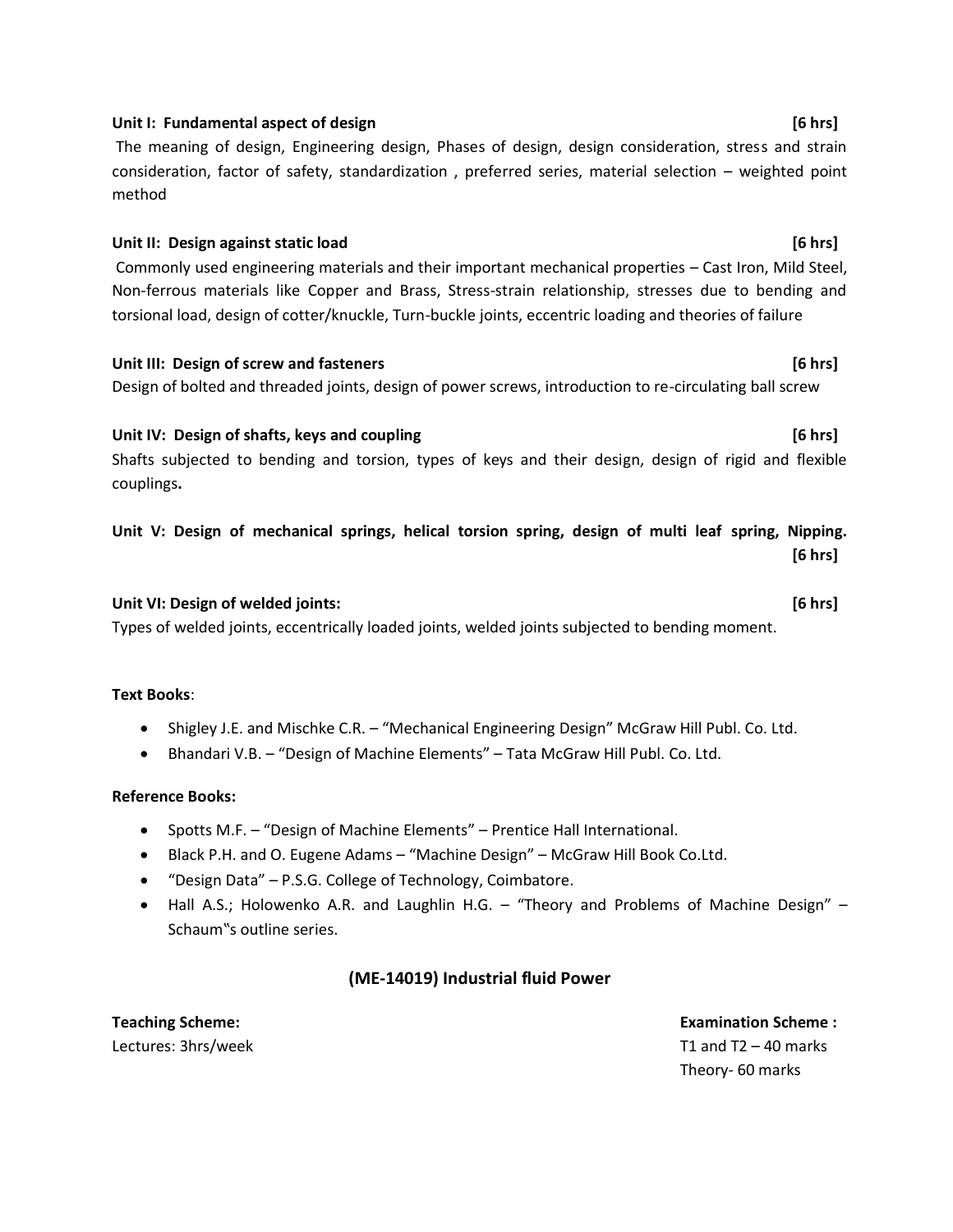### **Course Outcomes:**

Student will be able to

- 1. Ability to understand, identify and select components of hydraulic system
- 2. Analyze the performance of act actuators and motors
- 3. Ability to model and decide design components for intelligent hydraulic system

### **Unit I: Introduction to fluid power [6 hrs]**

Evolution of fluid power systems, introduction to work and power, Principles of pressure and flow. Analogies with electrical components, Merits and Demerits of fluid power systems, Hydraulic leverage and comparison with mechanical leverage, components of fluid power, Numerical examples on leverage and power. Hydraulic fluids: Fluid properties, SAE grades and ISO viscosity numbers, selection of fluid, sources of fluids and additives.

### **Unit II: Reservoirs and Filters [6 hrs]**

Reservoir function and its components, standard reservoir designs, reservoir sizing and heat exchanger. Sources and effect of contamination, relative size and measurement of contamination, method of taking fluid samples, ISO contaminant code, establishing and achieving a target cleanliness level, Filters, types, rating and filter construction.

### **Unit III: Hydraulics pump [6 hrs]**

Types of pumps, volumetric fixed and variable displacement pumps, aeration, cavitation, fixed displacement pumps: gear pumps, vane pumps, piston pumps. Variable displacement pumps: vane, radial piston, bent axis, in-line piston pumps, Pump controls, modeling leakages path to derive the volumetric losses, model the friction losses to derive the mechanical losses, characteristics and efficiencies. Power, Pump selection and Symbols. Numerical examples for power, efficiencies.

### **Unit IV: Actuators [6 hrs]**

Hydraulic Cylinders, classification based on function and mounts, construction and operation, cushioning, Pressure intensification (booster), actuator speed, Selection of mounts with FBD, buckling, and bearing calculations. ASME/DNV standards for cylinder body, Numerical examples for cushion, stop tube, sizing, speed and buckling.

Hydraulic motors, motor ratings, classification, Geroter motor, Axial Piston motor, basic knowledge of flow path in typical motors, modeling leakages path to derive the volumetric losses, model the friction losses to derive the mechanical losses. Symbols for motor and actuators, modeling of Flow and torque ripple characteristic of different motors. Numerical examples for torque, speed, power and efficiencies.

### Unit V: Hydraulics valves **and the set of the set of the set of the set of the set of the set of the set of the set of the set of the set of the set of the set of the set of the set of the set of the set of the set of the**

Classification of valves based on pressure, flow and direction control.

Direction control: Check valves, mounting, spool positions, direct acting valves, two stage valves and deceleration valves.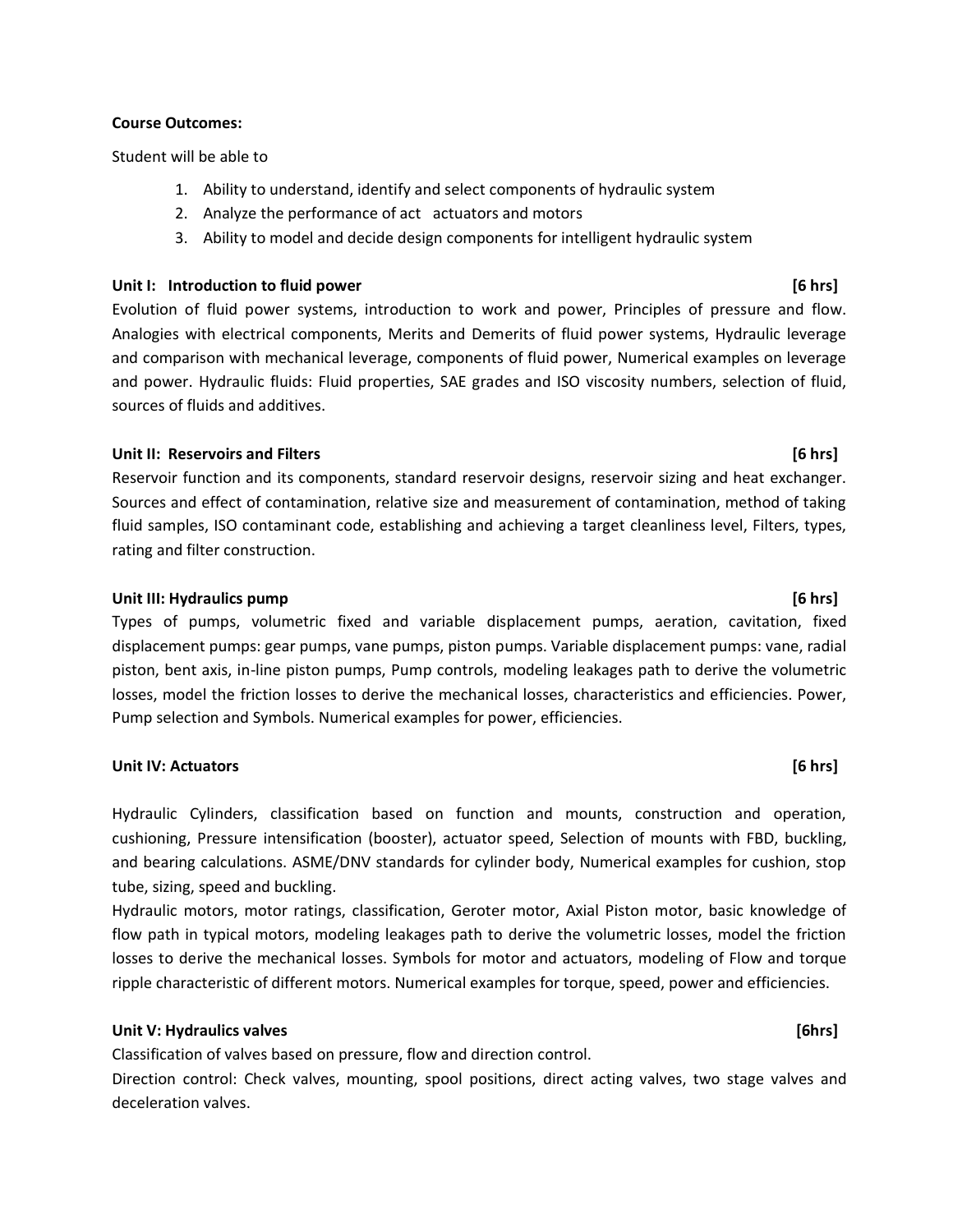Pressure control: relief, unloading relief, pressure reducing, direct acting, spool type and pressure control valves.

Flow controls: flow control methods, temperature compensation, proportional control Cartridge and Stack valves: Cartridge valve concept, screw-in cartridge valves, functional characteristics, direction control, Valvistor screw-in cartridge valves, slip-in cartridge valves, valvistor slip-in cartridge valves, stack valves, symbols and circuits.

Proportional valves: proportional solenoid valves, basic hydraulic principles of proportional valves, proportional pressure, direction and flow control valves, application guidelines, load compensation.

Servo valves: Mechanical servo valves, electrohydraulic servo valves, flapper nozzle, jet pipe servo valves, high performance valve capacities, servo valve performance,

### Unit VI: System accessories and Fluid power circuits *Unit VI: System accessories and Fluid power circuits*

Fluid conductors, material considerations, installation recommendation, compatibility of hydraulic fluids with hose material, design parameters (cover, tube & reinforcement), governing standards (performance & reliability test for hoses). Determining pipe size requirements, velocity in pipes.

Seals: Sealing, static and dynamic seals, backup rings, different types of static and dynamic seals, seal materials

Accumulator, smoothing pressure pulsations by accumulators, absorption of hydraulic shocks by accumulators, pressure switch, Build a simple hydraulic system to protect and control the system.

Principle of Pneumatics**:** comparison of Pneumatics with Hydraulic power transmissions, FRL unit, Pneumatic system control elements, quick exhaust valve, time delay valve and shuttle valve, basic pneumatic circuits.

### **Text Books:**

- H. L. Stewart, "Hydraulic and Pneumatic Power for Production", Industrial Publishing Corporation, 1963.
- S. R.Majumdar, "Pneumatic Systems-Principles and Maintenance", Tata McGraw-Hill Education, 1996.
- John Watton "Fundamentals of fluid power control"
- Anthony Esposito "Fluid Power with Applications", Pearson Education
- A.B. Goodwin: Power Hydraulics.

### **References:**

- Hydraulic symbol[s http://www.hydraulicsupermarket.com/upload/db\\_documents\\_doc\\_19.pdf](http://www.hydraulicsupermarket.com/upload/db_documents_doc_19.pdf)
- William Durfee, Zongxuan Sun and James Van de Ven "Fluid Power System Dynamics" Department of Mechanical Engineering, University of Minnesota.
- Jaroslav Ivantysyn and Monika Ivantysynova "Hydrostatic pumps and motors" Academia books international.
- S R Majumdar "Oil hydraulic systems, principles and maintenance" Mc Graw Hill publication
- Colin Ewans "Hose Technology"
- C M Blow "Rubber Technology & Manufacture"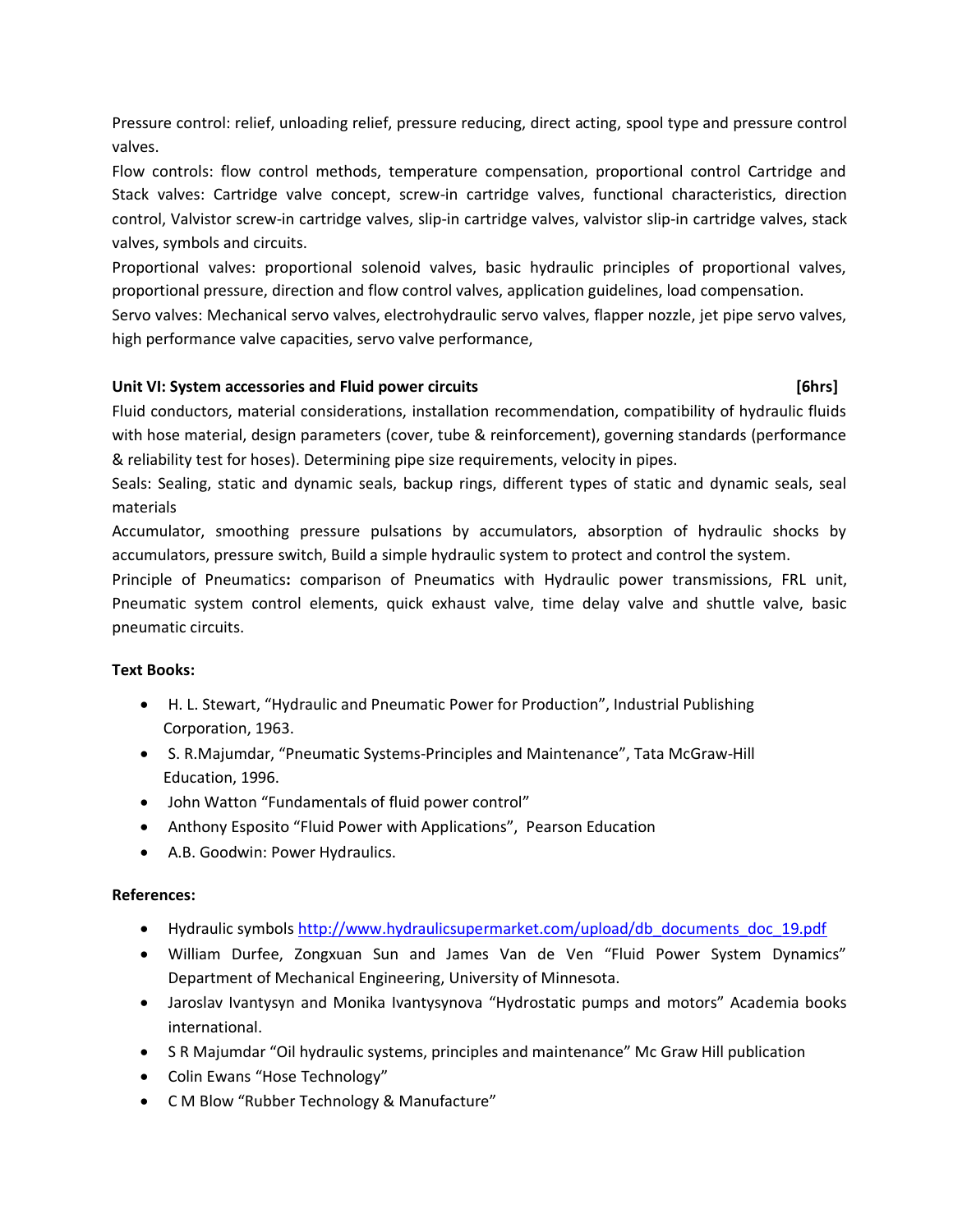• Eaton-Vickers, Industrial Hydraulics Manual. Eaton Corporation

# **(ME-13005) Heat transfer Laboratory**

### **Teaching Scheme:**

Practical: 2 hr/week

 **Examination Scheme :** Term work – 50 marks Oral- 50 marks

### **Course Outcomes:**

Students will be able to

- 1. Determine heat conduction properties of materials and observe heat transfer phenomenon and practically relate to concepts discussed in the Heat & Mass Transfer course
- 2. Account for the consequence of heat transfer in thermal analyses of engineering systems
- 3. Analyze problems involving steady state heat conduction in simple geometries.
- 4. Evaluate heat transfer coefficients for natural convection, for forced convection inside ducts, for forced convection over exterior surfaces.
- 5. Calculate radiation heat transfer between black body surfaces and heat exchange between gray body surfaces.

Students have to perform Any Eight of following experiments, make a report and submit as Term work for evaluation

- 1. Determination of thermal conductivity of a metal rod
- 2. Determination of thermal conductivity of insulating powder.
- 3. Determination of thermal conductivity of a given liquid.
- 4. Determination of thermal resistance of composite slab
- 5. Determination of heat transfer coefficient in natural convection
- 6. Determination of heat transfer coefficient in forced convection for flow through cylinder
- 7. Determination of critical heat flux
- 8. Determination of emissivity of given surface
- 9. Determination of Stefan Boltzmann constant
- 10. Determination of effectiveness of heat exchanger (shell and tube type, cross flow type and plate type)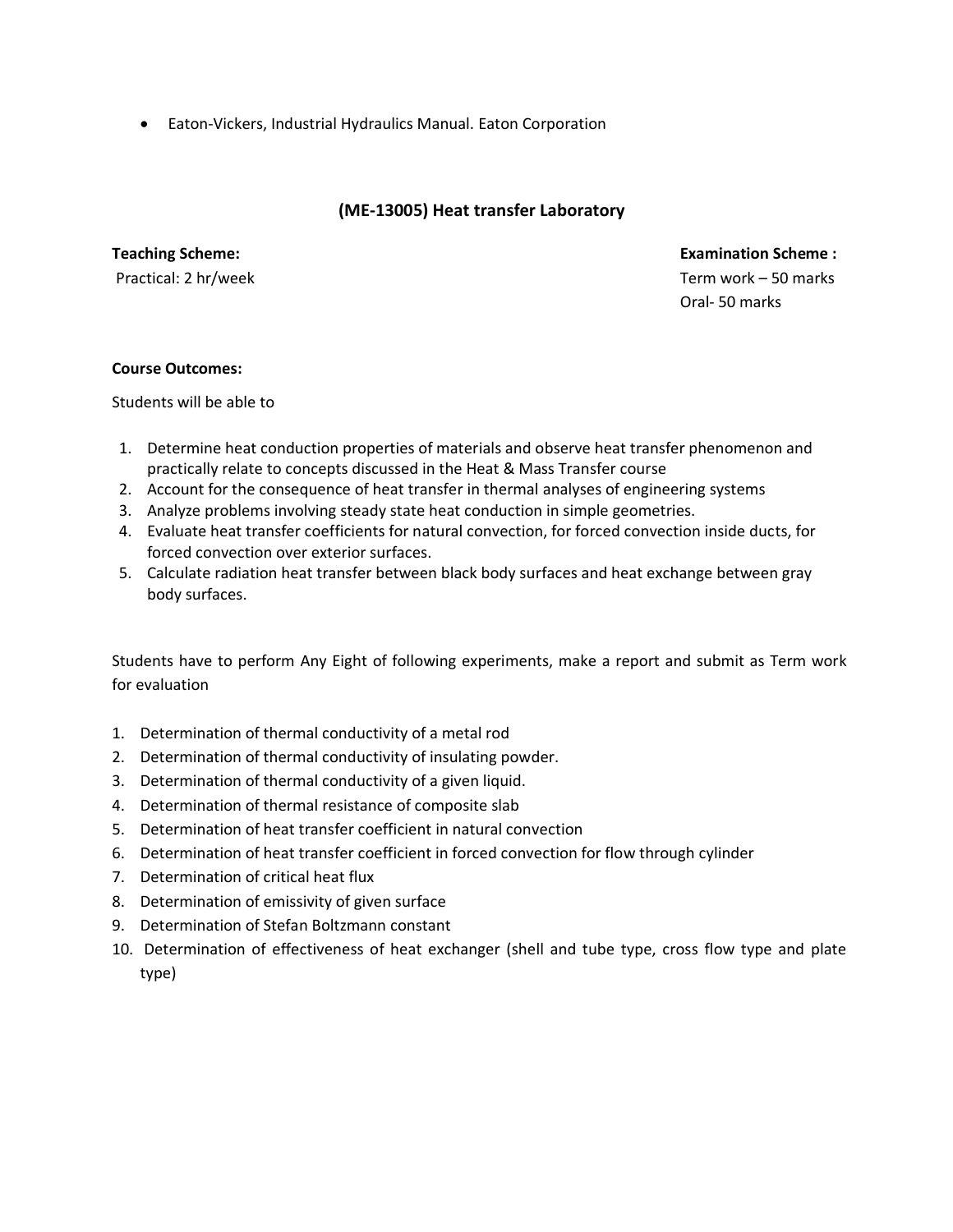# **(ME-14023) Theory of Machines II Laboratory**

**Teaching Scheme: Examination Scheme:**

Practical : 2hrs / week Continuous evaluation= 50 marks End Sem. Oral Exam: 60 marks

### **Course Outcomes:**

Students will be able to

- 1. Classify various transmission devices with their application, limitations and advantages.
- 2. Draw various performance curves for the machine elements.
- 3. Verify various principles of machine elements.
- 4. Determine various parameters involved in working of the machine elements

### **List of Experiments/Assignments**:

1. To determine the belt slip.

2. To study frictional properties of clutch/brake lining and to determine experimentally torque carrying capacity and slip of the clutch or brake.

- 3. Study of mechanical/transmission type dynamometer.
- 4. Verification of gyroscopic principle and determination of gyroscopic couple
- 5. Study of principle of static and dynamic balance machines.
- 6. Determination of natural frequency of transverse vibrations of a bar.
- 7. Determination of damping coefficient of torsional vibrations.
- 8. Determination of node point of two rotor system.
- 9. Determination of critical speed of shaft of single rotor.

# **(ME-13007) Machine Design- I Laboratory**

# **Teaching Scheme: Examination Scheme:**

Practical : 2 Hrs/week Term Work : 50 Marks Term work: 50 Marks

### **Course Outcomes:**

Students will be able to:

- 1. Approach a design problem involving several mechanical components, successfully, taking decisions when there is not a unique answer.
- 2. Design and draw mechanical components.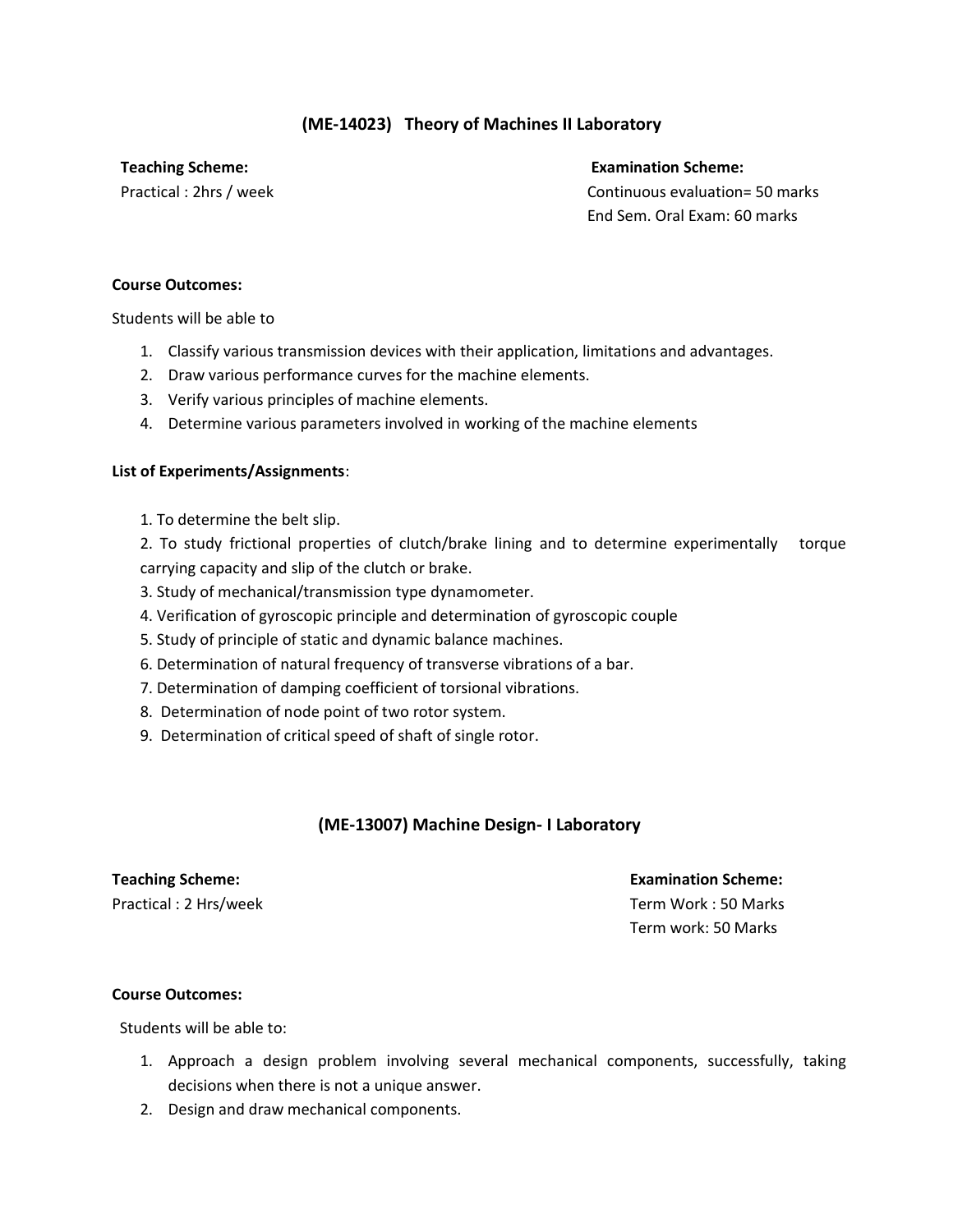3. Use software for analysis and design proficiently.

### **Unit I: Design Projects**

Term work shall consist of "TWO" design projects. Each project shall consist of two imperial size sheets – one involving assembly drawing with a parts list and overall dimensions and the other involving detailed drawings of individual components. Manufacturing tolerances, surface finish symbols and geometric tolerances should be specified so as to make it a working drawing.

### **Unit II : Design Report**

A design report giving all necessary calculations of the design of components and assembly should be submitted in a separate file.

Design project should be in the form of "Design of Machine components" comprising of various Machine elements covered in the syllabus. Design data book shall be used wherever necessary to select materials and standardized components.

The drawings of one project shall be completed using design and drafting software.

The ORAL shall be based on Term Work.

### **(ME-17005) Fluid Machinery and Fluid Power Laboratory**

### **Examination Scheme:**

**Teaching Scheme:** 

Practical : 2hr / week Term Work: 50 Marks each End Sem. Oral Exam: 50 marks

### **Course outcomes:**

Students will able to

- 1. Ability to analyze the performance of various hydraulic devices under different working conditions
- 2. Ability to determine the efficiency of different hydraulic devices
- 3. Ability to determine pressure drop across the hydraulic components in the system

### **List of Experiments**

### **Perform eight experiments with first four experiments mandatory**

- 1. Trial on Pelton turbine for obtaining its main characteristic
- 2. Trial on Francis turbine for obtaining its main characteristic
- 3. Trial on Kaplan turbine for obtaining its operating characteristic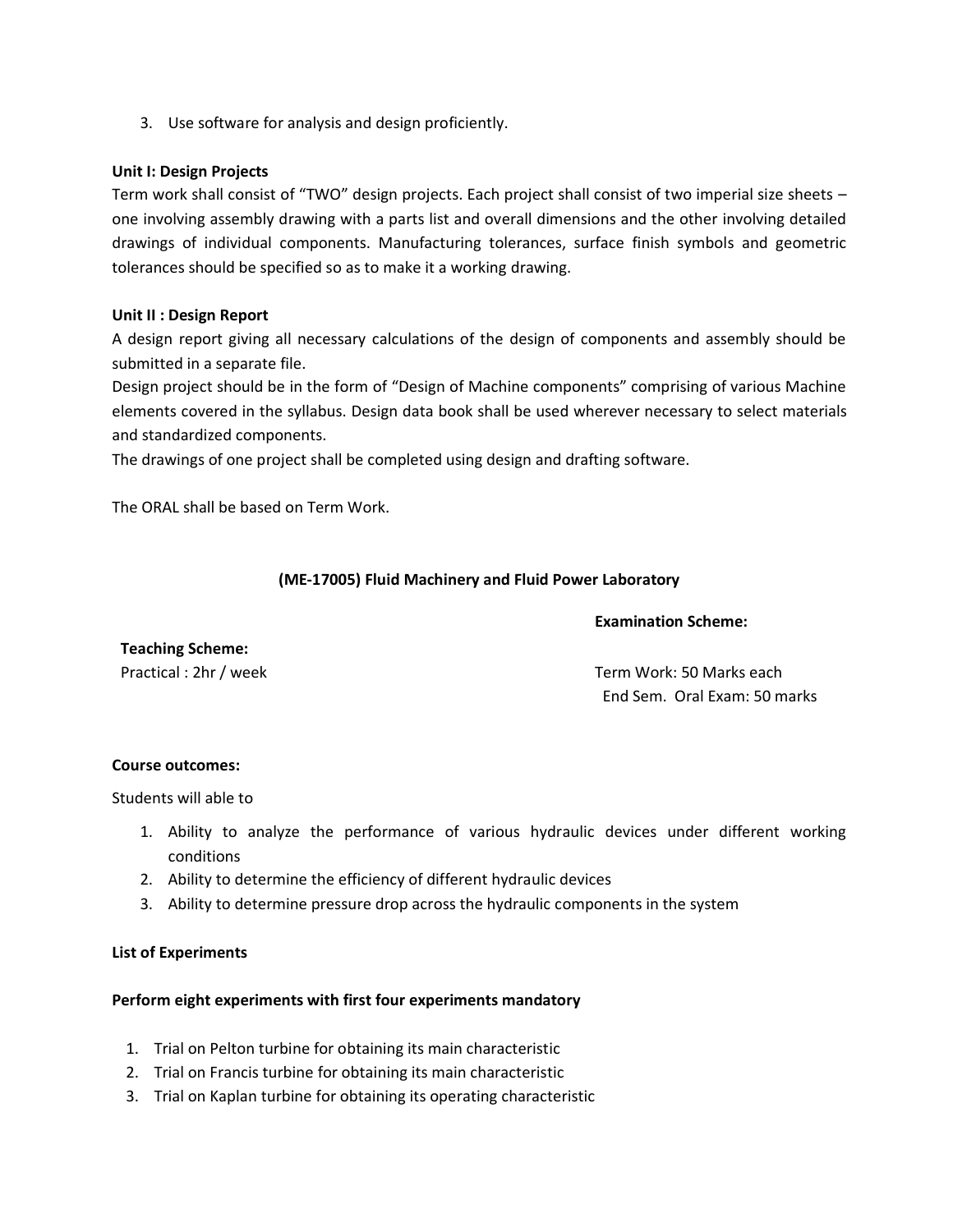- 4. Trail on centrifugal pump for obtaining its H-Q characteristic
- 5. Resistance in series and parallel flow path
- 6. Fluid types and contamination testing
- 7. Cylinder-seal breakaway, seal leakage test (rod and piston), Cushion function test,
- 8. Valves-understanding functions of pressure, flow and direction control; flow vs pressure drop, velocity fuse.
- 9. Pump and motor-flow vs pressure, flow vs torque, volumetric efficiency, mechanical efficiency, starting torque efficiency, flow vs speed.
- 10. Piping and fittings-pressure loss in rigid and hose pipes, Shock load behaviour at pump outlet (Pressure pulse test), Pipe and hose sizing based on flow and velocity.

# **[AS(ILE)-17001] English Proficiency I**

| <b>Teaching Scheme:</b> | <b>Evaluation Scheme:</b> |
|-------------------------|---------------------------|
| Lectures: 1Hr/week      | T1 & T2: 25 Marks each    |
| Practical: 4 Hr/week    | End-Sem Exam: 50 Marks    |

### **Course Objectives:**

- 1. To help students boost their confidence, communicate effectively and to present their ideas in a rational and logical manner
- 2. To apply effective writing skills widely practised across the globe
- 3. To enhance their linguistic competence and grasp intricacies involved in the development of their communicative ability to be employable
- 4. To help students understand the basic concept of employability and its importance in their career path
- 5. To make them industry ready and enhance employability

### **Course Outcomes:**

Students will be able to:

- 1. Students will be able to communicate well using meaningful sentences for conversation or speech.
- 2. They will be able to reproduce their understanding of concepts of communicating using English language
- 3. Students will be able to read and comprehend communication well and write an effectively and enhance formal communication
- 4. Students will be able to better Presentation skills and participate in healthy discussions both formal and informal among peers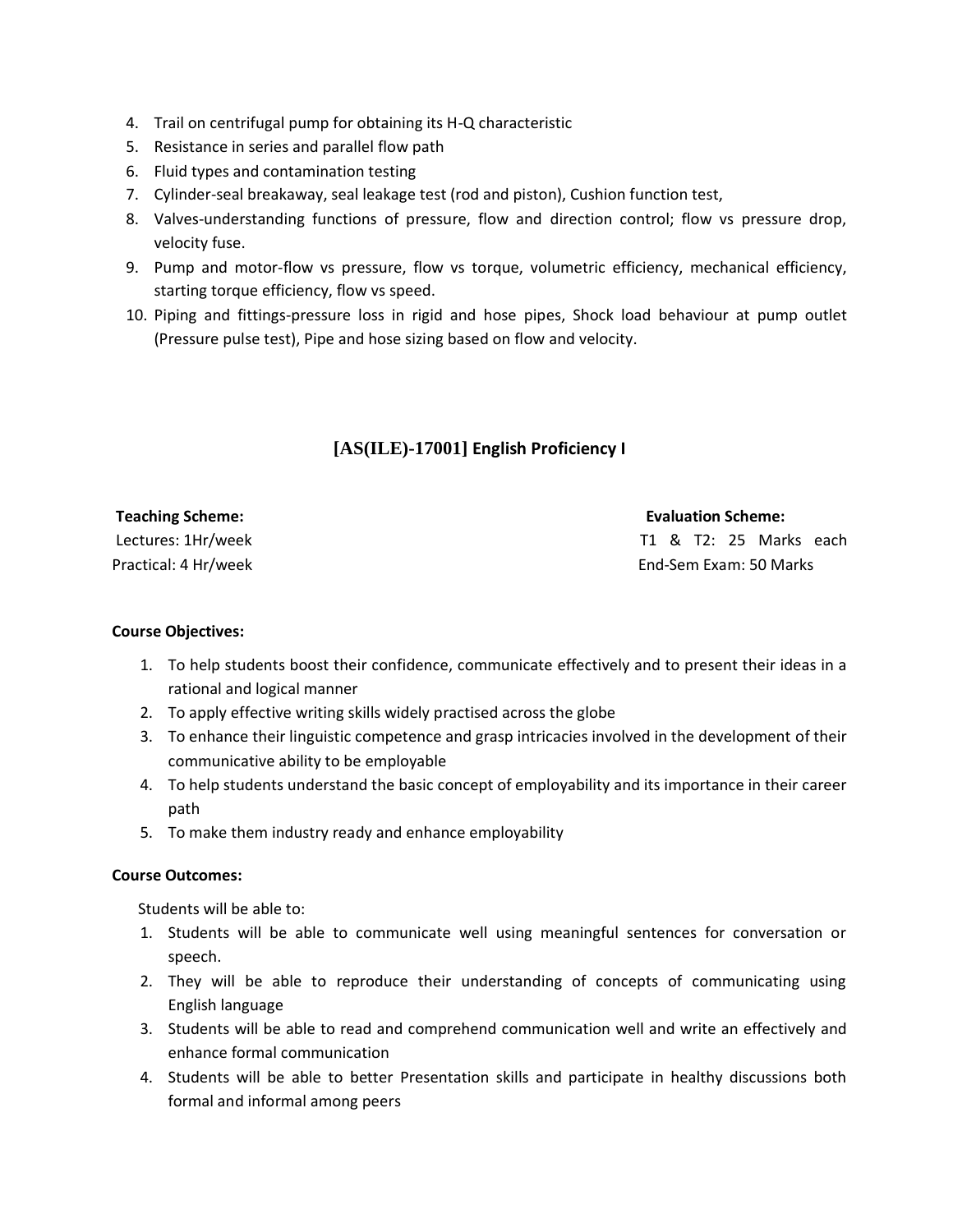5. They will be more confident facing interviews, acquiring professional skills and will be industry ready

| Unit I: Communication as a skill<br>Review of the basic understanding of communication as a skill and its need for effective<br>communication for Engineers | [3 hrs]<br><b>business</b> |
|-------------------------------------------------------------------------------------------------------------------------------------------------------------|----------------------------|
| Unit II: Conversational Skill Development<br>Formal and informal expressions, general discussions, Vocabulary Building.                                     | [ 4 hrs]                   |
| <b>Unit III: Business Communication</b><br>Letter Writing, Note making, Minutes, Summarizing,                                                               | [ 4 hrs]                   |
| <b>Unit IV: Business Etiquette</b><br>Basic Mannerisms and Grooming required for professionals                                                              | [4 hrs]                    |
| <b>Text books:</b><br>Communication Skills for Technical Students by T.M. Farhathullah (Orient Longman)                                                     |                            |

• Communication for Business: A Practical Approach by Shirley Tailor (Longman)

### **Reference Books:**

- Communication Skills for Engineers by S. Mishra & C. Muralikrishna (Pearson)
- Written Communication in English by Saran Freeman (Orient Longman)
- Essential English Grammar (Elementary & Intermediate) Raymond Murphy (CUP)
- Enhancing Employability at Soft Skills by Shalini Varma (Pearson)

# **[AS(ILE)-17002] Finance for Engineers-I**

Syllabus awaited

# **[AS(ILE)-17003] Engineering Economics-I**

**Teaching Scheme Examination Scheme Examination Scheme** Lectures: 2hrs/weekField Work/Assignment: End Semester Exam: 60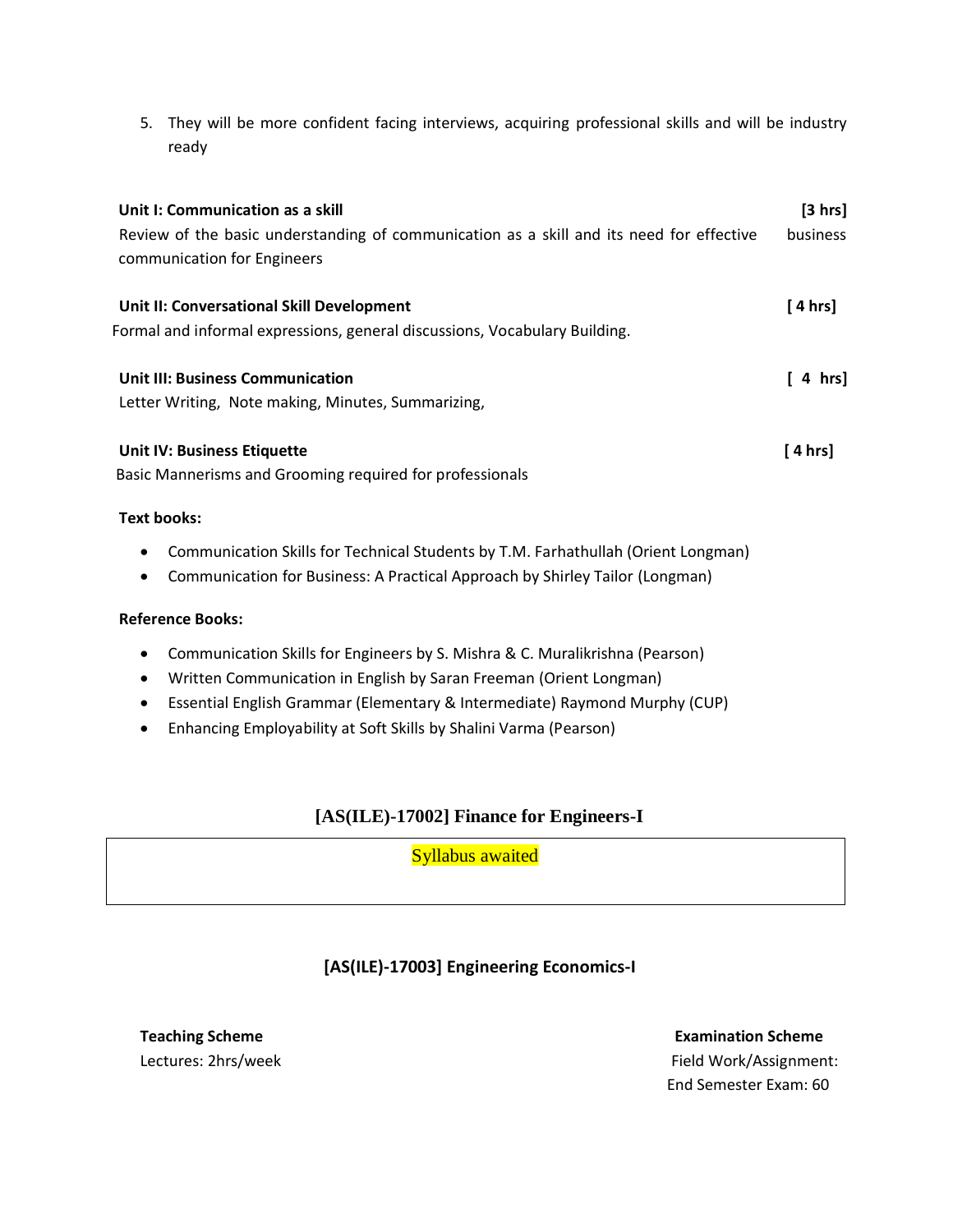### **Course Education Objectives (CEO)**

- 1. To introduce the essentials of economics
- 2. To increase economic knowledge and how the markets work
- 3. To understand competition market and the basis
- 4. To understand how International Markets work and their principles
- 5. To understand how start-ups work

### **Course Outcomes (CO):**

Students will be able to:

- 1. Students would understand the nature of markets and competition
- 2. Students would learn about Basic Concepts of Economics, Micro and Macro
- 3. Students would understand the importance of how industries behave
- 4. Students would understand the basis in our day to day life to gain personal financial control
- 5. Students would learn about start-up culture and economics
- 6. Students would get to know finance generation and funding rounds

### **Unit I: Basic Concepts of Economics [6 hrs]**

Definitions, Overview of Micro and Macro Economics, Explanation of theories of demand, supply and market equilibrium and Economics Basics – Cost, efficiency and scarcity, Opportunity Cost

### **Unit II: Micro Economics [ 8 hrs]**

Differences and Comparison, Theories of Utility and Consumers Choice, Competition and Market Structures, Markets and Prices, Market Failures, Income Distribution and Role of Government

### **Unit III: Macro Economics [6 hrs]**

Aggregate Demand and Supply, Economic Growth and Business Cycles, The role of the Nation in economic activity, New Economic Policy in India, Fiscal Policy, GDP and Inflation, Consumption, savings and investments, Commercial and Central banking

### **Unit IV: Industrial Economics [ 8 hrs]**

Behaviour of firms: Strategies with regard to entry, pricing, advertising, and R & D and innovation. The development of Firms and Market and Industrial Structure: Stochastic models of firm growth, and market structure, inter-industry differences in growth rate variance, economies of scale, technical change, mergers and market concentration. Development of Competitive capabilities: Role of Technology and Skills, FDI and Technology Transfer, Technological Spillovers, Globalization and Technology Intermediation.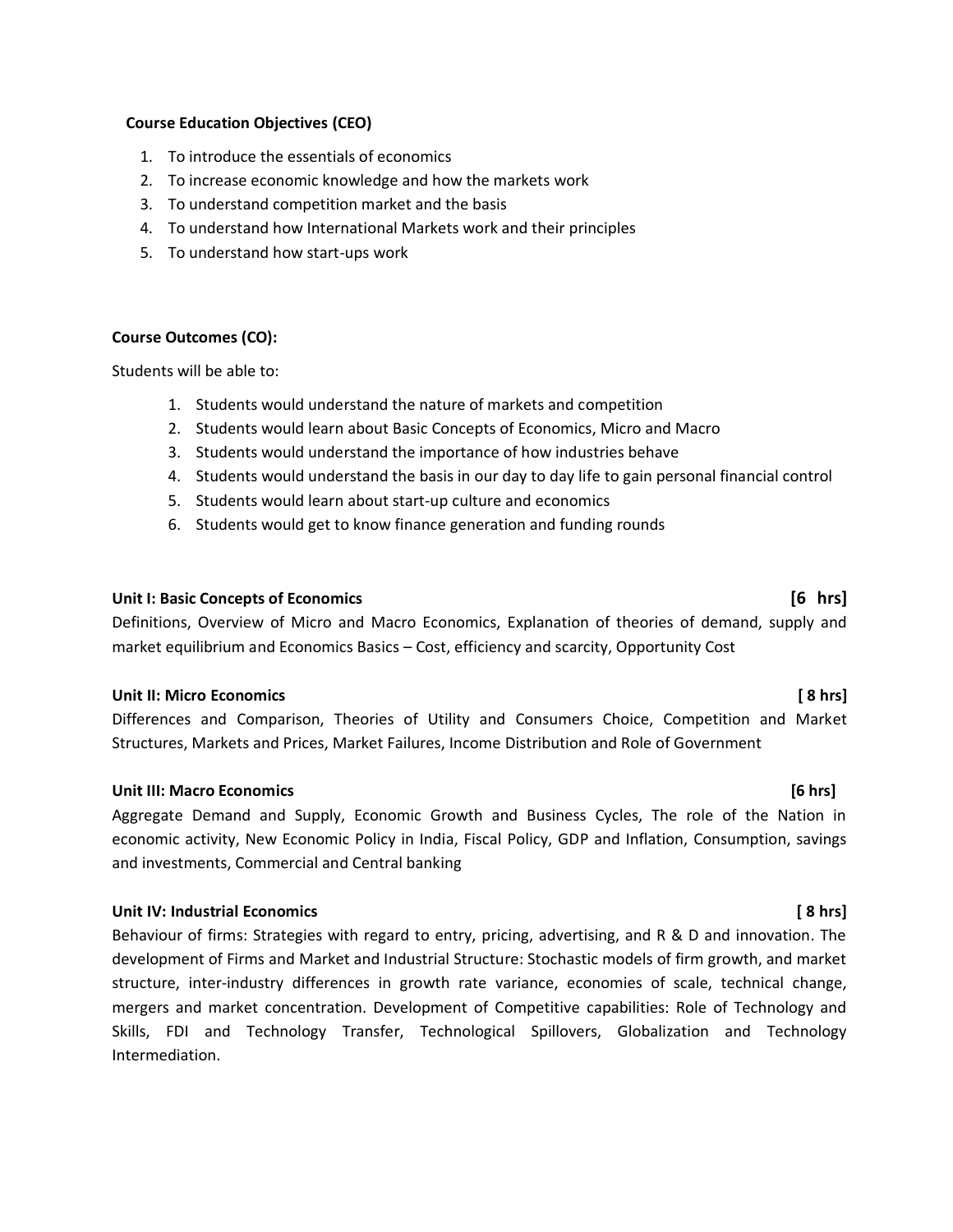### **Text Books:**

- Baumol, William J., Economic Theory and Operations Analysis, [Prentice Hall India Ltd.] Fourth Edition, 1985.
- Sloman, John H., Economics [Prentice Hall India Ltd.] Second Edition, 1994.
- Varian, Hal, ` Intermediate Microeconomics: A Modern Approach, Fifth Edition [Norton, 1999].
- P.A. Samuelson & W.D. Nordhaus, Economics, McGraw Hill, New York, 1995.
- Koutsoyiannis, Modern Microeconomics, Macmillan, 1975.
- R. Pindyck and D.L. Rubinfeld, Microeconomics, Macmillan Publishing Company, New York, 1989.

### **Reference Books:**

- R.J. Gordon, Macroeconomics 4th Edition, Little Brown & Co., Boston, 1987.
- William F. Shughart II, The Organization of Industry, Richard D. Irwin, Illinois, 1990. (Chapter 3).

### **[AS(ILE)-17004] Industrial Psychology-I**

Lectures: 2hrs/weekTotal Marks: 100

**Teaching Scheme Examination Scheme** Examination Scheme Examination Scheme Examination Scheme Field Work/Assignment: 40 End Semester Exam: 60

### **Course Objectives (CO):**

- 1. To introduce the essentials of psychology at workplace
- 2. To increase insights of work place behavior
- 3. To understand the psychological functionality of an organization in the  $21^{st}$  century
- 4. To learn and acknowledge the inter-relationship between Psychology and Engineering

### **Course Outcomes (CO):**

Student will be able to**:**

- 1. Students would understand the nature, scope, challenges and role of technology in Industrial Psychology
- 2. Students would learn about major psychological factors that influence individual differences in behavior at work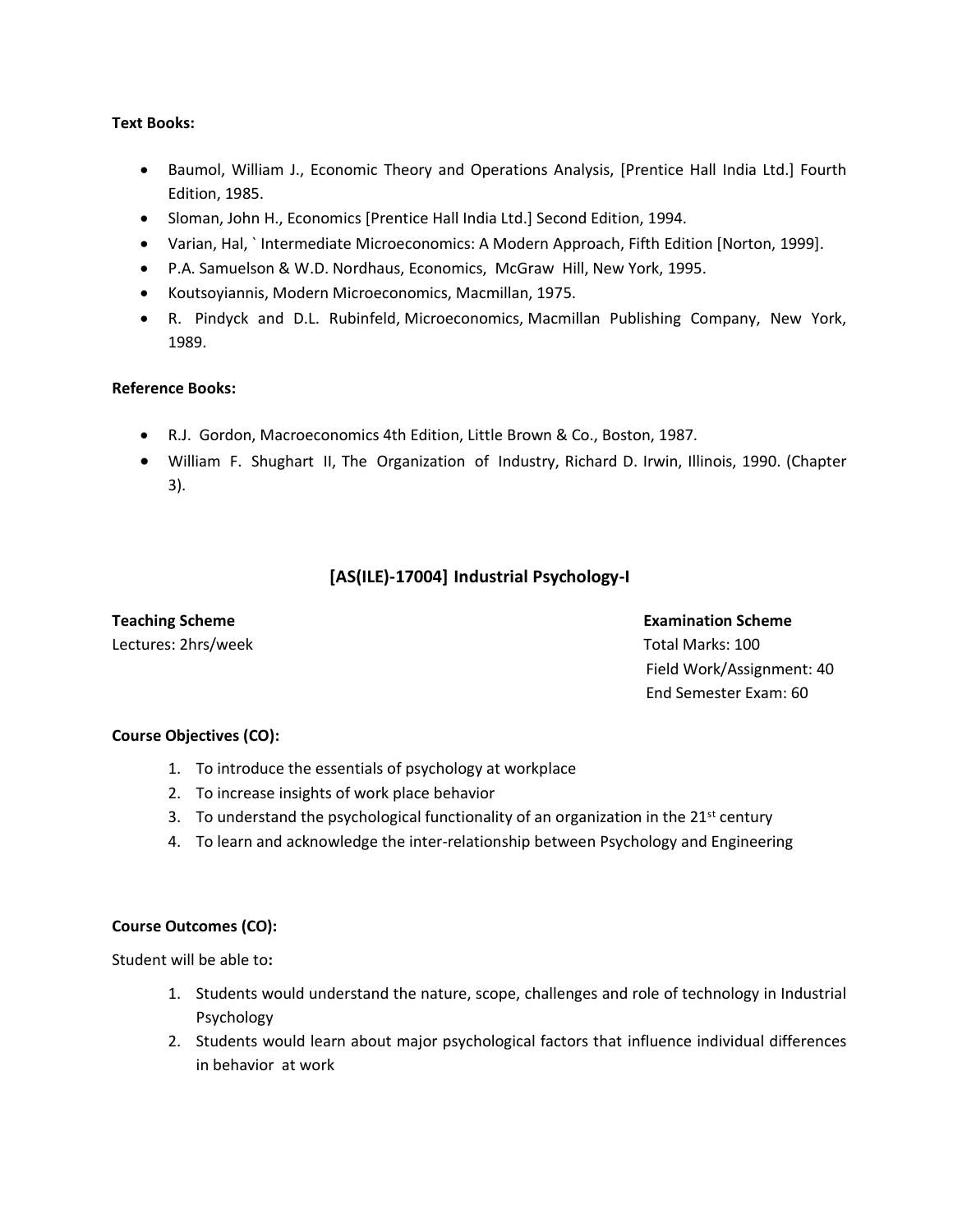- 3. Students would understand the importance of motivation and involvement in determining satisfaction at work
- 4. Students would understand the elements of psychometric testing and develop skills to face the same in future
- 5. Students would learn about physical and psychological aspects related to workplace in terms of environmental conditions, safety and health
- 6. Students would get to know the stressors of work and learn coping strategies to strike worklife balance
- 7. Students would understand the role of human factors, especially sensory systems and cognitive abilities, in designs that promote man-machine harmony
- 8. Students would demonstrate the knowledge gained through practical implementation

### **Unit I: Introduction to Industrial Psychology [ 6 hrs]**

Nature and Development of Industrial/Work Psychology Historical background- Time and Motion Study, Hawthorne Studies, World War I & II Scope & Challenges: Current status ,Role of Technology

### **Unit II: People at Work [ 8 hrs]**

Individual Differences: Personality, Intelligence, Emotional Intelligence, Creativity & Innovation, Perception & Attitudes

Motivation- N-Ach, Expectancy Theory & Equity Theory, Modern Approach to Motivation; Job Satisfaction- Job Diagnostic Model, Measuring Job Satisfaction

Psychometric Testing at Work- Cognitive Abilities, Personality, Emotional Intelligence

### **Unit III: Characteristics of Workplace [6 hrs]**

Working Conditions- Physical (E.g. Work Schedule, etc.) & Psychological (E.g. Fatigue, Boredom, etc.) Safety & Health Practices at Workplace- Accidents, Violence, Harassment, Alcoholism & Drug Stress at Workplace- Individual Responses to Stress; 3 Cs of Stress- Causes, Consequences & Coping with Work Stress

### **Unit IV: Engineering Psychology-I [ 8 hrs]**

Brief History and Scope Person-Machine Systems- Basic Human Factors: Sensory systems- Visual (light, colour, night vision, depth perception), Auditory (sound, alarms, noise), Tactile & Vestibular senses; Cognition & Decision Making

Displays: Visual & Auditory Control

### **Text Books:**

• Schultz, D. & Schultz, S . E. (2013). *Psychology and Work Today: An Introduction to Industrial and Organizational Psychology*. 7th Edition. Pearson Education: New Delhi.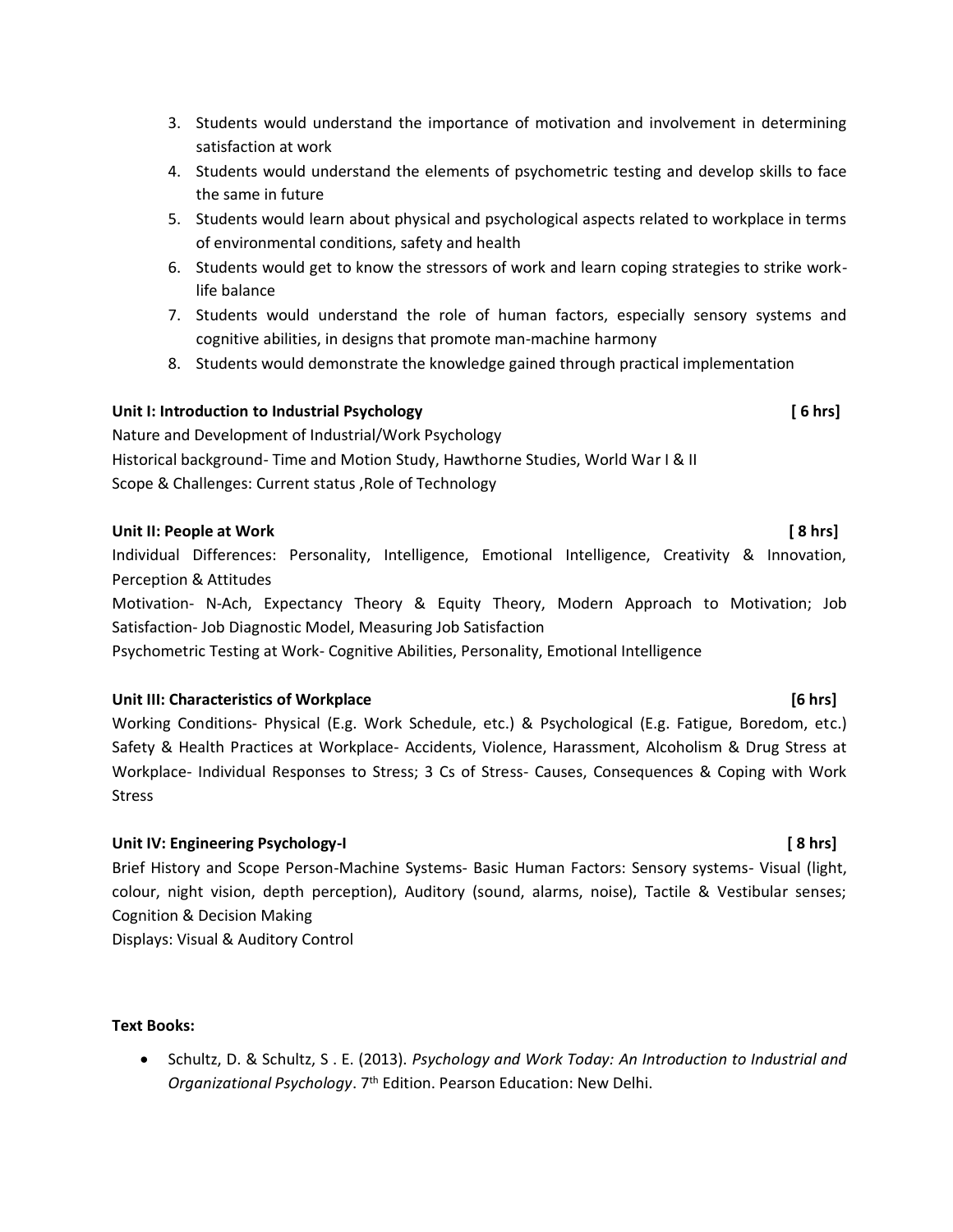- Matthewman, L., Rose, A. & Hetherington, A. (2009). *Work Psychology*. Oxford University Press: India.
- Wickens, C. D.; Lee, J. D., Liu, Y. & Gordon Becker, S. E. (2015). *An Introduction to Human Factors Engineering*. 2nd Edition. Pearson Education: New Delhi.

### **Reference Books:**

- Landy, F. J. & Conte, J. M. (2010). *Work in the 21st Century: An Introduction to Industrial and Organizational Psychology*. 2nd Edition. Wiley India: New Delhi.
- Schultz, D. & Schultz, S. E. (2002). *Psychology and Work Today*. Pearson Education: New Delhi.

# **[AS(ILE)-17005] Personnel Psychology (I)**

### **Teaching Scheme**- **Examination Scheme-**

# 2 Lectures per week Assignments for 60 marks End semester of 40 marks

### **Course Objectives:**

- 1. To enable to understand basic concepts in organizational set up.
- 2. To create awareness about corporate world and efficacy of employee.
- 3. To understand importance of groups and its dynamics
- 4. To understand the importance of self management

### **Course Outcomes:**

Student will be able to:

- 1. Students will have understanding of organizational concepts and behavior.
- 2. Students will have understanding about their own personality for corporate world.
- 3. Students will understand importance of groups and its dynamics.
- 4. Students will understand the importance of self management and development.

# **Unit I- Introduction**- **[2 Hrs]** Basic concepts in Organizational set up and its importance

### **Unit II- Personality and corporate world**- **[8 Hrs]**

Know and accept you. Preparing for corporate world, approaches towards work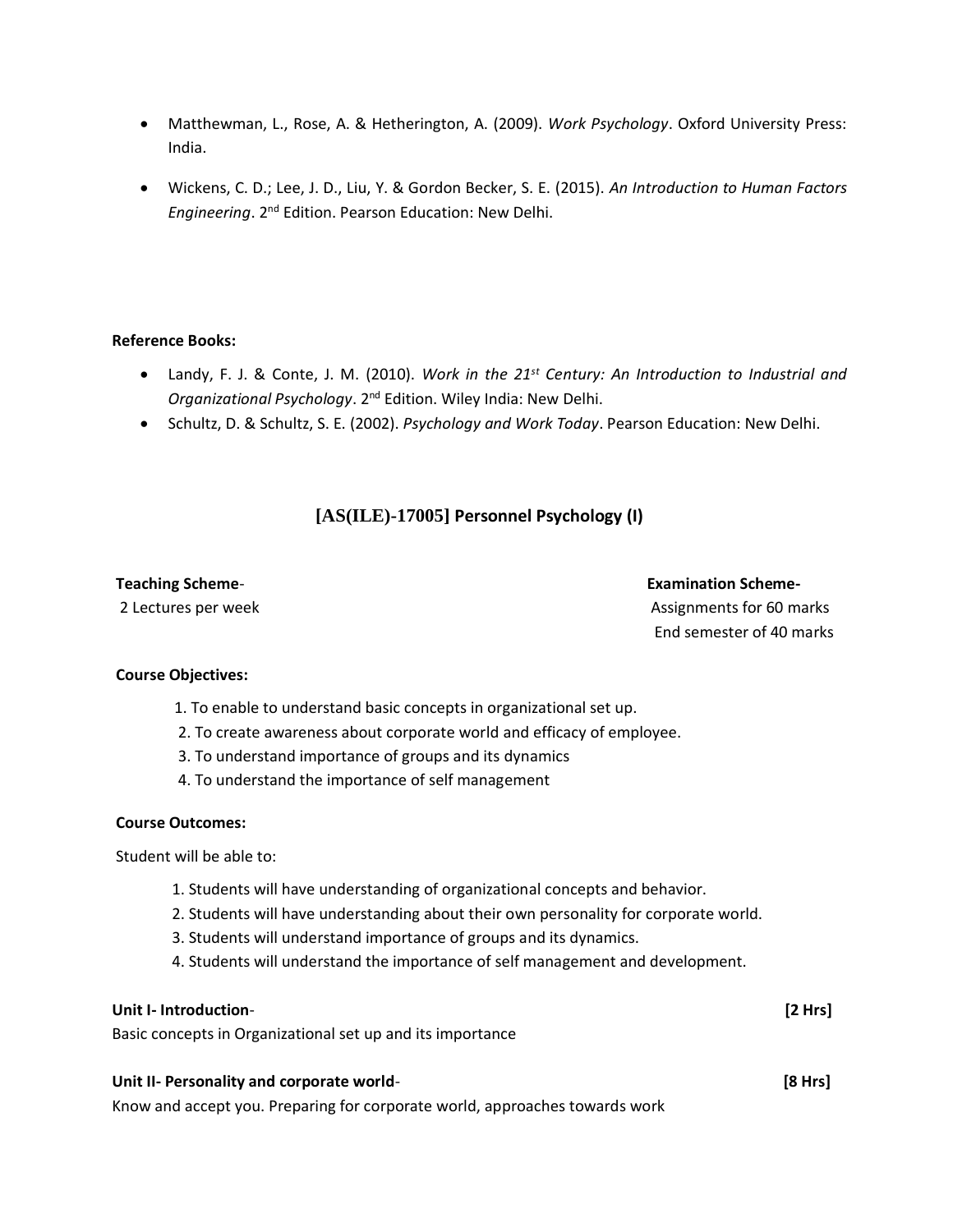| Unit III- Group behavior and leadership.-                                        |         |  |
|----------------------------------------------------------------------------------|---------|--|
| Group behavior and effectiveness, Effective Leadership and management principles |         |  |
| Unit IV- Self management & development-                                          | [4 Hrs] |  |

Efficient working habit self training and self development

### **Text Books:**

- Khana S.S.- ( 2016) Organizational Behaviour( Text and Cases) Chand and company Pvt. Ltd. Delhi.
- Rae Andr'e :- (2008) organizational behavior. Dorling Kindersley ( India) Pvt. Ltd.
- Wallace Hand Masters L.- (2008) Personality development..Cengage Learning India Pvt. Ltd.

### **Reference books:**

- Robbins S, JudgeA, Vohra N:- (2013)Organizational behavior.(15<sup>th</sup> ed) Pearson Education,Inc.
- Singh Kavita:- (2010) Organizational behavior-Text and cases. Dorling Kindersley (India) pvt. Ltd.

### **[AS(ILE)-17006] Japanese Language -I**

**Teaching Scheme: Evaluation Scheme: Evaluation Scheme: Evaluation Scheme: Evaluation Scheme: Evaluation Scheme: Evaluation Scheme: Evaluation Scheme: Evaluation Scheme: Evaluation Scheme: Evaluation Sc** 2 Hours/ week Oral Exam: 20 Marks Written Exam: 80 Marks

### **Course Education Objectives (CEO):**

- 1. Introduction to Japan & Japanese language.
- 2. Greetings, Set phrases, Vocabulary
- 3. Understanding of numerals, counting
- 4. Introduction to Japanese Grammar Sentence Formation, Particles, Pronouns, Tense, Adjectives, Basic verbs
- 5. Question Formation

### **Course Outcomes (CO):**

Students will able to**:**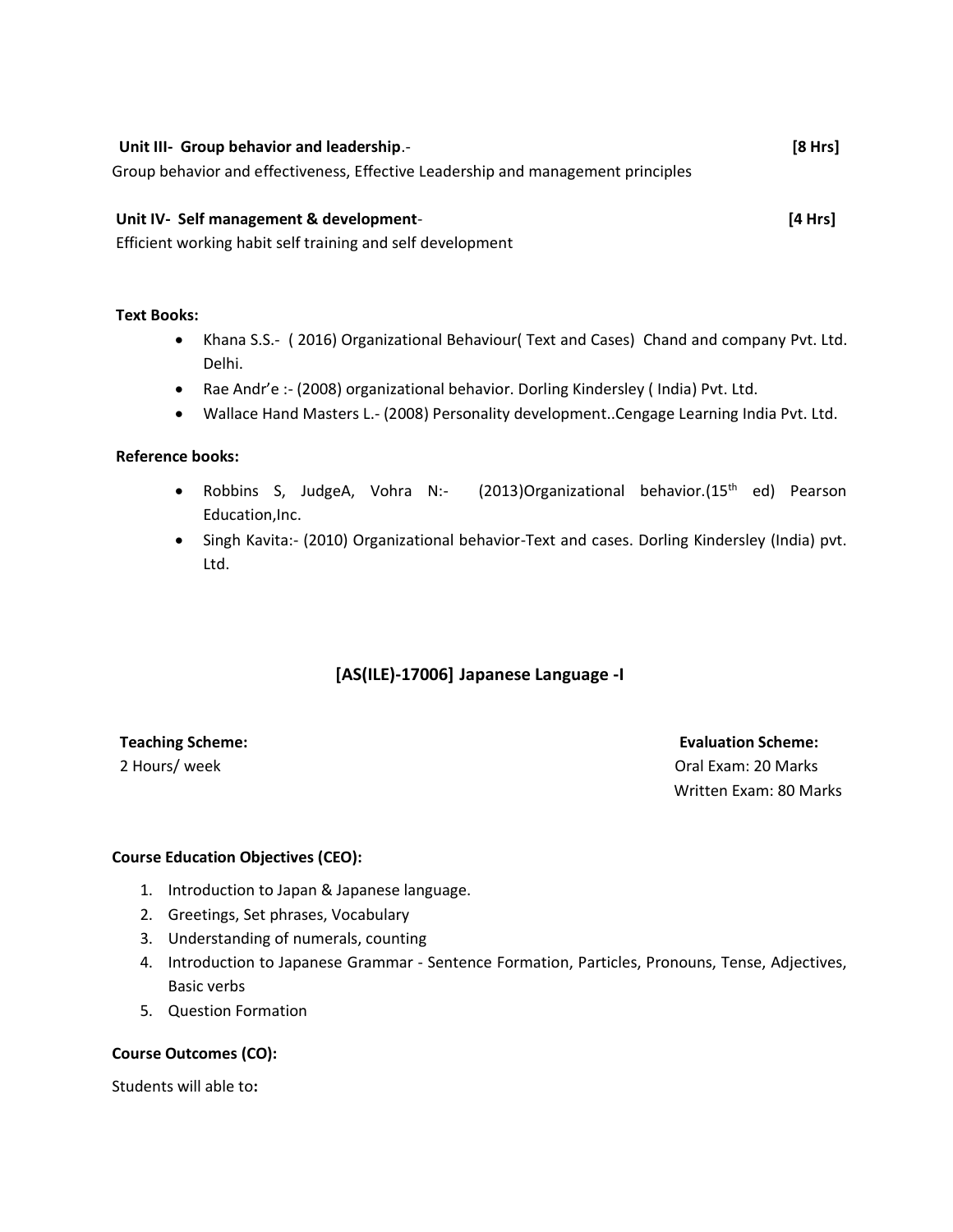- 1. Students would know the basic information of Japan
- 2. Students would be familiar with the pronunciation, Accent, Intonation and Japanese writing System Hiragana, Katakana and Kanji
- 3. Students would be able to speak daily greetings
- 4. Students would be able to count the numerals
- 5. Students would be able to introduce themselves, Family members
- 6. Students would be able to form basic questions
- 7. Students would be able to understand Colors, Years ,Months and Days, Time expressions, Directions to read the city map

# **Unit I [6 Hrs]**

Introduction to Japanese Syllables (phonetic alphabet), greetings & Self introduction, Identifying things, point objects and listen to their names, Listen to things and places etc. Creating shopping lists.

### **Unit II [6 Hrs]**

Introduction to Time, day of the week, simple inquiries on telephone, Means of transport, Basic conversations of everyday life.

### **Unit III [6 Hrs]**

# Frame questions in Japanese. Vocabulary of giving and receiving objects, Stating impressions/things surrounding us, Expressing likes and dislikes, good/bad, possessions, Talking about the country, town and the environment**.**

Quantity, number of people, time, period etc., Stating thoughts and impressions, Conveying movement (e.g. go / come).

### **Text book:**

• Minnano no Nihongo 1-1.Goyal Publishers& Distributors Pvt. Ltd. Delhi, India

# **[AS(ILE)-17007] German Language -I**

Written Exam: 80 Marks

### **Course Education Objectives (CEO):**

1. Introduction of Germany

# **Unit IV [6 Hrs]**

# **Teaching Scheme: Evaluation Scheme:**  2 Hours/ week **Oral Exam: 20 Marks** 20 Marks 20 Marks 20 Marks 20 Marks 20 Marks 20 Marks 20 Marks 20 Marks 20 Marks 20 Marks 20 Marks 20 Marks 20 Marks 20 Marks 20 Marks 20 Marks 20 Marks 20 Marks 20 Marks 20 Marks 20 Mar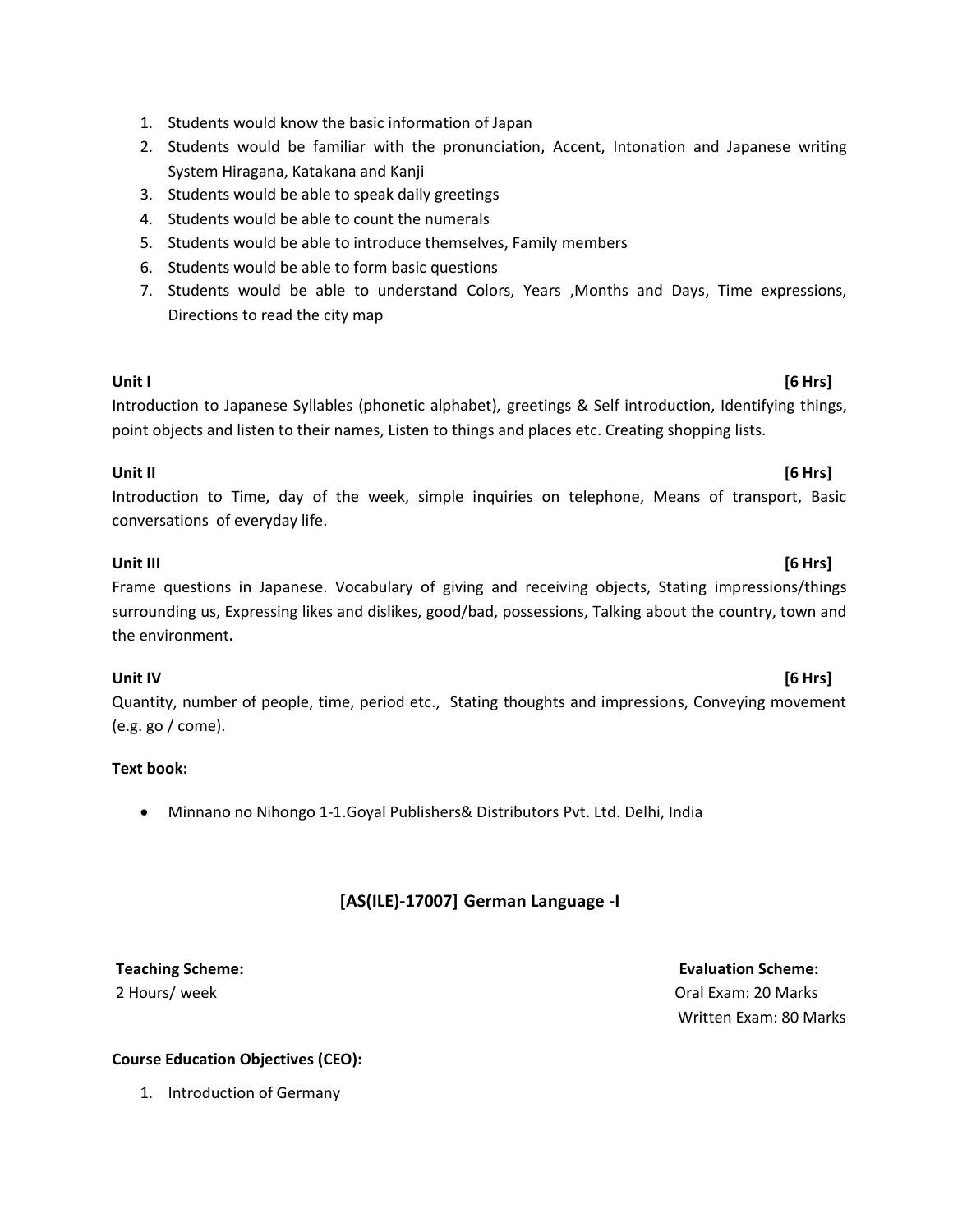- 2. Greetings, phrases, vocabulary
- 3. Understanding of numbers till 100
- 4. Grammar- Introductory Sentence Formation, Articles, Pronouns, Tense, Prepositions
- 5. Question Formation

### **Course Outcomes (CO):**

Students will able to:

- 1. Students would know the basic information of Germany
- 2. Students would be familiar with the pronunciation of German letters and greetings
- 3. Students would be able to count till 100
- 4. Students would be able to introduce themselves
- 5. Students would be able to form basic questions
- 6. Students would be able to read the city map

### **Unit I Start auf Deutsch: (Begin in German) [8 hrs]**

Deutschland, Deutsch sehen und hören, erste Kontakte, Texte: Lied, Postkarte, Wortfelder: internationale Wörter, deutsche Namen

### **Unit II Café: (Café) [6 hrs]**

Gespräche im Café, Texte: Getränkekarte, Telefonbuch, Rechnungen, Wortfelder: Gespräche im Café, Zahlen bis 100, Strukturwörter

### **Unit III Städte, Länder, Sprachen: (Cities, Countries, Languages) [5 hrs]**

Sehenswürdigkeiten in Europa, Sprachen in Europa, Nachbarsprachen, Texte: Landkarten, ein Statistik, Wortfelder: Himmelsrichtungen, Sprachen

### **Unit IV Menschen und Haüser: (People and Houses) [5 hrs]**

Wohnwelten, Texte: Möbelkatalog, E-Mail, Wohnungsgrundriss, Wortfelder: Räume und Möbel, Wohnformen

### **Text Book:**

• Funk, Kuhn, & Demme. Studio d A1. Deutsch als Fremdsprache. 2011. Goyal Publishers & Distributors Pvt. Ltd. Delhi, India

# **Minor course (ME- ) Elementary Thermal Engineering**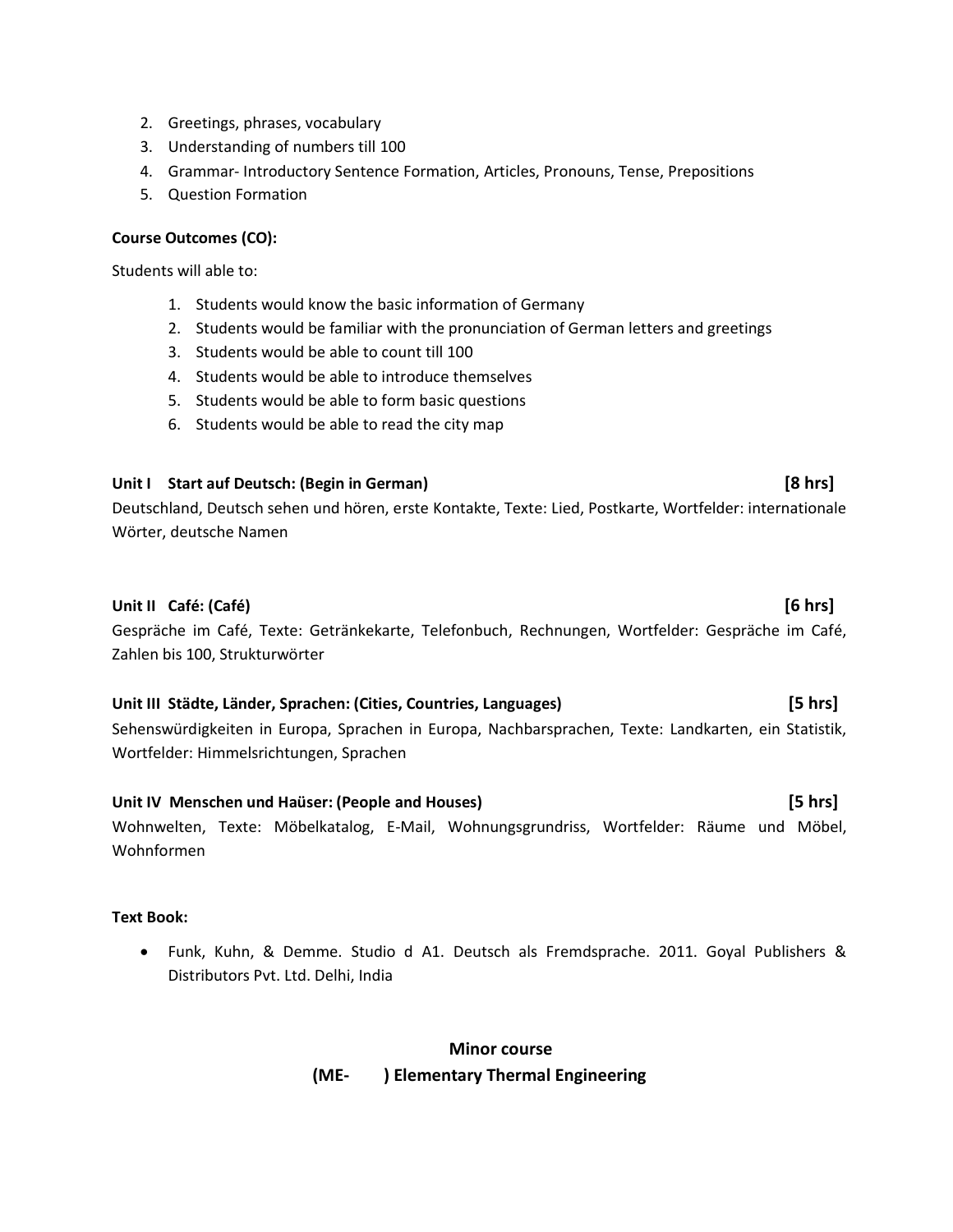**Teaching Scheme:**  Lectures: 3hrs/week

 **Examination Scheme :**  T1 and  $T2 - 40$  marks Theory- 60 marks

### **Course Outcomes:**

Upon successful completion of this course, the student will be able to:

- 1. Define the basic concepts of units and dimensions, systems (open and closed systems and control volumes) and its boundaries, properties, state, process, cycle, quasi-static process etc. required as foundation for development of principles and laws of thermodynamics
- 2. Develop Intuitive problem solving technique
- 3. Use & Practice two property rule and hence thermodynamic tables, thermodynamic diagrams and concept of equation of state, also their simple application
- 4. Explain heat, work and first law of thermodynamics. Application of energy balance
- 5. Discuss Second law of thermodynamics and its corollaries viz. absolute (thermodynamic) temperature scale, reversibility, entropy, feasibility of a process based on first law and second law, isentropic efficiency of adiabatic machines.
- 6. Review introductory concept of power and refrigeration cycles. Their efficiencies and coefficients of performance
- 7. Illustrate ideas of heat transfer in conduction, convection and radiation modes and Application of these concepts to heat transfer in single and combined modes
- 8. Illustrate ideas of Spark Ignition and Compression Ignition Engine and Application of these concepts to Two stroke and Four stroke engines

### **Unit I: Fundamentals of Thermodynamics [6hrs]**

Basic Concepts, properties, equilibrium; Measurement of Temperature and pressure, Ideal gas relations, Properties of pure substance, Thermodynamic processes; Thermodynamic work and Heat , Laws of thermodynamics and their applications in Engineering, Concept of Heat Engine, Refrigerator and Heat pump, Carnot cycle.(Elementary treatment, Elementary Numerical).

### **Unit II: Introduction to Air Standard and Vapour Cycles [6hrs]**

Carnot Cycle and concept of thermal efficiency, Otto cycle, Diesel Cycle, Duel Cycle, Brayton Cycle, Vapor Compression Cycle, Rankine Cycle

### **Energy Conversion Devices (Elementary treatment only):**

Steam generation, steam table and dryness fraction; Introduction to Boiler, Steam Turbines, Gas turbines, and Hydraulic turbines, Reciprocating Compressor, Rotary Compressors, Fans, Blowers, Air motors, Reciprocating Pumps (single acting & double acting), SI and CI Engines.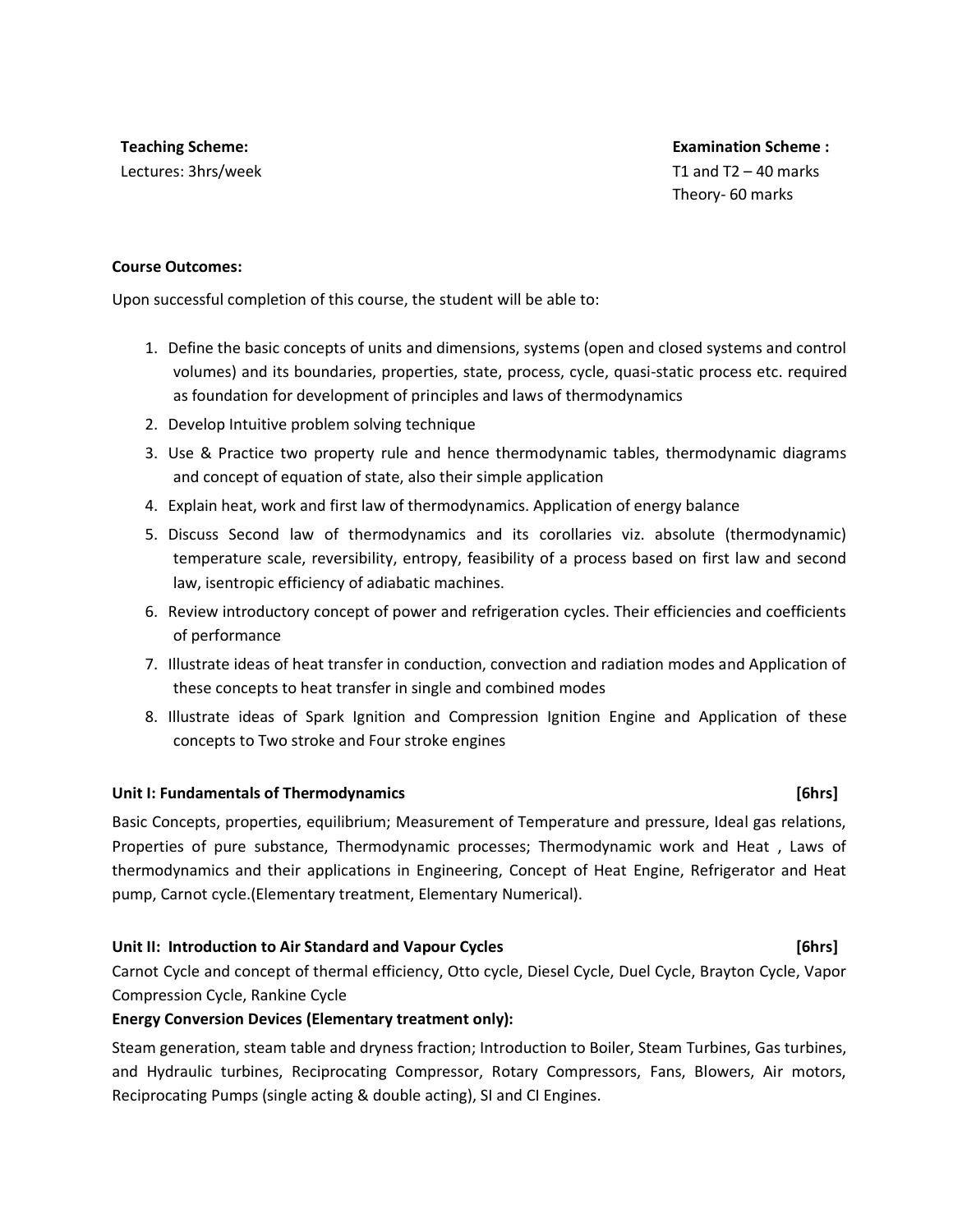### **Unit III: Introduction to Fluid Mechanics: [6hrs]**

Fluids: Fluid properties, pressure, density and viscosity. Pressure variation with depth, static and kinetic energy, Bernoulli's equation for incompressible fluids, Viscous and turbulent flow

### **Unit IV: Introduction to Heat Transfer: [6hrs]**

Introduction to modes of heat transfer, Statement and explanation of Fourier's law of heat conduction and thermal conductivity, Conducting and insulating materials and their properties, Concept of critical thickness of insulation, Newton's law of cooling and concept of heat transfer coefficient and overall heat transfer coefficient, Stefan-Boltzmann's law Concept of heat exchanger, types and concept of effectiveness. Concept of thermal radiation, properties and processes

### **Unit V: Introduction to Refrigeration and Air Conditioning [6hrs]**

Air refrigeration cycle, vapour compression cycle, vapour absorption cycles, other refrigeration methods. Human comfort and air conditioning, psychrometric processes, Introduction to air conditioning system, introduction to heating/cooling load

### **Unit VI [6 hrs**]

Measurement of physical quantities viz.: mass, temperature, pressure, velocity, discharge, force, torque, rpm, viscosity, calorific value, radiation flux measurement

### **Text Book:**

- S. C. Gupta, Thermal Engineering, Pearson Education
- D. S. Kumar, Thermal Science and Engineering, S. K Kataria & Sons

### **Reference Books:**

- T. D. Eastop and A. McConkey, "Applied Thermodynamics", Addison Wesley Longman
- Michel J Moran, Introduction to thermal systems engineering: thermodynamics, fluid mechanics, and heat transfer, John Wiley & Sons, Inc
- Cengel and Boles, Thermodynamics: An Engineering Approach (Mechanical Engineering), McGraw Hills

**Honour Course (Thermal Stream)**

### **(MHP-15003) Fluid Dynamics**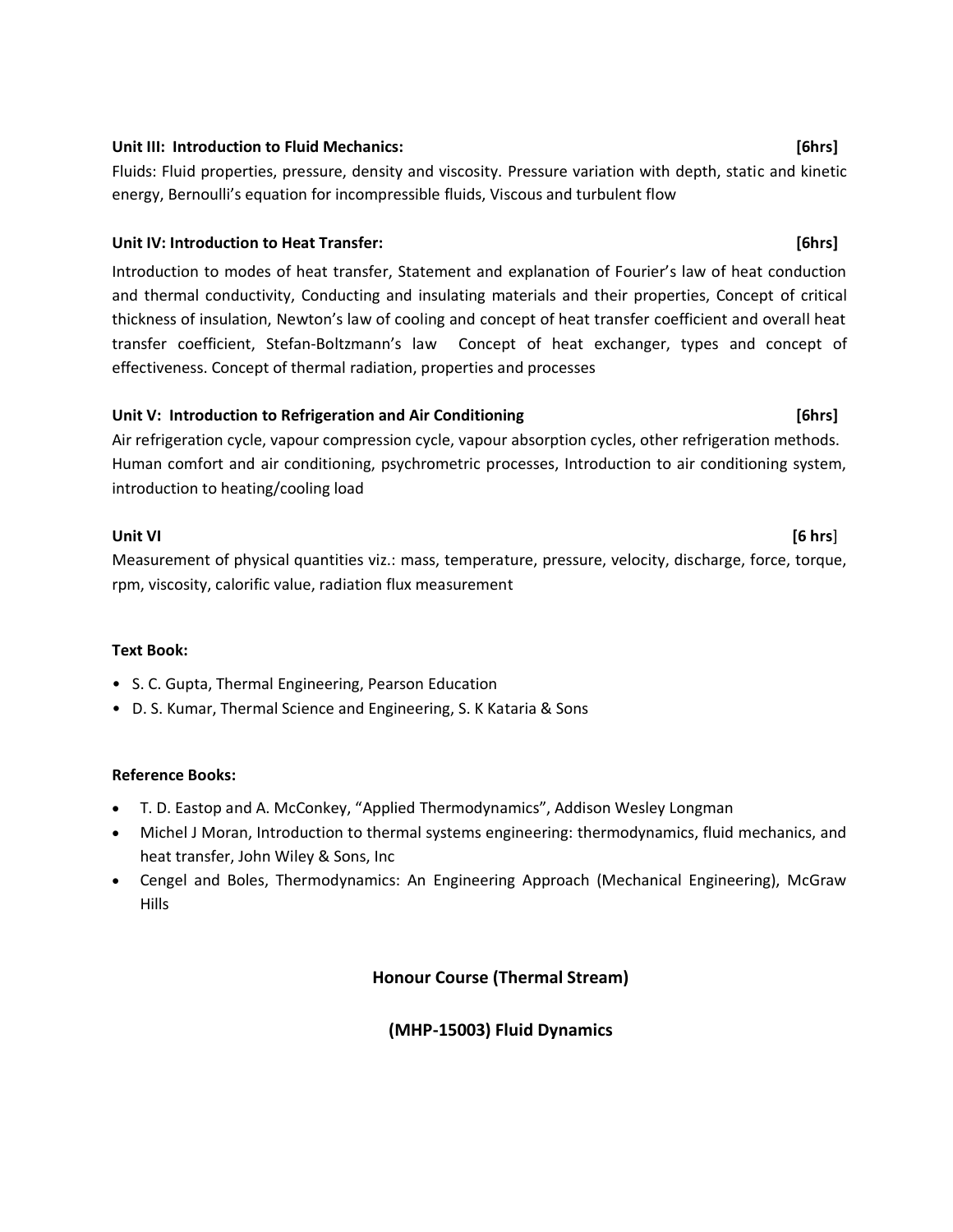**Teaching Scheme:**  Lectures: 3hrs/week

T1 and  $T2 - 40$  marks Theory- 60 marks

### **Course Outcomes:**

At the end of the course:

- 1. The Students shall be able to understand and define the fluid flow problems along with range of governing parameters
- 2. The student shall be eligible to take up the fluid flow problems of industrial base.
- 3. The students shall be able to devise the experiments in the field of fluid mechanics.
- 4. The Students shall be able understand the flow patterns and differentiate between the flow regimes and its effects.

### **Syllabus Contents:**

- Governing equations in Fluid Dynamics: Derivation of Continuity and Momentum equations using integral and deferential approach, dimensionless form of governing equations, special forms of governing equations, integral quantities
- Exact Solutions of Navier-Stokes Equations: Fully developed flows, parallel flow in straight channel, Couette flow, Creeping flows
- Potential Flow: Kelvin's theorem, Irrotational flow, Stream function-vorticity approach,
- Laminar Boundary layers: Boundary layer equations, flow over flat plate, Momentum integral equation for boundary layer, approximate solution methodology for boundary layer equations
- Turbulent Flow: Characteristics of turbulent flow, laminar turbulent transition, time mean motion and fluctuations, derivation of governing equations for turbulent flow, shear stress models, universal velocity distribution
- Experimental Techniques: Role of experiments in fluid, layout of fluid flow experiments, sources of error in experiments, data analysis, design of experiments, review of probes and transducers, Introduction to Hot wire Anemometry, Laser Doppler Velocimetry and Particle Image Velocimetry

### **References:**

- Muralidhar and Biswas, Advanced Engineering Fluid Mechanics, , Alpha Science International, 2005
- Irwin Shames, Mechanics of Fluids, , McGraw Hill, 2003
- Fox R.W., McDonald A.T , Introduction to Fluid Mechanics, John Wiley and Sons Inc, 1985
- Pijush K. Kundu, Ira M Kohen and David R. Dawaling, Fluid Mechanics, Fifth Edition, 2005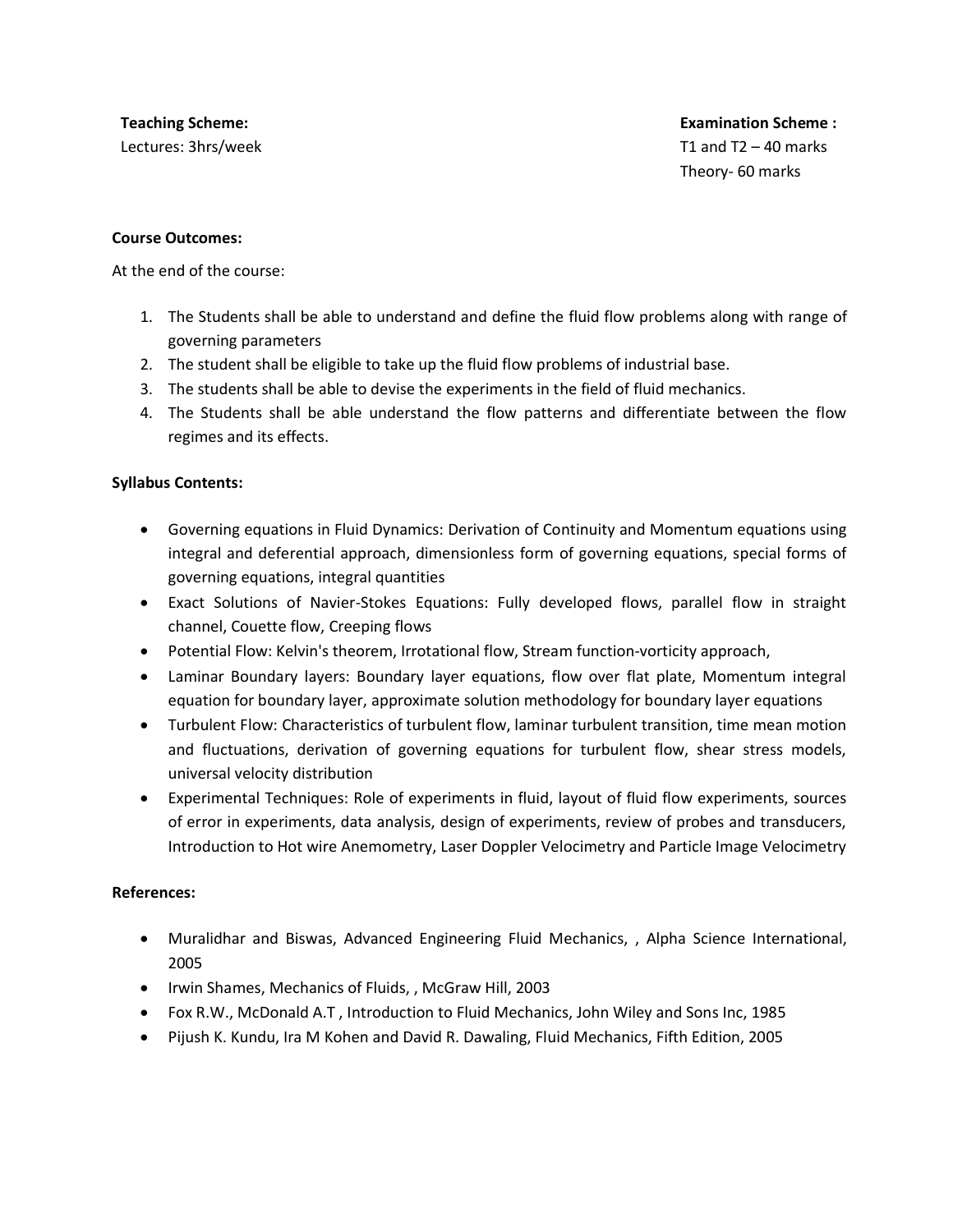# **Honour Course (Design Stream)**

### **(MDE- 15001) Advance Machine Design**

**Teaching Scheme:** 

Lectures: 3hrs/week

 **Examination Scheme :**  T1 and  $T2 - 40$  marks Theory- 60 marks

### **Course Outcomes:**

At the end of the course:

- 1. Students will realize that creativity, manufacturability, assembly, maintainability, emotions, reliability are also important aspects of design other than finding dimensions and stresses in the highly competitive, dynamic and customer centered market.
- 2. Students will demonstrate the ability to identify needs of the customer and convert them in to technical specifications of a product.
- 3. Students will be able to generate different ideas after identifying the need and determining the specifications and constraints of a product for a particular purpose.
- 4. Students will understand the principals used while designing for manufacture, assembly, emotions and maintenance.
- 5. Students will know various methods of rapid prototyping the products to test and modify the designs.
- 6. Students will be able to design the components considering strength based reliability.

### **Syllabus Contents:**

**Unit 1 :**

Development processes and organizations, Product Planning

### **Unit 2 :**

Need Identification and problem definition, product specification, concept generation and selection, evaluation, creativity methods, Concept testing

**Unit 3 :**

Design for manufacture, assembly, maintenance, casting, forging,

**Unit4 :**

Design for Reliability, strength based reliability, parallel and series systems, robust design,.

**Unit 5 :**

Industrial design: Design for Emotion and experience, Introduction to retrofit and Eco design, Human behavior in design

**Unit 6 :** Rapid Prototyping

**References:**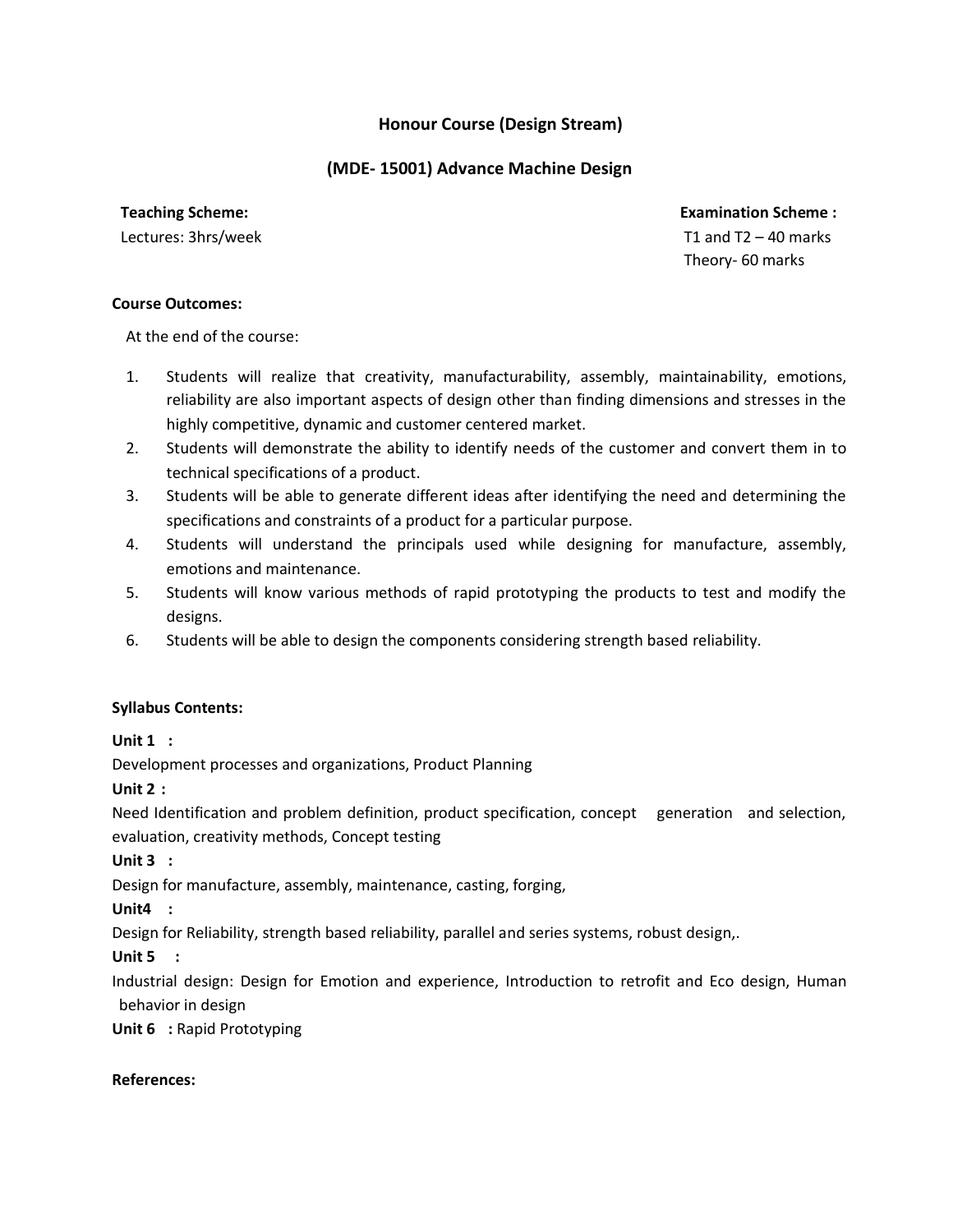- George E Dieter, "Engineering Design", McGraw Hill Company, 2000.
- Prashant Kumar, "Product Design, Creativity, Concepts and Usability", Eastern Economy Edition, PHI New Delhi. 2012
- Woodson T.T., "Introduction to Engineering Design", McGraw Hill Book Company, 1966.
- John J.C. "Design Methods", Wiley Inter science, 1970.
- Averill M. Law and W. David Kelton "Simulation, modelling and analysis", McGraw Hill Book Company, 1991.
- Pahl, G.and W.Beitz, *Engineering Design–A Systematic Approach*  Springer, 2nd Ed., 1996.
- Product Design and development Karl T. Ulrich, Steven Eppinger

# **SEMESTER VI**

### **(ML-17001) Constitution Of India**

Lectures : 2 Hrs/week

### **Teaching Scheme: Examination Scheme:**

Continuous evaluation Assignments /Quiz : 40 Marks each End-Sem Exam: 60 Marks

### **Course Outcomes:**

- 1. Student will be able to understand how India has come up with a Constitution which is the combination of the positive aspects of other Constitutions.
- 2. Student will be able to understand the interpretation of the Preamble.
- 3. Student will be able to understand the basics of governance of our nation.
- 4. It helps in understanding the different aspects covered under the different important Articles.
- 5. Student will be able to understand the basic law and its interpretation. Understand the important amendments which took place and their effects.
- 6. Student will be able to understand our Union and State Executive better.
- 7. Student will be able to understand the basic that along with enjoying the rights one needs to fulfill one's duties.
- 8. Student will be able to understand and Gain confidence on our Constitution by knowing it better.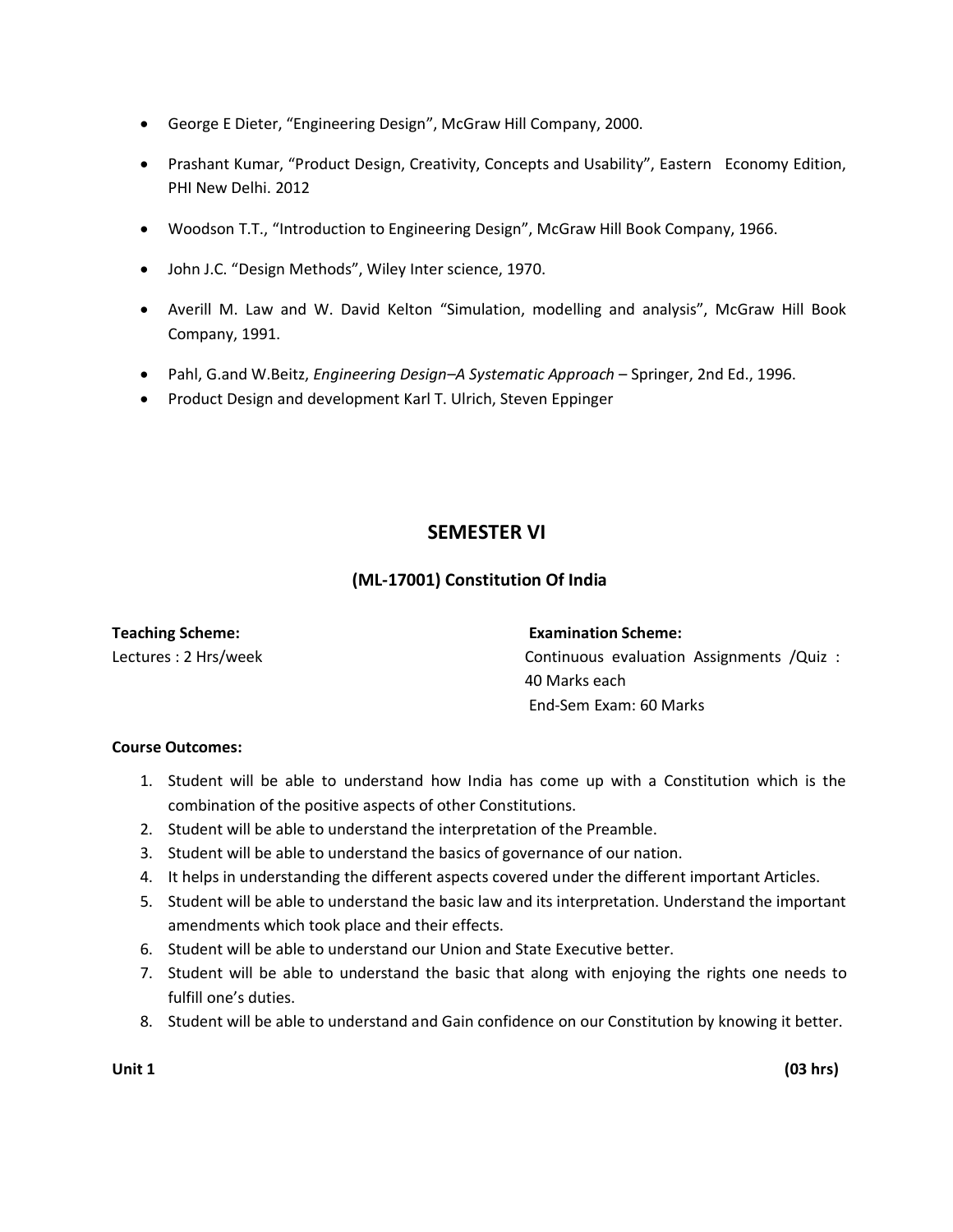Meaning and history of Constitution. Understanding the concept of Human Rights and Fundamental Rights.

### **Unit 2 (06 hrs)**

Introduction to The Constitution of India, understanding its objects. Preamble to the constitution of India. Fundamental rights under Part – III, exercise of rights, limitations and important cases. Prerogative Writs.

### **Unit 3**

Relevance of Directive principles of State Policy under Part – IV, Fundamental duties & their significance. **(04 hrs)**

### **Unit 4**

| Union Executive – President, Prime Minister, Parliament & the Supreme Court of India. |  |  |  |  |  |  | (03 hrs) |
|---------------------------------------------------------------------------------------|--|--|--|--|--|--|----------|
|---------------------------------------------------------------------------------------|--|--|--|--|--|--|----------|

| Unit 5                                                                         | (03 hrs) |
|--------------------------------------------------------------------------------|----------|
| State executive – Governors, Chief Minister, State Legislature and High Courts |          |

## **Unit 6 (04 hrs)**

Constitutional Provisions for Scheduled Castes & Tribes, Women & Children & Backward classes. Emergency Provisions.

### **Unit 7 (03 hrs)**

Electoral process. Amendment procedure, 42nd , 44th , 73rd,74th , 76th , 86th , 91st , 98th and latest amendment. Constitutional amendments.

### **Text Books:**

- Introduction to the Constitution of India by Durga Das Basu (Students Edn.) Prentice –Hall EEE, 19th/20th Edn., 2001.
- Engineering Ethics by Charles E.Haries, Michael. S.Pritchard and Michael J.Robins Thompson Asia, 2003-08-05. 6

### **Reference Book:**

• An Introduction to Constitution of India by M.V. Pylee, Vikas Publishing.

# **DEPARTMENTAL ELECTIVE -I**

# **(ME (DE)-17007) Non Conventional Energy Sources**

**Teaching Scheme: Examination Scheme:**

Lectures : 3hrs / week T1 and T2: 20 Marks each End Sem. Exam: 60 marks

### **Course Outcomes:**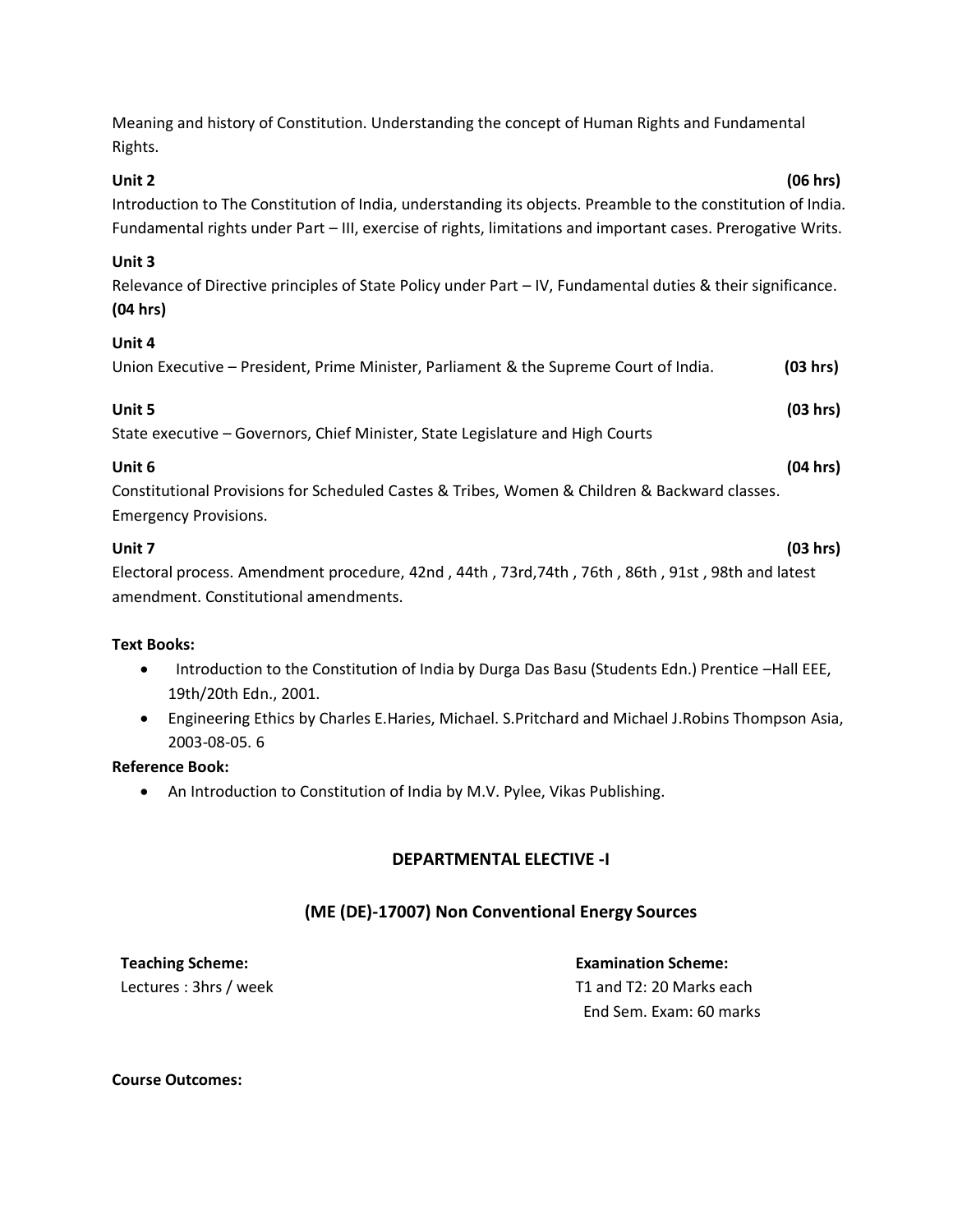Student will be able to

- 1. Understand effect of fossil fuels on global warming and their relative impact on the environment. Differentiate between conventional and non-conventional energy source.
- 2. Comprehend the energy scenario of India and scope of non-conventional energy sources
- 3. Describe the difference between the non-conventional energy and the renewable
- 4. Evaluate the performance of the various non-conventional and renewable energy sources.
- 5. Recent advancements in energy generations like magneto hydro dynamic power generation, fuel cell technology, hydrogen energy and management of energy in the industries
- 6. Gain design skills in non-conventional energy systems and enhance written communication.

### **Unit I : Introduction to Solar Energy [6hrs]**

Solar Energy: Present status of energy scenario. Renewable and non-renewable energy sources. Availability, limitations, application of solar energy.

Solar Radiation: Structure of the sun, energy radiated by the sun, angular relationship of earth, and sun position, measurement of solar radiation. Derivations and Numerical Problems.

### **Unit II : Solar Collectors [6hrs]**

Flat Plate Collectors: Types and constructional details of flat plate collector, energy-balance for a flat plate collector, simple equation and performance curves, selection of flat plate collector.

Solar Concentrator: Limitations of flat plate collectors, various types of concentrators, their advantage, simple, thermal energy-balance equations, heliostats, selection of various materials for concentrators and reflecting surfaces.

### **Unit III : Solar Energy Systems [8hrs]**

Solar Heating Systems: Solar water and space heating systems, passive solar heating systems, solar heating economics, solar air-heating systems, typical solar ponds.

Solar Distillation Systems: Various solar stills and selection, constructional details, Solar Energy Storage Systems.

Solar Electric Power: Solar photovoltaic system, materials used and their performance, types of solar thermal power plant, working substance used, and temperature required various systems used.

Solar Dryer: Types, selection, constructional details, materials used and their performance

### **Unit IV: Wind Energy: [6hrs]**

Availability of wind, various types of windmills and their constructional details and performance study, Power generated by windmills. Offshore Windmills. Derivations and Numerical Problems.

### **Unit V: Geothermal and Tidal Energy: [4hrs]**

Geothermal Energy Sources: Geothermal Energy Sources and application of geothermal energy, various types of geothermal power plants.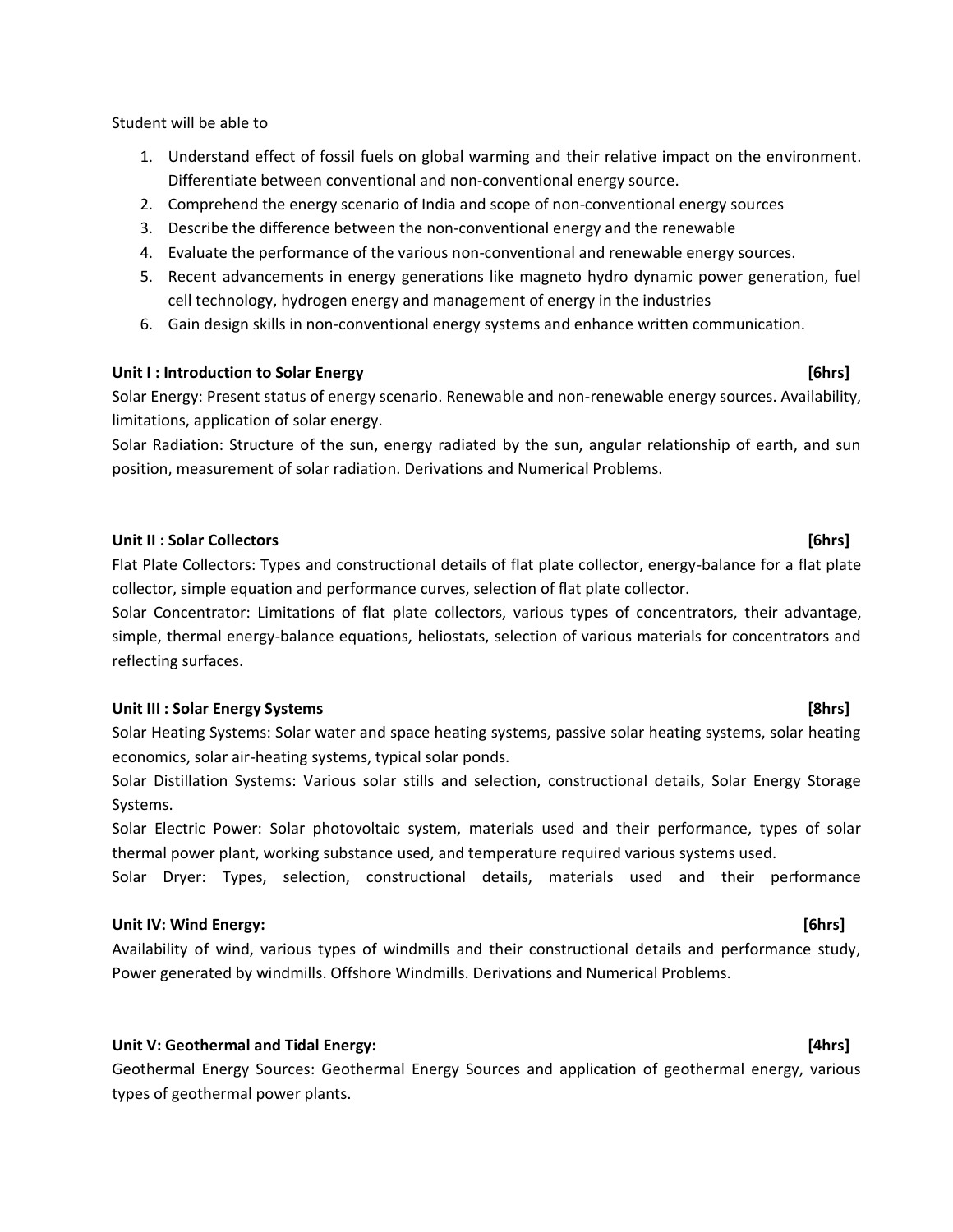Tidal Energy: Tidal energy available in India, suitable locations, study of various tidal energy power plants, and characteristics of turbines required. Introduction to Wave Energy, Phenomenon of wave generation.

### **Unit VI: Bio gas and Recent advancements in energy generations: [6hrs]**

Chemistry of biogas generation variables affecting simple gas plants, types of digestoers their working and construction, application of biogas, use of bio-gas, case study of "pura" village bio gas electricity generation".

Recent advancements in energy generations like magneto hydro dynamic power generation, fuel cell technology, hydrogen energy and management of energy in the industries.

### **Text Books:**

- Sukhatme S.P., " Solar Energy", Tata McGraw Hill Publishing Company Limited, New Delhi, 1994
- Rai G.D., " An Introduction to Power Plant Technology", Khanna Publishers, Third Edition, Delhi, 1996
- Bansal N K and others " Non-Conventional Energy Sources".
- S. Rao and Dr. B. B. Parulekar, Energy Technology, Khanna Publishers, New Delhi.

### **Reference Books:**

- **•** Krieth and Krieder, "principles of solar engineering", Tata McGraw Hill Publishing Company Limited, New Delhi, 1994
- Wakil M.M., " Power Plant Technology", McGraw Hill International Book Company, 1984.
- Pai B.K., and Ramprasad M.S., " Power generation through renewable sources of energy".
- Garg H.P. and Prakash J., " Solar Fundamental and Application" Tata McGraw Hill Publishing Company Limited, New Delhi, 1997

### **(ME (DE) -17008) Steam Technology**

### **Teaching Scheme Examination Scheme** Examination Scheme

Lectures: 3 hrs/Week Test I & 2: 40 marks End Sem. Exam: 60 marks

### **Course Outcomes:**

- 1. Students will be able to explain working of different boilers and significance of mountings and accessories. Students will know and appreciate the provisions in Indian Boiler Regulation Act(IBR)
- 2. Students will be able to use techniques, skills, and modern engineering tools necessary for boiler performance assessment.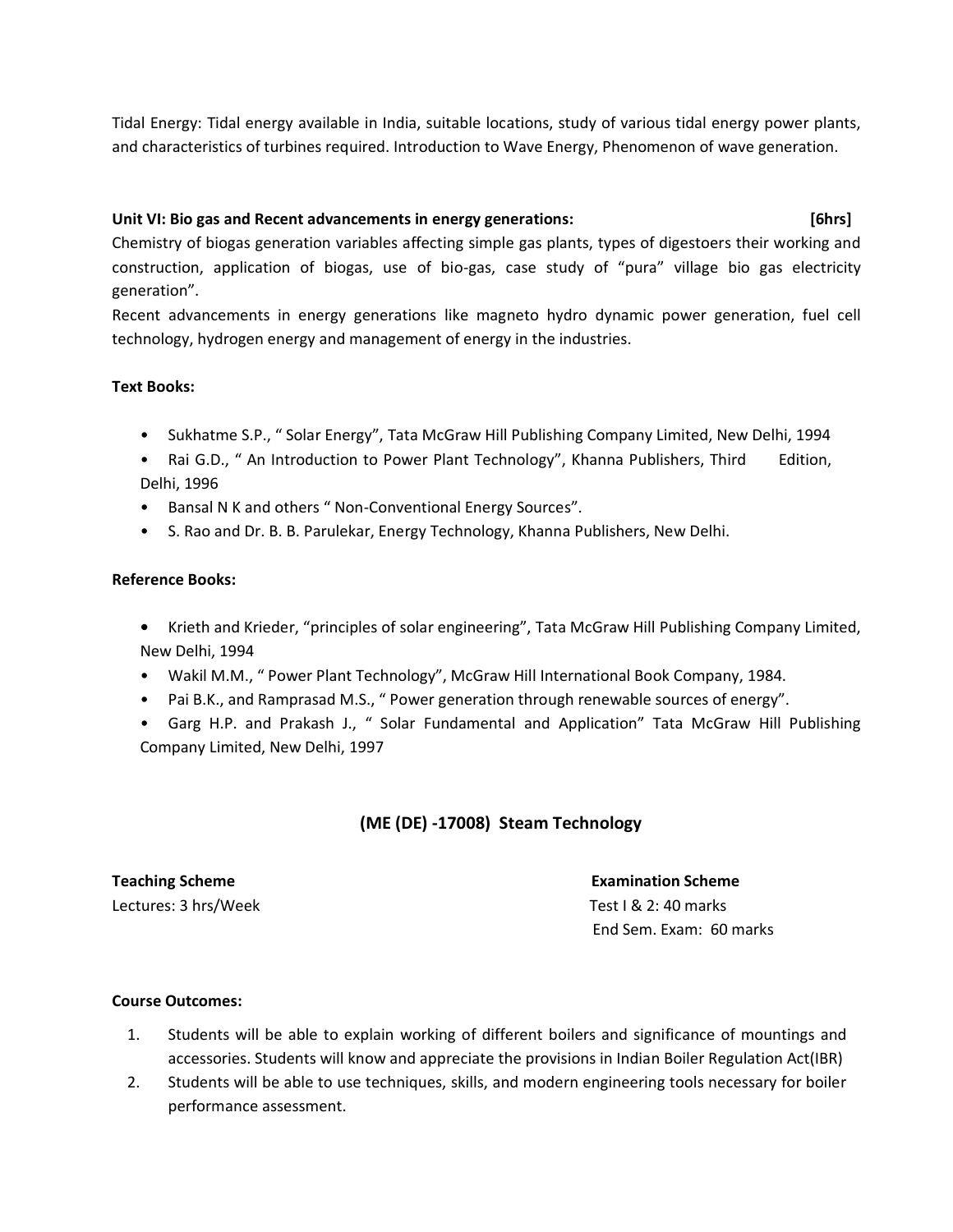- 3. Students will have a theoretical and practical orientation in thermal systems, and will have a good understanding of energy conservation fundamentals. Students will have the ability to analyze thermal systems for energy conservation.
- 4. Students will be able draw a steam piping system for a process with various components and also design economical and effective insulation.
- 5. Students will be able to analyze a thermal system to determine sources of waste heat and design waste heat recovery systems.
- 6. Students will understand importance of controls and instrumentation for effective monitoring of the process.

### **Pre requisites for the course:**

The student should have fundamental knowledge of Thermodynamics, Heat Transfer, Fluid Dynamics, Metallurgy and Fuels and Combustion

### **Unit I: Boilers [6hrs]**

Types, Mountings and Accessories, Combustion in boilers, Feed Water and its quality, Blow down; IBR, Boiler standards

### **Unit II: Piping & Insulation Contract Contract Contract Contract Contract Contract Contract Contract Contract Contract Contract Contract Contract Contract Contract Contract Contract Contract Contract Contract Contract**

Water Line, Steam line design, IS Pipe colour codes; insulation, Insulation-types and application, Economic thickness of insulation, Heat savings and application criteria, Refractory-types, selection and application of refractory, Heat loss.

### **Unit III: Steam Systems [6hrs]**

Properties of steam, Assessment of steam distribution losses, Steam leakages, Steam trapping, Condensate and flash steam recovery system, Steam Engineering Practices; Steam Based Equipments / Systems; Identifying opportunities for energy savings.

### **Unit IV: Boiler Performance Assessment [6hrs]**

Performance Test codes and procedure, Boiler Efficiency, Analysis of losses; performance evaluation of accessories; factors affecting boiler performance.

### **Unit V: Energy Conservation and Waste Minimization [6hrs]**

Energy conservation options in Boiler; waste minimization, methodology; economical viability of waste minimization

### **Unit VI: Instrumentation & Control [6hrs]**

Process instrumentation; control and monitoring

### **Text Book:**

• T. D. Estop, A. McConkey, Applied Thermodynamics, Parson Publication, 5<sup>th</sup> Edition, 2009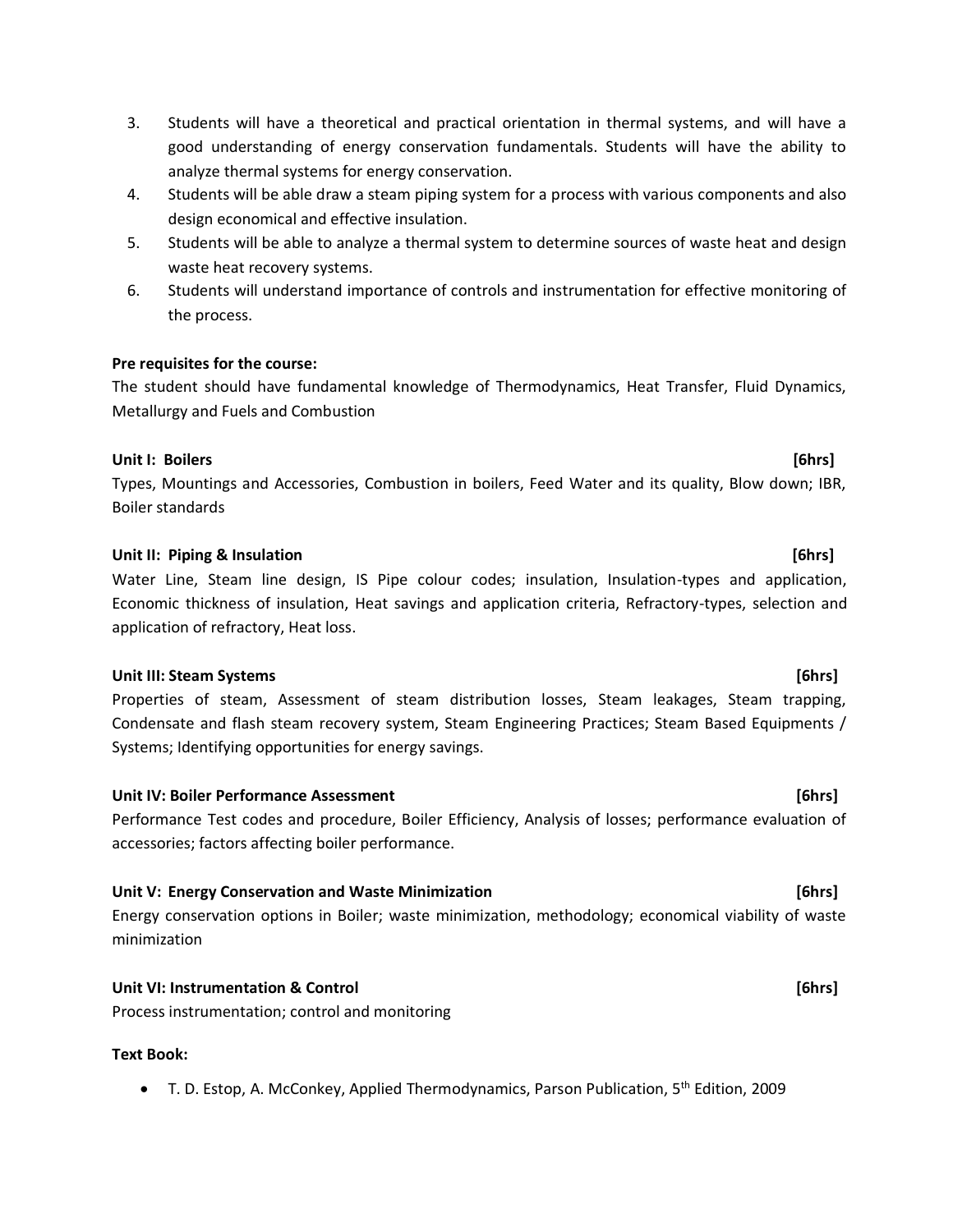- Domkundwar; A Course in Thermal Engineering; Dhanapat Rai and Sons, 6<sup>th</sup> Edition, 2010
- [R.K. Rajput,](http://www.google.com/search?tbo=p&tbm=bks&q=inauthor:%22R.K.+Rajput%22) Applied Thermodynamics, S. Chand & Company Limited,  $8<sup>th</sup>$  Edition, 2011.

### **Reference Books:**

- Book II Energy Efficiency in Thermal Utilities; Bureau of Energy Efficiency
- Book IV Energy Performance Assessment for Equipment & Utility Systems; Bureau of Energy Efficiency
- Edited by J. B. Kitto & S C Stultz; Steam: Its Generation and Use; The Babcock and Wilcox Company, 42<sup>nd</sup> Edition, 2015
- P. Chatopadhyay; Boiler Operation Engineering: Questions and Answers; Tata McGrawHill Education Pvt Ltd, N Delhi, 3rd Edition 2013.

# **(ME(DE) -17009) Hydraulic Embedded Systems**

Lectures: 3 Hrs/week T1and T2: 20 Marks each

# **Teaching scheme: Examination scheme:**

End-sem. Exam: 60 marks

### **Course Outcomes:**

- 1. Ability to understand, identify components of a typical embedded system
- 2. Ability to select sensors, actuators and controllers for a typical electro-hydraulic application
- 3. Introduction to industry trends in IoT, Industrie 4.0 and cyber-security
- 4. Ability to identify and demonstrate how intelligence can be used to control hydraulic system through programming

### **Unit I:** Basic electronics components **and in the set of the set of the set of the set of the set of the set of the set of the set of the set of the set of the set of the set of the set of the set of the set of the set of**

Basic circuit theory and electrical component, analogue electronic components and devices, power supplies and voltage regulators, power electronics-devices, controller and processor, A/D & D/A convertor, signal conditioning circuits using operational amplifiers, noise problems, grounding and shielding.

### **Unit II: Local intelligence [6 hrs]**

Sensors - Measurement principles, sensor and actuator techniques, technical properties of sensors and actuators, methods of sensor and actuator classification, types of sensors (sensors of linear and angular displacement, speed sensors, accelerometers, force and torque; pressure sensors, level and flow; sensors for measuring temperature and humidity, proximity sensors, tactile sensors)

### **Unit III: Actuators and controllers [6 hrs]**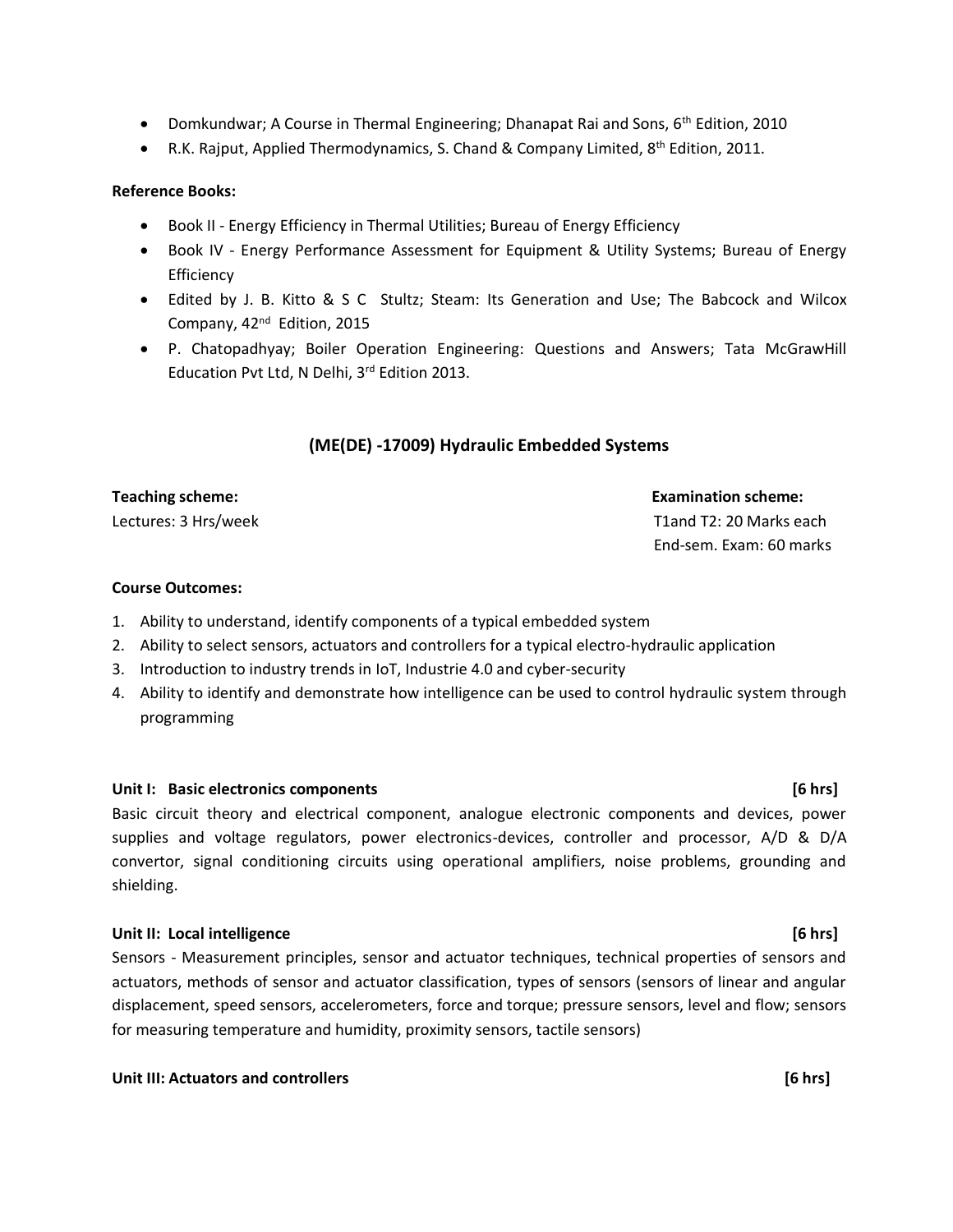Actuators: modern integrated micro-actuators (positioners, optical elements), electromechanical actuator - permanent magnet devices classification, magnetic linear actuators, voice-coil motors, piezoelectric actuator

Controllers - embedded development board, Interfacing peripherals, Embedded Operating System Overview.

# **Unit IV: Device Connectivity [6 hrs]**

Basics of computer networking, network topologies ,OSI Reference Model, RS232, RS485,USB, CANopen, J1939, MODBUS, Ethernet/IP, EtherCAT, wireless communication – Bluetooth , Wi-Fi, HART

# Unit V: Connected Intelligence **and Connected Intelligence and Connected Intelligence [6 hrs]**

Overview of IoT, Industrie 4.0, machine to machine (M2M) communication, IoT network and application architecture, Client Server Architecture, Publish Subscribe Architecture, Cyber-Security Overview (threat and prevention),

# Unit VI: Embedded Software Development **and Container and Container and Container and Container and Container and Container and Container and Container and Container and Container and Container and Container and Container**

Introduction to assemblers, linkers and loaders; binary file formats for processor executable files; typical timer-interrupt driven programs. GNU-GCC compiler introduction, programming with LINUX environment and gnu debugging, gnu insight with step level trace debugging, make file interaction, building and execution; embedded C-programming concepts: macros, functions, modifiers, data types, device drivers, interrupt service routines, cross-compiler optimization for speed/memory needs.

# **Text Books:**

- Allen Mottershed, "Electronic Devices and Circuits", Prentice Hall International, Third Edition
- Robert H. Bishop , Mechatronic Systems, Sensors, and Actuators: Fundamentals and Modeling
- M. A. Mazidi, J. G. Mazidi and R. D. Mckinlay, "The 8051 Microcontroller & Embedded systems", Pearson Publications, Second Edition 2006.
- Embedded/Real-Time Systems: Concepts, Design & Programming Dr. K. V. K. K. Prasad, Dreamtech Press, India.
- Rajkamal, Embedded Systems Architecture, Programming and Design, Tata McGraw Hill, Second edition, 2009
- Brian Evans, "Beginning Arduino Programming", Springer, 2011
- Michael J. Pont , "Embedded C", Pearson Education, 2nd Edition, 2008

# **References:**

- Microprocessor architecture and applications with 8085: By Ramesh Gaonkar (Penram International Publication)
- M. D. Singh and J. G. Joshi, "Mechatronics Principles and Applications", Prentice Hall India publication-EEE.
- D. Shetty, R. A. Kolk, Mechatronics System Design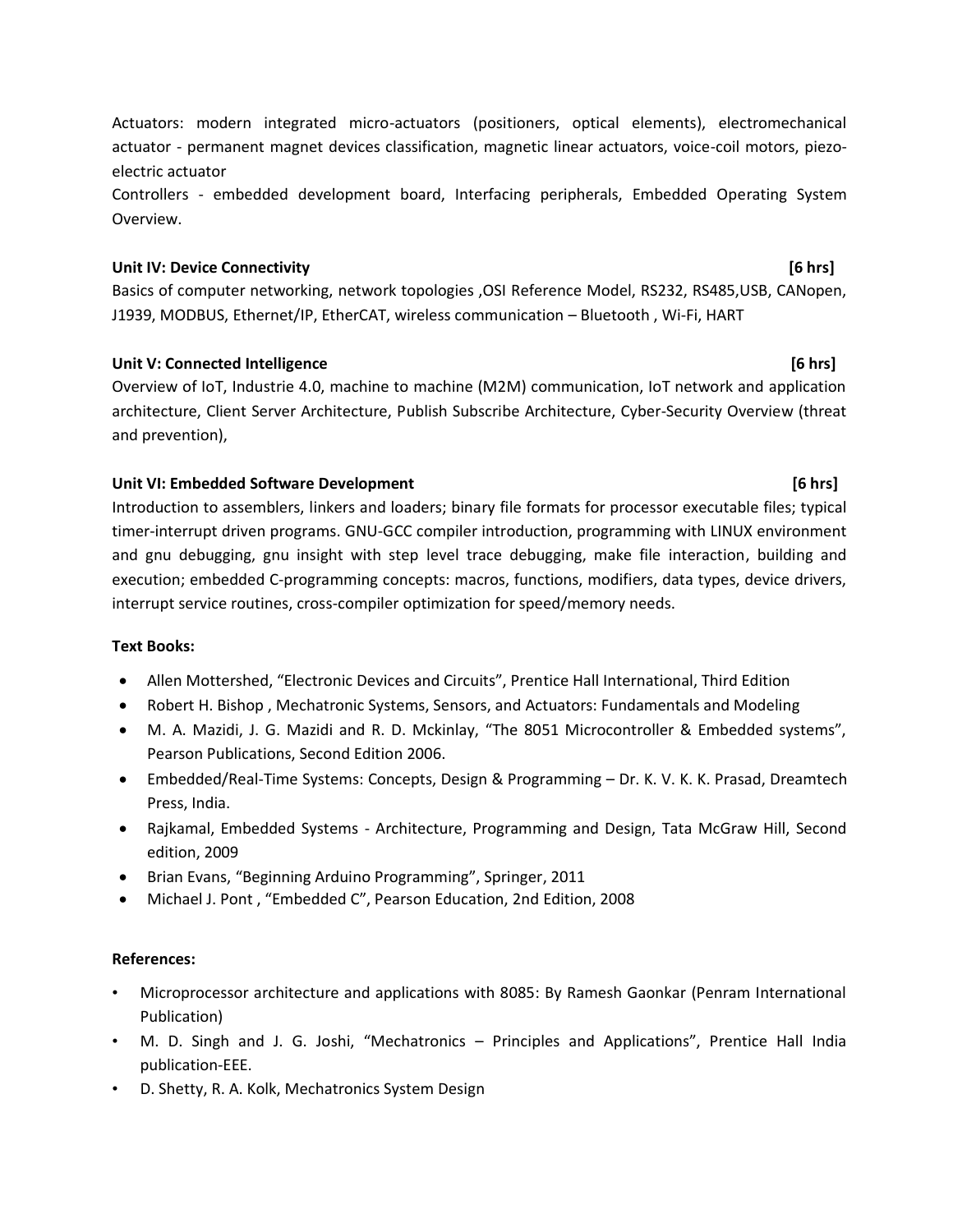- Brauer, J. R., Magnetic actuators and sensors
- L. D. Goettsche, "Maintenance of Instruments and Systems Practical guides for measurements and control", ISA, 1995.
- CANopen and CAN http://www.can-cia.org/can-knowledge/canopen/canopen/
- Modbus http://www.modbus.org/
- An Embedded Software Primer, David Simon

### **(ME (DE)- 17005) Analysis and Synthesis of Mechanisms**

**Teaching Scheme: Examination Scheme:** Lectures : 3hrs / week T1 and T2: 20 Marks each End Sem. Exam: 60 marks

### **Course Outcomes:**

Student will be able to

- 1. Analyse various existing mechanisms.
- 2. Design and analyse extensive range of mechanisms.
- 3. Simulate and verify performance of designed mechanisms.

### **Unit I: Basic Concepts [4 hrs]**

Definitions and assumptions; planar and spatial mechanisms; kinematic pairs; degree of freedom; equivalent mechanisms; Kinematic Analysis of Planar Mechanisms, review of graphical and analytical methods of velocity and acceleration analysis of kinematically simple mechanisms, velocity-acceleration, analysis of complex mechanisms by the normal acceleration.

### **Unit II: Graphical Synthesis [8 hrs]**

Kinematic Synthesis of planar mechanisms, accuracy (precision) points, Chebesychev spacing, types of errors, Graphical synthesis for function generation and rigid body guidance with two, three and four accuracy points using pole method.

### **Unit III: Analytical Synthesis [8 hrs]**

Synthesis of four-bar mechanisms. Freudenstein's equation, synthesis for three, four and five accuracy points

### **Unit IV: Coupler Curves**   $\begin{bmatrix} 6 & hrs \end{bmatrix}$

Equation of coupler curve, Robert-Chebychev theorem, double points and symmetry.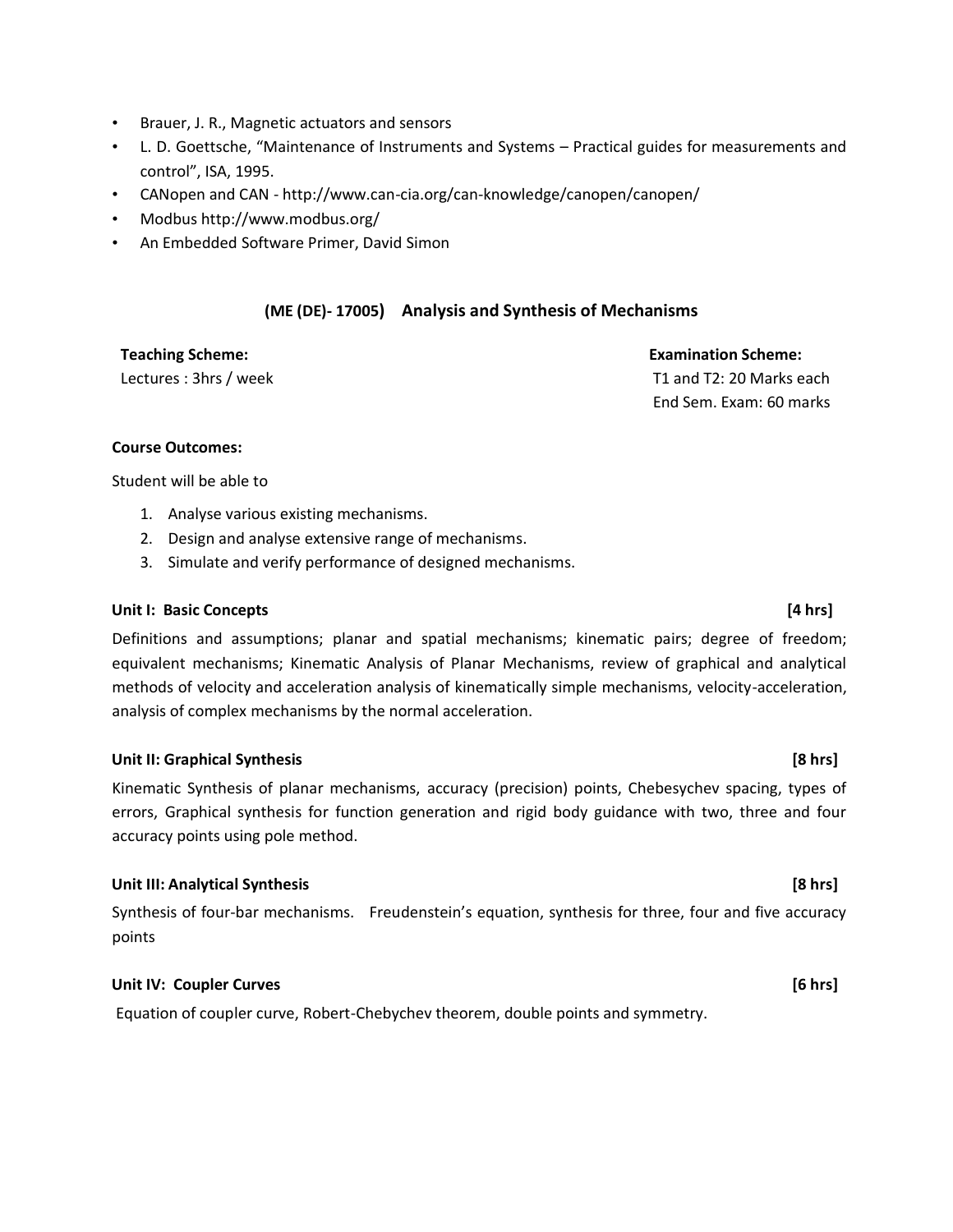### **Unit V: Spatial Mechanisms and Robotics [6 hrs]**

Introduction, mobility, describing spatial motions, Kinematic analysis and synthesis of spatial mechanisms, Kinematics of robotic anipulators

### **Unit VI: Computer Programming with applications [6 hrs]**

Introduction to programming, preparing program for angular velocity of various links of four bar mechanisms, velocity and acceleration of coupler points; complete analysis of mechanisms

### **Text Books**:

- R.S. Hartenberg and J. Denavit, "Kinematic Synthesis of Linkages", McGraw-Hill, New York, 1980.
- A.S. Hall, "Kinematics and Linkage Design", Prentice Hall of India.

### **Reference Books:**

- Robert L.Nortan ,"Design of Machinery',Tata McGraw Hill Edition
- Hamilton H.Mabie,"Mechanisms and Dynamics of Machinery",John Wiley and sons New York
- A. Ghosh and A.K. Mallik, "Theory of Machines and Mechanisms", Affiliated East-West Press, New Delhi, 1988.
- A.G. Erdman and G.N. Sandor, "Mechanism Design Analysis and Synthesis", (Vol. 1 and 2), Prentice Hall India, 1988.
- J.T. Kimbrell, "Kinematic Analysis and Synthesis", McGraw Hill, Inc.
- R. F. Ghans, " Analytical Kinematics" Buttorworth Heinemann Boston.

### **(ME(DE) -17010) Mechatronics**

**Teaching Scheme: Examination Scheme:** Lectures: 3 hrs/week T1 and T2: 20 Marks each End Sem. Exam: 60 marks

### **Course Outcomes:**

Students will be able to

- 1. Understand basic terminologies and concepts associated with Mechatronics
- 2. Study various Mechatronic sub-systems
- 3. Understand interfacing concepts, Electro Mechanical Systems and the related terms.

### **Unit I [6 hrs]**

Introduction: Computer Integration of Electro-Mechanical System, Virtual Instrumentation and Computer Monitoring and control Basics solid state components and devices, elements of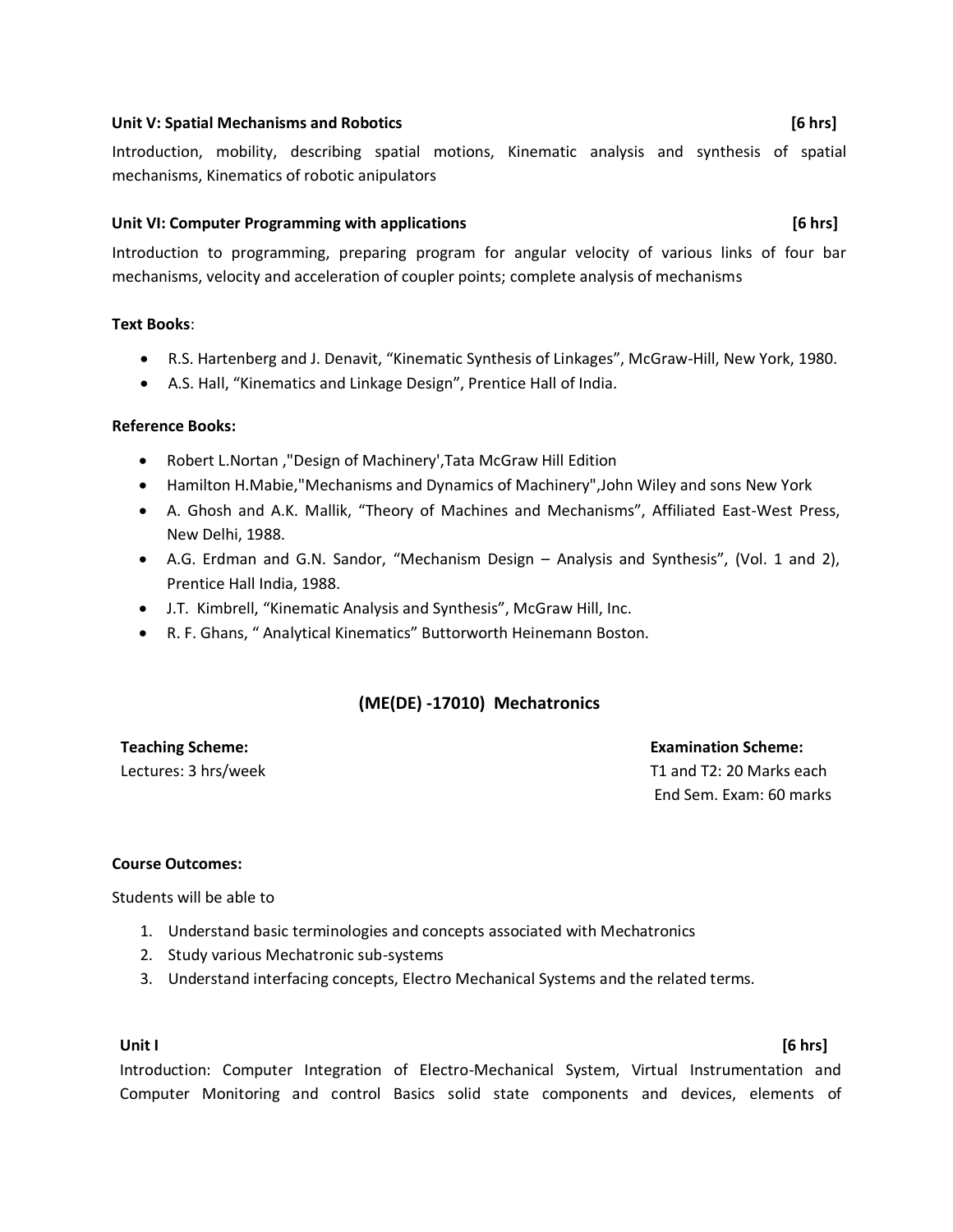electromechanical energy conversion, starting, inversion and control of electrical drives, coupling of mechanical loads to DC and AC electrical drives and speed control.

### **Unit II [6 hrs]**

Study of various devices such as Accelerometers, Tachometers for velocity measurement, Potentiometers, strain , stress and force measurement using strain gauges.

**Unit III [6 hrs]** Optoelectronic encoding, sensing, signal shaping and processing devices and techniques. Basics of digital signal processing data acquisition. Special simulation techniques for mechatronic systems, special techniques for solving of shift system model with switching and delay components.

### **Unit IV**

**[6 hrs]** Elements of Telemetry and remote control of Mechatronics systems, theory of linear observers, optimal filters and their digital implementations, design and implementation of digital control strategies for mechanical system.

### **Unit V [8 hrs]**

System modeling: Mixed Dynamic Systems modeling and simulations, Object oriented modeling, Virtual prototyping. Modeling of the sensors, modeling of the Actuators

Data acquisition and Virtual Instrumentation: Data Acquisition and analysis Tools, Programming for virtual Instrumentation, signal generation and its processing for the Fourier transform. Real time monitoring and Control, Solutions for real time applications, Various tools for real time data acquisition and control. Real time data acquisition and control.

### **Text Books:**

- Dan Necsulescu, Mechatronics , Pearson Education Asia, India, 2002.
- Mark W. Spong, Seth Hutchinson, M. Vidyasagar Robot Modeling and Control, Wiley India Pvt. Ltd., 2006
- Mahalik, N, Mechatronics : Principles, Concepts And Applications, Tata McGraw-Hill, 2007

### **Reference Books:**

• Introduction to Mechatronics and Measurement Systems , David Alciators & Michael B. Histand, Tata McGraw Hills, India

**(ME (DE) -13003) Advanced Manufacturing Technology**

# **Unit VI [6 Hrs]**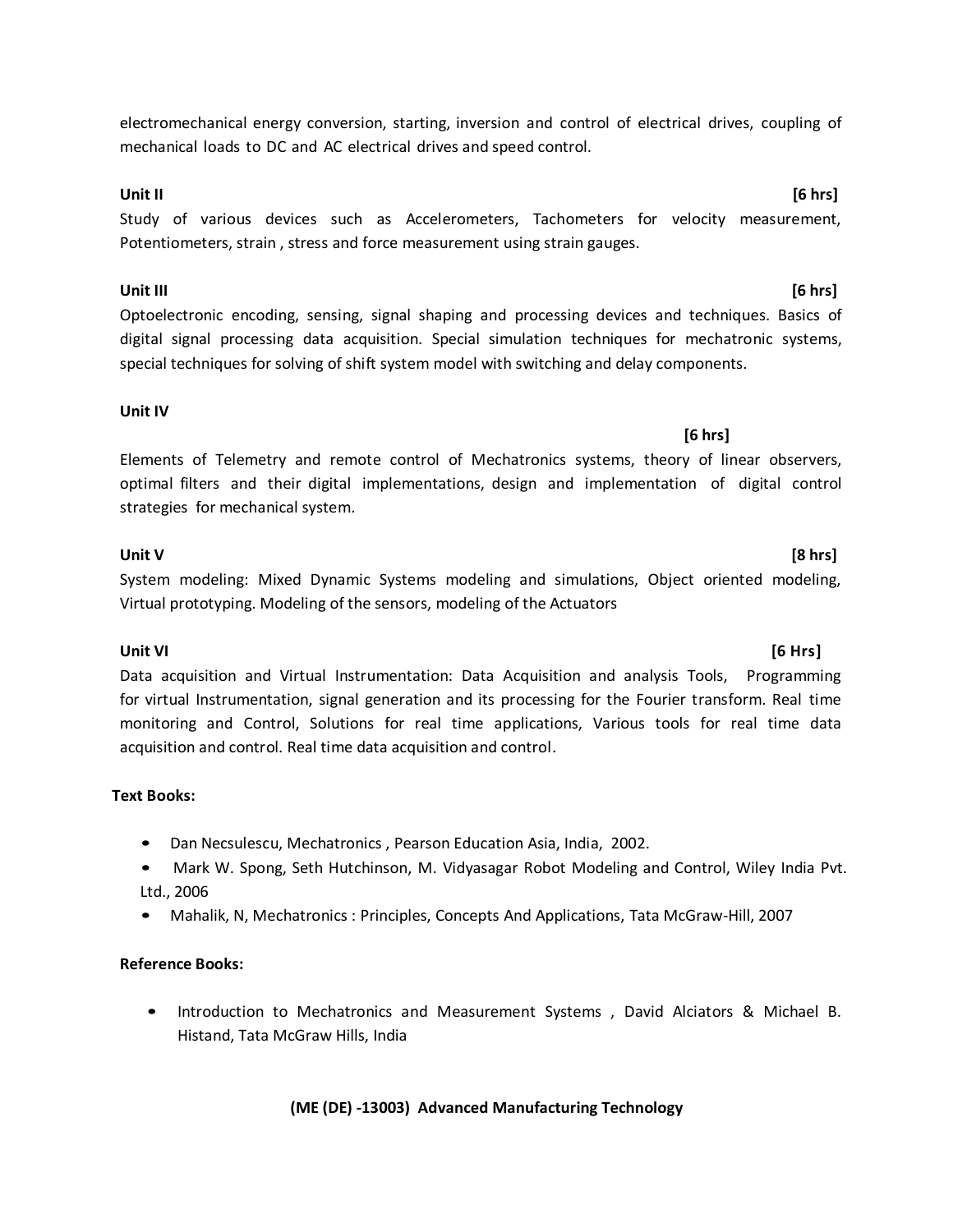### **Course Outcomes:**

Student will be able to

- 1. Learn non-conventional processes and their applications
- 2. Learn surface coating processes
- 3. Use rapid prototyping process for product development
- 4. Select appropriate type of plastics and plastics processing method
- 5. Design and fabricate understanding MEMS systems

### **Unit I: Plastic Material and Processes [8hrs]**

Different thermosetting and thermoplastic compounds, compression moulding, transfer moulding, injection moulding, film and sheet forming, thermoforming and their applications.

### **Unit II: Rapid prototyping [6hrs]**

Product development cycle and importance of prototyping, types of prototypes-principles and advantages, different types of generative manufacturing process viz. streolithography, FDM and SLS.

### **Unit III: Non-conventional machining processes [6hrs]**

Principles, process parameters and applications of Laser material processing, EDM, WEDM and ECG.

### **Unit IV: Special processes [6hrs]**

Principles, silent features, advantages and applications of abrasive floor machining, magnetic abrasive machining, honing, lapping and other super-finishing processes.

### **Unit V: Micro electromechanical Systems (MEMS) [6hrs]**

Introduction, micro fabrication for MEMS- bulk micromachining of silicon, surface micromachining of MEMS, wafer bonding for MEMS, LIGA process, micromachining of polymeric MEMS devices, 3D microfabrication, materials for MEMS.

### **Unit VI Surface Coating 12.1 The set of the set of the set of the set of the set of the set of the set of the set of the set of the set of the set of the set of the set of the set of the set of the set of the set of th**

Principles, elements, process, advantages and surface preparation, physical vapour deposition, chemical vapour deposition, Electro less coating.

### **Text Books**:

- B.H. Amsteal, Philip F. Ostwald & Myron L. Begeman, "Manufacturing Processes", John Wiley & Sons, eighth edition.
- P. K. Mishra, Non-Conventional Machining Processes", Narosa Publication

### **Teaching Scheme: Examination Scheme:**

Lectures : 3 hrs/week T1 and T2: 20 Marks each End Sem. Exam: 60 marks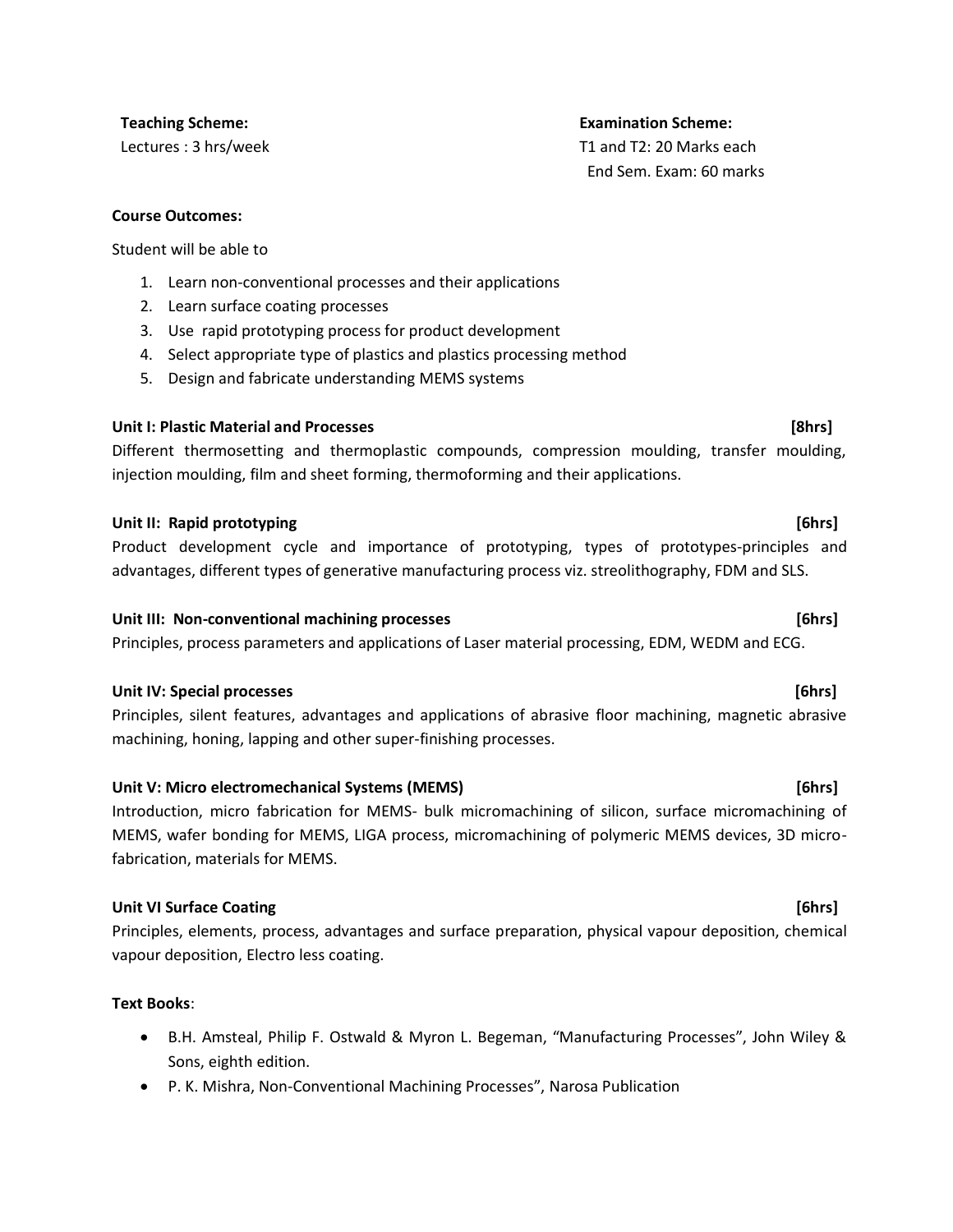• Amitabha Ghosh, "Rapid Prototyping: Prinicples and Applications in Manufacturing", John Wiley & Sons, Inc.

### **Reference Books:**

- Rajaraman, "Computer Oriented Numerical Methods", Prentice Hall of India Delhi.
- T Veerarajan, T Rama Chandran, "Theory and Problems in Numerical Method" Tata McGraw-Hill
- William H. Press, Saul A. Tenkolsky, William T, Vellering, Brain P. Flannery "Numerical Recipes in C", Cambridge University Press.
- G.F. Benidict, "Advanced Manufacturing Processes", Marcel Deker Publisher.
- Willer, "Manufacturing Analysis", "Non-Traditional Machining Processes", SME Publications
- John C. Ion, "Laser processing of engineering materials: principles, procedure and Industrial application", Elsevier
- Chua Chee kai & Leong kah Fai, " Rapid Prototyping : Principles and applications in Manufacturing", Jonn Weiley & Sons, Inc

# **(ME (DE)- 17011) Operational Research**

**Teaching Scheme: Examination Scheme:** Lectures :3hrs/ week T1 and T2: 20 Marks each End Sem. Exam: 60 marks

### **Course Outcomes:**

Student will able to

- 1. Illustrate the need to optimally utilize the resources in various types of industries.
- 2. Apply and analyze mathematical optimization techniques to various applications.
- 3. Demonstrate cost effective strategies in various applications in industry.

### **Unit I: Introduction to Operations research-**

### **[8Hrs]**

Scope, applications of operations research, phases and models of operations research, advantages and limitations of operations research.

Linear programming problem (LPP)- formulation of linear programming problem (LPP), graphical method of solution, simplex method, artificial variable technique- Big M method and two phase method, duality in LPP, sensitivity analysis.

# **Unit II: Transportation Problem (TP)- CONSULTANT CONSULTANT CONSULTANT CONSULTANT CONSULTANT CONSULTANT CONSULTANT CONSULTANT CONSULTANT CONSULTANT CONSULTANT CONSULTANT CONSULTANT CONSULTANT CONSULTANT CONSULTANT CONSU Hrs]**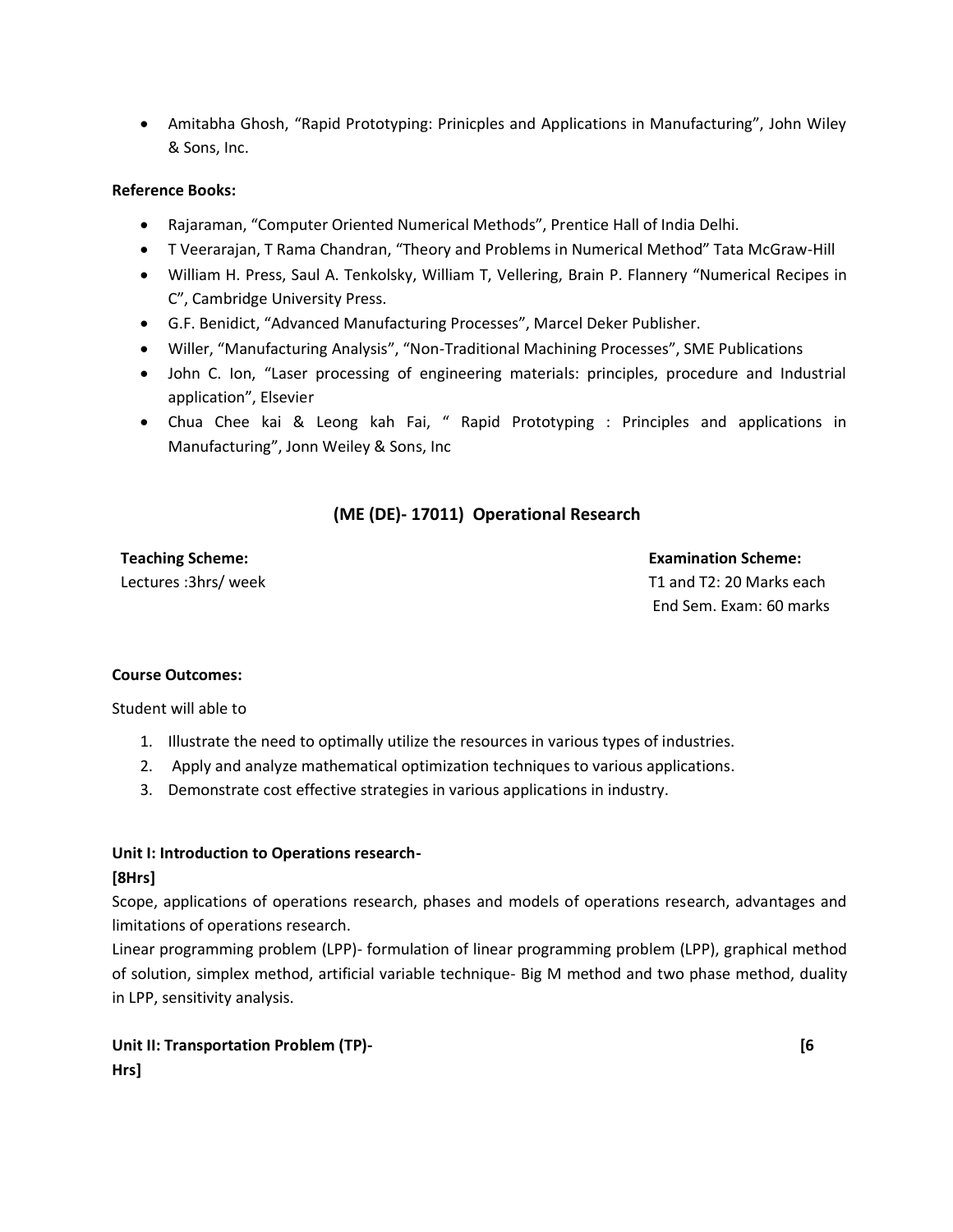Mathematical formulation of TP, methods to obtain initial basic feasible solution, TP without degeneracy and TP with degeneracy.

Assignment Problem (AP) - Mathematical formulation of AP, comparison with TP, variations of AP, Traveling salesman problem.

Sequencing Problem- Assumptions in sequencing problem, processing of n jobs through two machines, processing of n jobs through three machines, and processing of n jobs through m machines.

# **Unit III: Replacement models- [6 Hrs]**

Introduction, replacement of items that detoriates- replacement of items whose maintenance and repair cost increases with time, ignoring money value and - replacement of items whose maintenance and repair cost increases with time, considering money value, replacement of items that fail suddenly- group replacement.

Queuing model- Kendall's notation for representing queuing models, single channel Poisson arrivals with exponential service times, infinite population.

# **Unit IV: Games theory- [6 Hrs]**

Minimax (Maximin) criterion for optimality, characteristics of games, dominance principles, 2X2 gamearithmatic and algebraic method, 2Xn and mX2 game-graphical method and method of subgames, 3X3 game- method of matrices, iteration method and applications of games theory.

# **Unit V: Inventory models- [6 Hrs]**

Need and types of inventory, inventory associated costs, Economic order quantity, Classical EOQ inventory model with uniform demand rate and infinite replenishment. EOQ model with multiple price breaks.

Simulation- Monte Carlo simulation, advantages and limitations of simulation, applications of simulations.

# **Unit VI: Network analysis- [6**

# **Hrs]**

Network construction, identification of critical path, various types of floats and their computations, Programme Evaluation and Review Technique (PERT) time calculations, crashing of network, resource scheduling, network updating.

# **Text Books:**

- Operations Research: S. D. Sharma, Kedar Nath Ram Nath, Meerut
- Operations Research: P. K. Gupta, Sultan, Chand & Sons

# **Reference Books:**

• Operations Research-An Introduction: Hamdy A Taha, Pearson Eduction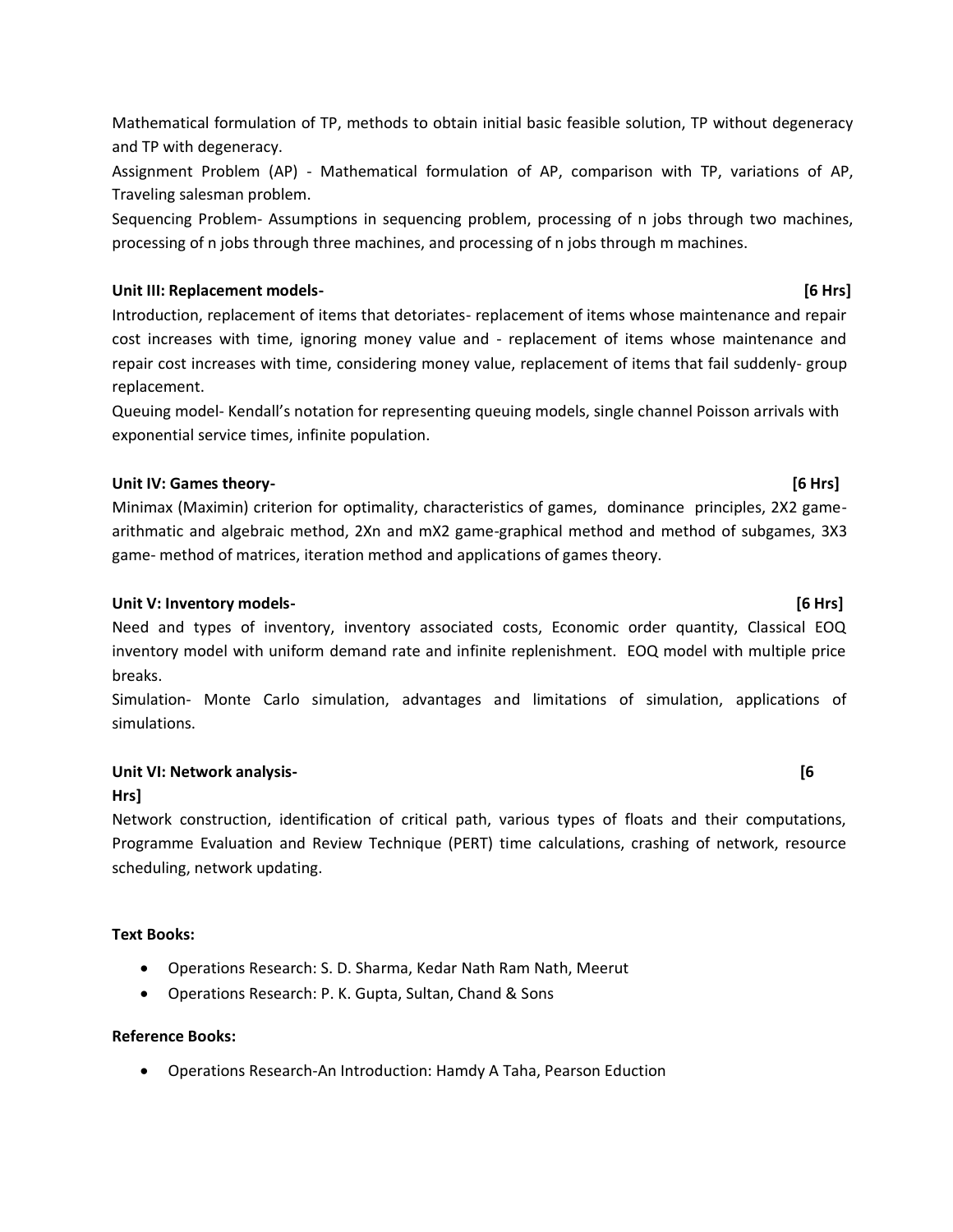• Operations Research: Methods and Problems, Maurice Saseini, ArhurYaspan and Lawrence Friedman

### **(ME-17007) Mini-Project**

Lectures : 1hr / week Practical : 4 hrs/week

**Teaching Scheme: Examination Scheme:** Term work: 50 Marks Oral: 50 marks

### **Course Outcomes:**

At the end of the course, students will demonstrate the ability to:

- 1. Conceive a problem statement either from rigorous literature survey or from the requirements raised from need analysis.
- 2. Design, implement and test the prototype/algorithm in order to solve the conceived problem.
- 3. Write comprehensive report on mini project work.

Guidelines:

1. The mini-project is a team activity having 3-4 students in a team. Mini project should include mainly Mechanical Engineering contains but can be multi disciplinary too.

2. The mini project may be a complete hardware or a combination of hardware and software. The software part in mini project should be less than 50% of the total work.

3. Mini Project should cater to a small system required in laboratory or real life.

4. It should encompass components, devices etc. with which functional familiarity is introduced.

5. After interactions with course coordinator and based on comprehensive literature survey/ need analysis, the student shall identify the title and define the aim and objectives of mini-project.

6. Student is expected to detail out specifications, methodology, resources required, critical issues involved in design and implementation and submit the proposal within first week of the semester.

7. The student is expected to exert on design, development and testing of the proposed work as per the schedule.

8. Completed mini project and documentation in the form of mini project report is to be submitted at the end of semester.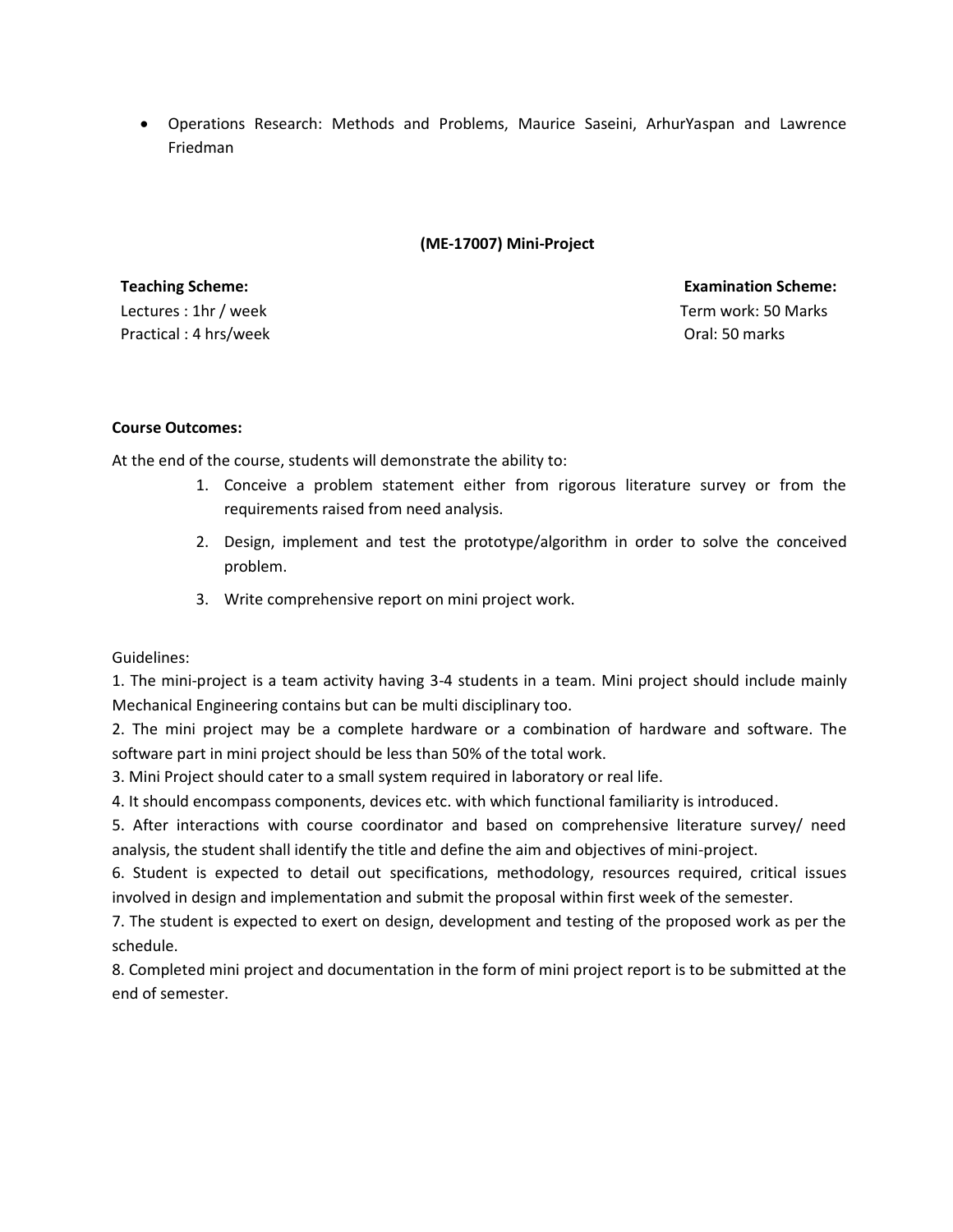### **(ME-14011) Machine Design-II**

Lectures : 2hrs / week Tutorial : 1Hr/week

**Teaching Scheme: Examination Scheme:** T1 and T2: 20 Marks each End Sem. Exam: 60 marks

### **Course outcomes:**

Students will be able to

- 1. Apply fundamental principles of fatigue and stress concentration while designing various components.
- 2. Design spur, helical, bevel and worm gears.
- 3. Design sliding and rolling contact bearings.

### Unit I : Design against fluctuating load **in the set of the set of the set of the set of the set of the set of t**

Stress concentration, fatigue failure, endurance limit, notch sensitivity, Goodman and Soderberg diagrams, and modified Goodman diagram, fatigue design under combined stresses.

### Unit II : Sliding contact bearings **[6 hrs]**

Working principle of hydrodynamic and hydrostatic bearing, Design of hydrodynamic and hydrostatic bearings

### **Unit III : Rolling contact bearings [6 hrs]**

Classification, static and dynamic load carrying capacity, load-life relationship, selection from manufacture's catalogue, comparison of sliding contact and rolling contact bearings.

### **Unit IV : Design of spur and helical gears [6hrs]**

Design of spur gear: Terminology, Force analysis, Gear tooth failures. Design of helical gear: Terminology, Virtual number of teeth, force analysis

### **Unit V : Design of Bevel gears: [6hrs]**

Terminology, Force analysis, beam strength of bevel gears, Wear strength of bevel gears, and effective load on gear tooth.

### **Unit VI : Design of worm gears: [6hrs]**

Terminology, Force and efficiency analysis, Bending and surface fatigue strength, Worm gear thermal considerations, Methods of lubrications.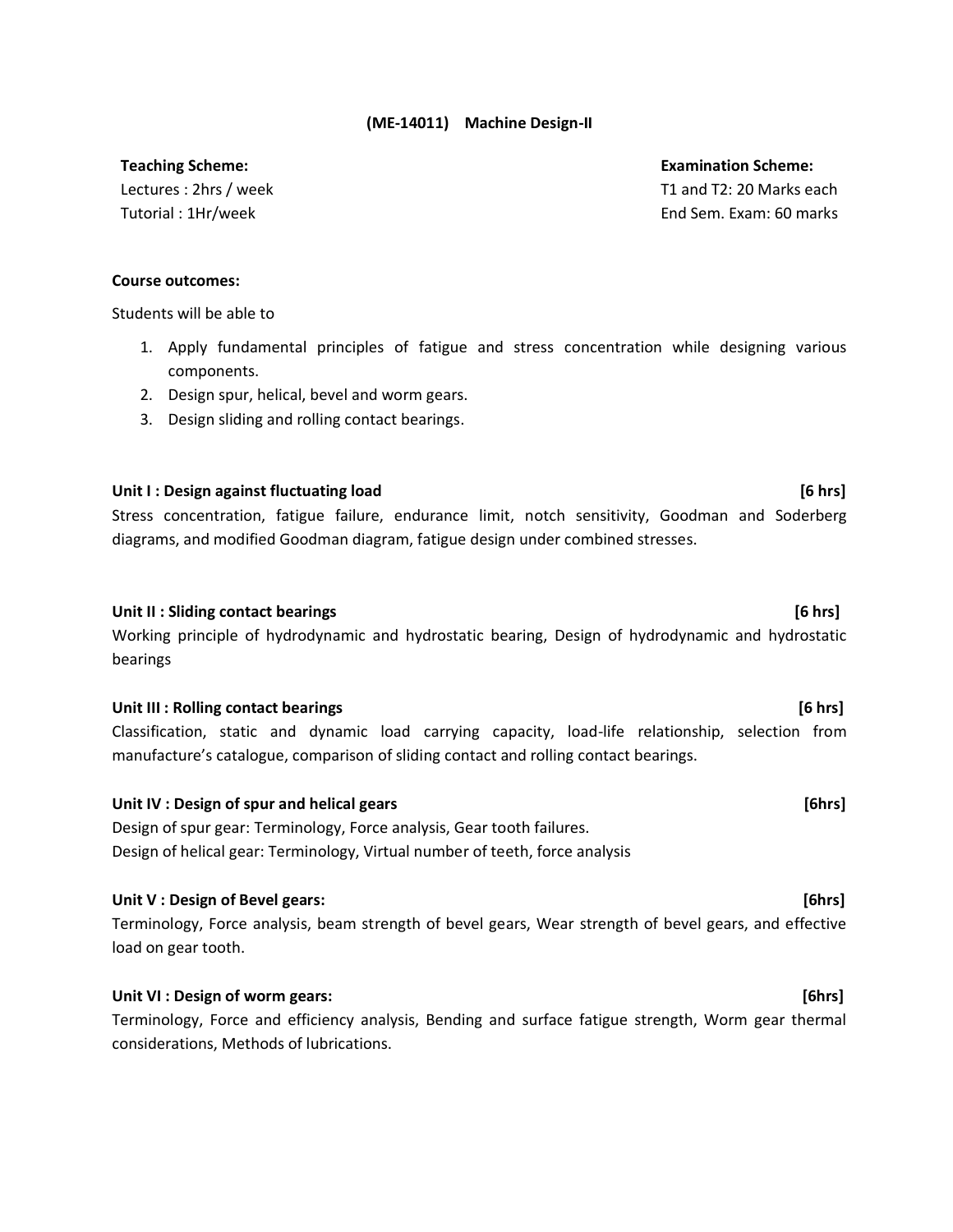### **Text Books:**

- Bhandari V.B. "Design of Machine Elements" Tata McGraw Hill Publ. Co. Ltd.
- Shigley J.E. and Mischke C.R. "Mechanical Engineering Design" McGraw Hill Publ. Co. Ltd.

### **Reference Books:**

- Spotts M.F. "Design of Machine Elements" Prentice Hall International.
- Black P.H. and O. Eugene Adams "Machine Design" McGraw Hill Book Co.Ltd.
- "Design Data" P.S.G. College of Technology, Coimbatore.
- Hall A.S.; Holowenko A.R. and Laughlin H.G. "Theory and Problems of Machine Design" Schaum"s outline series.

### **(ME-14012) Energy Conversion**

 **Teaching Scheme: Examination Scheme:**

Lectures : 3hrs / week T1 and T2: 40 marks End sem: 60 marks

### **Course Outcomes:**

Students will be able to

- 1. Elucidate construction and working of steam nozzle, steam turbine, steam condenser, cooling tower, gas turbine, jet engine
- 2. Evaluate thermal performance of steam nozzles, steam turbine, steam condenser, cooling tower, gas turbine, jet engine and suggest methods for improvement of thermal performance and compare the performance
- 3. Acquire specific knowledge about energy economics of fossil, fissile and renewable energy, determine the energy cost and understand how they complement and/or compete with each other
- 4. Draw load duration curves for different customers.
- 5. Explain the direct and indirect solar energy conversion, collectors and storage systems
- 6. Determine the Ultimate solar conversion efficiency

### **Unit I: Steam nozzles [7 hrs]**

Compressible fluid flow, Static and Stagnation properties, Isentropic flow, Flow of fluid through nozzles, Continuity equation, Variation of velocity, area and specific volume, Mass of discharge, Maximum discharge, Critical pressure ratio, Choking, Effect of friction, Nozzle efficiency, Back pressure effect, Super saturated flow.

### **Unit II: Steam turbines [8 hrs]**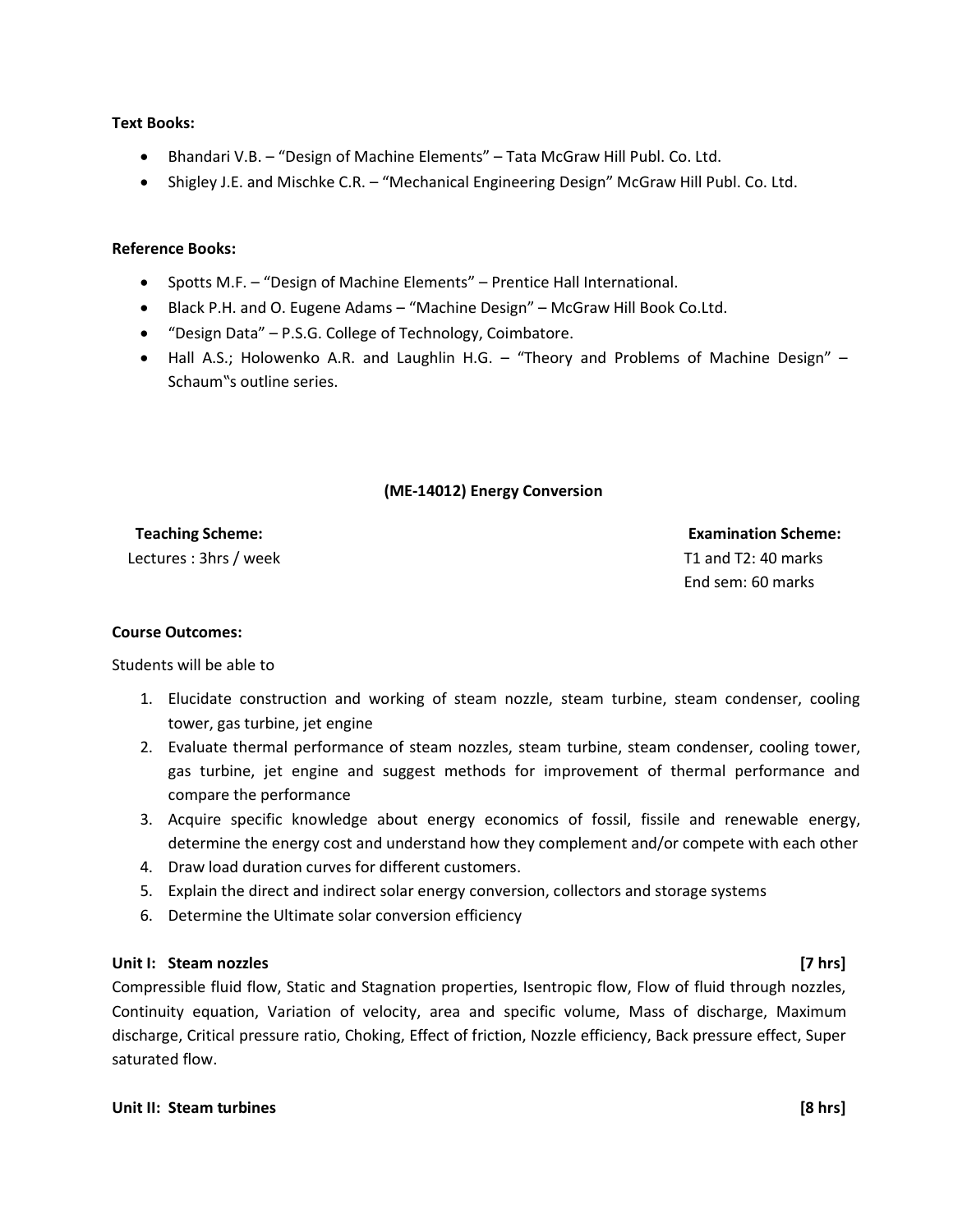Types of turbines, Compounding, Velocity diagrams, Performance analysis, Reheat factor, Stage efficiency, Governing, and Losses in turbines.

### **Unit III: Condensers and Cooling Towers**

### Necessity of condenser, Types, Performance, Cooling towers, Types; Performance **[5 hrs]**

### **Unit IV: Gas turbines [6 hrs]**

Classification of gas turbines, Analysis, Regeneration, Inter-cooling, Reheating, Applications, Types of jet engines, Construction and working; propulsive efficiency

### **Unit V: Economics of Power Generation <b>by the Conomic Conomics** (6 hrs) **[6 hrs]**

Loads- terms and definitions, Load duration curves, Factors, Performance of power plants at variable load, Energy rate, Cost analysis.

### **Unit VI: Solar Energy Conversion [6 hrs]**

Solar Thermal and Thermo-Photovoltaics, Photovoltaic Conversion; Flat Plate and Concentrating Collectors, Ultimate solar conversion efficiency, Thermal Energy Storage, Solar Ponds

### **Text Books:**

- T. D. Eastop and A. McConkey, "Applied Thermodynamics", Addison Wesley Longman
- R. Yadav, "Steam & Gas Turbines & Power Plant Engineering", Central Publishing House, Allahabad, 2004
- S. P. Sukhatme; Solar Energy: Principles of Thermal Collection and Storage; Tata McGraw-Hill Publishing Company Ltd

### **Reference Books:**

- M. M. ElWakil, "Power Plant Technology", McGraw Hill
- H. A. Sorensen, "Energy Conversion"
- A.W. Culp, "Energy Conversion", McGraw hill
- P.K. Nag, "Power Plant Engineering", Tata McGraw Hill, 2nd edition

### **(ME-14014) I C Engines**

# Lectures : 3hrs / week T1 and T2: 40 marks

**Teaching Scheme: Examination Scheme:** End Sem Exam: 60 marks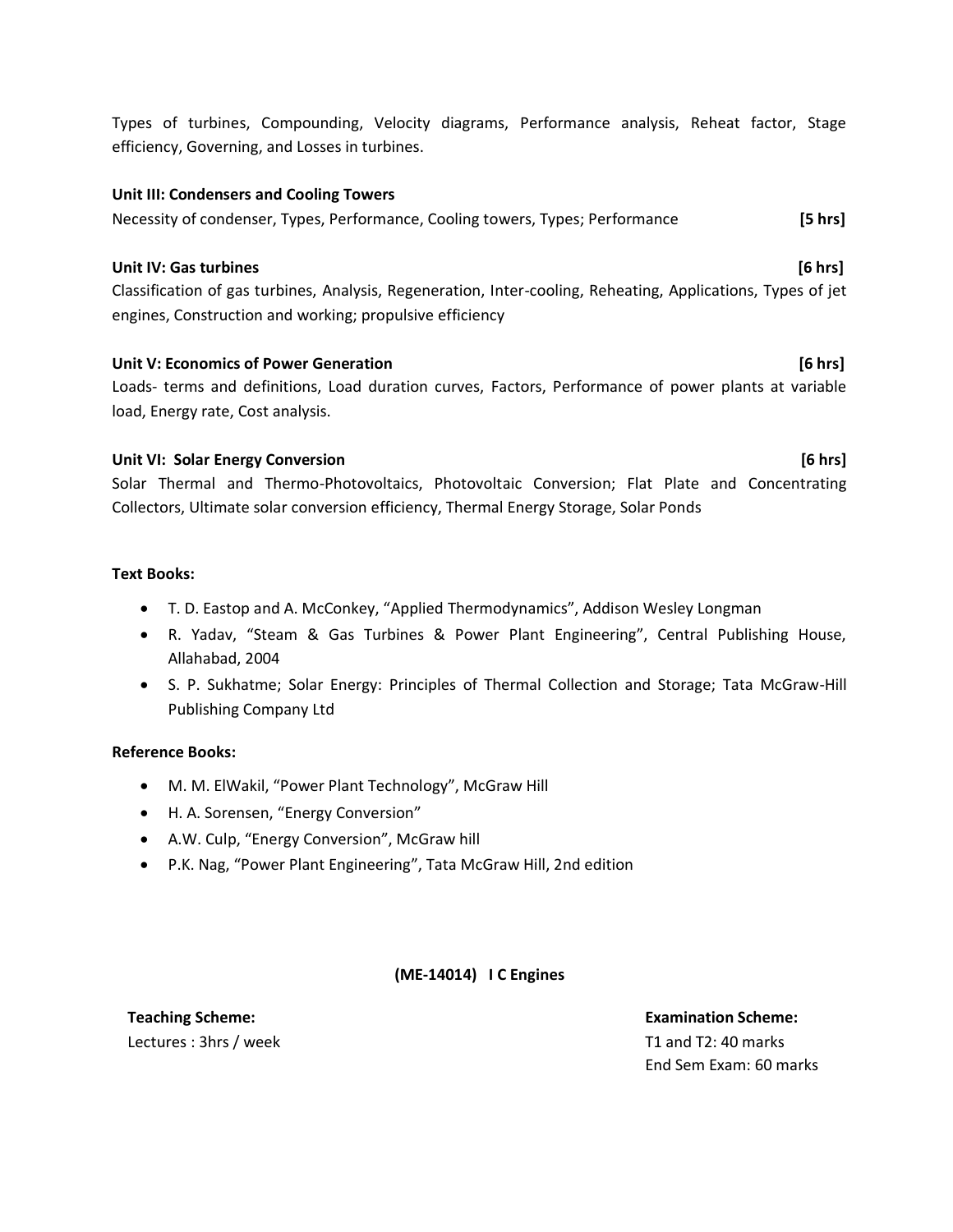### **Course Outcomes:**

Student will be able to

- 1. Evaluate performance of an engine.
- 2. Demonstrate stages of combustion in SI and CI engine
- 3. Implement effectively the various methods studied towards control of vehicle pollution.
- 4. Analyze the emission performance of an engine.
- 5. Interpret various subsystems of an engine

### Unit I: Basics of I C Engine **and Solution Contract Contract Contract Contract Contract Contract Contract Contract Contract Contract Contract Contract Contract Contract Contract Contract Contract Contract Contract Contract**

Introduction of I. C. Engines, Types of engine, working of engine, Nomenclature of engine, Otto cycle, Diesel cycle Fuel air cycles Characteristics of fuel - air mixtures Actual cycles, Properties of fuels and its importance, rating of fuels, alternate liquid and gaseous fuels

### Unit II: Combustion in IC Engine **No. 2018 Combustion** in IC Engine **and Combustion** in IC Engine **and Combustion**

Combustion in S.I. Engine and C.I. Engines: Stages of combustion in S.I. Engine, Detonation and its Control. Stages of combustion in C.I. Engines, Delay period, Factors influencing delay period, Diesel knock, Control of diesel knock, types of combustion chamber.

### **Unit III: Elements of Fuel supply system and Ignition system in IC engine [5 Hrs]**

Requirements of fuel supply system, components of modern carburettor, components and working of electronic fuel Injection system, types of diesel injection system, requirements of ignition system, battery ignition system, spark plugs, electronic ignition system

### Unit IV: Sub Systems of IC engines **[5 Hrs]**

Supercharger, methods of supercharging, supercharging limits, Turbochargers, methods of turbocharging, effect of engine variables on engine friction, Lubrication principle, Introduction to engine cooling, types of cooling system, governing of IC engine,

### **Unit V: Testing and Performance [ 8 Hrs]**

Engine Performance and parameters, basic measurements, determination of IP,BP, FP, IMEP, BMEP, various efficiencies, engine performance characteristics and variables affecting to it, energy balance, performance of CI and SI engine.

### **Unit VI: Emission and controls [ 6 Hrs]**

Exhaust after treatment, catalytic converters, exhaust gas recirculation, emission control in engines, Sources of SI and CI engine emission and factors affecting to it, Euro and Bharat stage norms, Emission control methods in SI and CI engine, methods to control emission.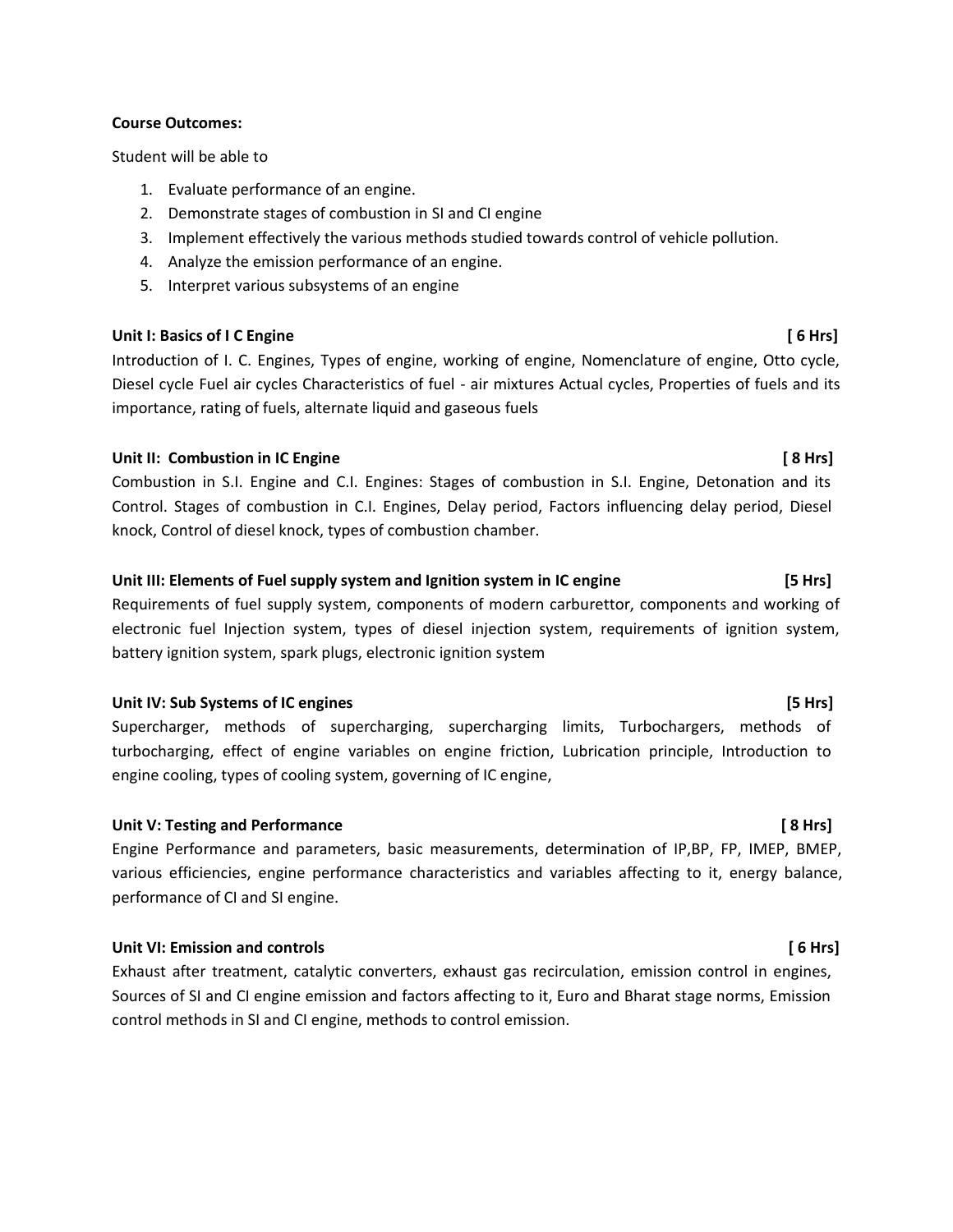### **Text Books:**

- Ganesan. V, "Internal Combustion Engines", Tata McGraw Hill
- Mathur & Sharma, "A Course in Internal Combustion Engines", R. P. Dhanapat Rai Publications.

### **Reference Books:**

- Edward E. Obert, "Internal Combustion Engines and Air Pollution", Internal Educational Pub, 1973
- Crouse W.H., "Automotive Mechanics", McGraw Hill
- Heywood J., "I.C. Engines Fundamentals", McGraw Hill publications

### **(ME-14015) Machine Design- II Laboratory**

**Teaching Scheme: Examination Scheme:**

Practical : 2hrs / week Term Work: 50 marks Practical Exam with oral: 50 marks

### **Course Outcomes:**

Students will be able to

- 1. Approach a design problem involving a complete mechanical system, successfully, taking decisions when there is not a unique answer.
- 2. Use software for analysis and design proficiently.
- 3. Develop industrial drawing with conventions.

### **Unit I: Design Projects**

Term work shall consist of "TWO" design projects. Each project shall consist of two imperial size sheets – one involving assembly drawing with a parts list and overall dimensions and the other sheet involving detailed drawings of individual components. Manufacturing tolerances, surface finish symbols and geometric tolerances should be specified so as to make it a working drawing.

### **Unit II : Design Report**

A design report giving all necessary calculations of the design of components and assembly should be submitted in a separate file.

**Design project** should be in the form of "Design of a complete Mechanical system" comprising of machine elements including gears and bearings. Design data book shall be used wherever necessary to select materials and standard components.

The drawings of one project shall be completed using design and drafting software.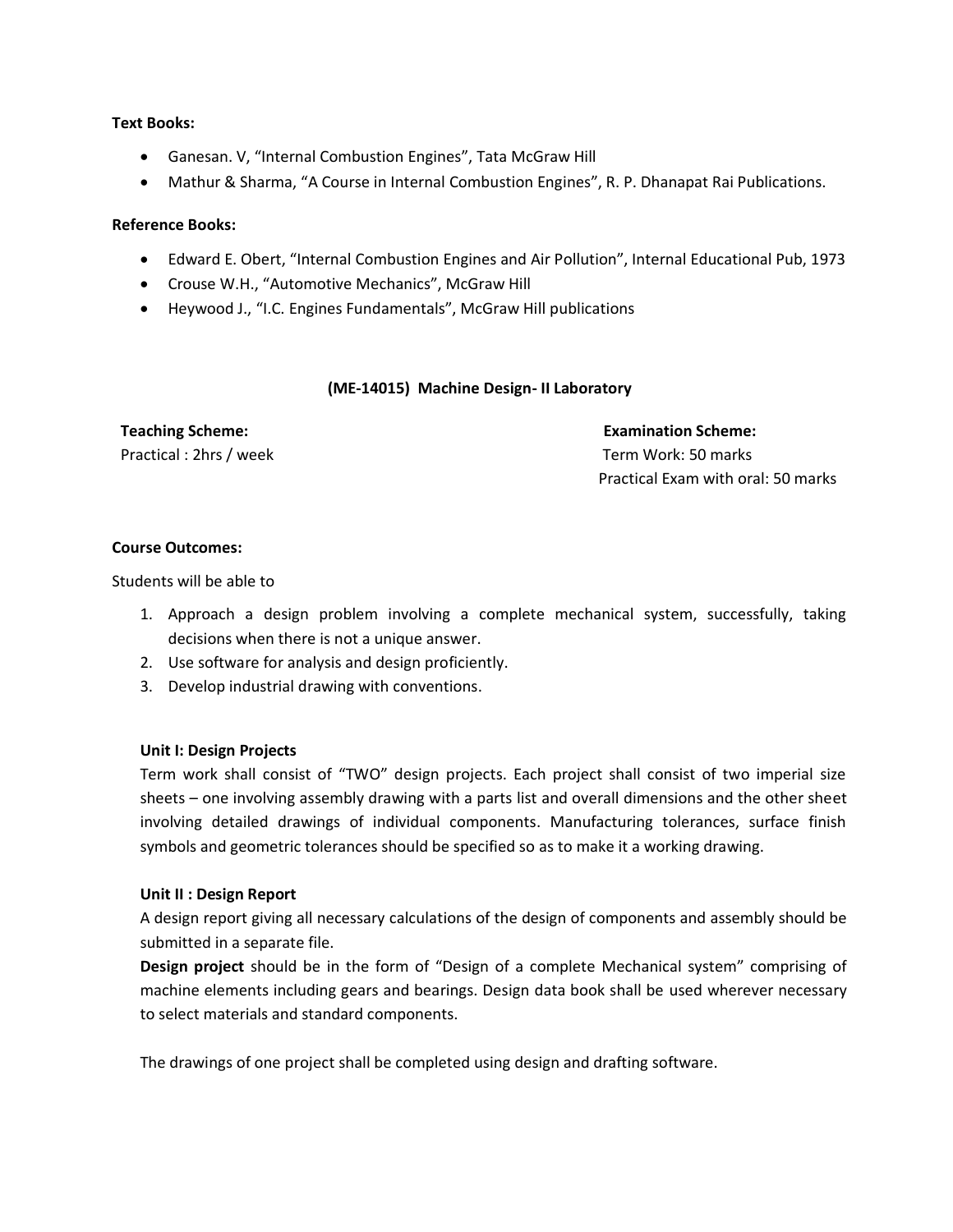The ORAL shall be based on Term Work.

### **(ME-14016) Energy Conversion Laboratory**

**Teaching Scheme: Examination Scheme:**  Practical: 2hrs / week Term Work: 50 Marks Oral: 50 marks

### **Course Outcomes:**

Students will be able to:

1.

lucidate construction and operational principles of ideal gas and steam nozzle, steam turbine, steam condenser, cooling tower, gas turbine and jet engine

- 2. Apply basic laws of thermodynamics in analysis of thermal systems
- 3. Evaluate thermal performance of steam nozzles, steam turbine and steam condenser
- 4. Evaluate performance of boiler
- 5. Draw load duration curves for different customers
- 6. Determine the solar conversion efficiency

### List of experiments

Set A

Any three experiments from the list

- 1. To prove that heat transfer is a path function
- 2. To determine dryness fraction of steam
- 3. To determine thermal efficiency of Otto cycle/Diesel cycle
- 4. To determine COP of vapour compression cycle

### Set B

Any five experiments from the list

- 1. To measure the pressure/Velocity variation of an ideal gas in a convergent-divergent nozzle
- 2. To determine the mass flow rate, critical pressure and velocity of steam at the exit of nozzle
- 3. Trial on steam turbine to determine the efficiencies of turbine
- 4. Trial on a condenser to determine the condenser efficiency
- 5. To draw the load distribution curves for various consumers
- 6. To determine the conversion efficiency of solar cell/panel
- 7. Visit to a thermal/solar power plant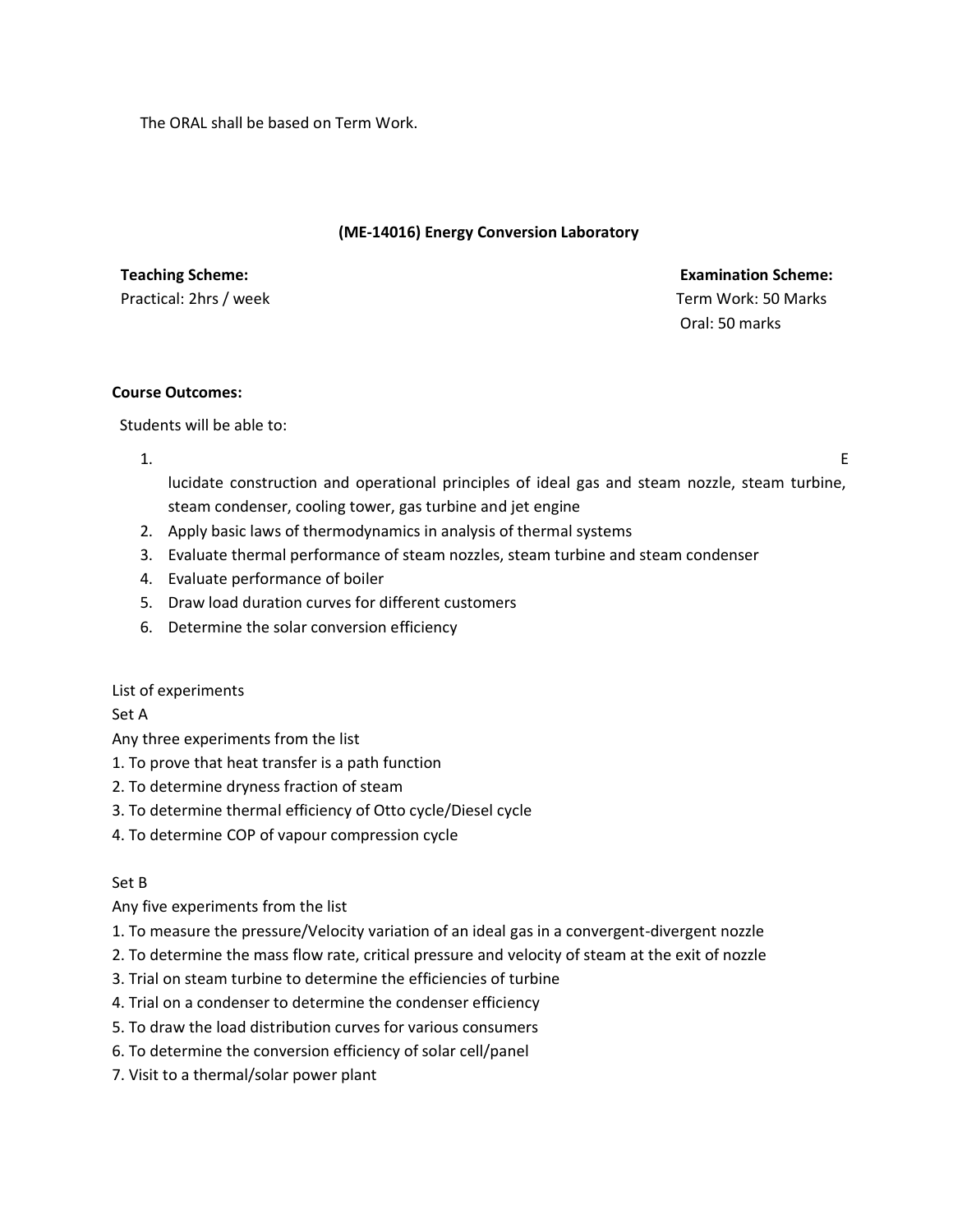### **(ME-14018) IC. Engines Laboratory**

### **Teaching Scheme Examination Scheme** Examination Scheme Examination Scheme Examination Scheme

Practical: 2 hrs/week Term work: 50 marks Oral: 50 Marks

### **Course Outcomes:**

Student will able to

- 1. Exhibit his competency towards preventive maintenance of IC engines.
- 2. Evaluate basic performance parameters of I.C. Engine and implement the knowledge in industry.
- 3. Analyze exhaust emission on the basis of factors affecting them and report the remedies.
- 4. Contribute towards reduction in vehicle pollution.

### **List of experiments (Any Eight):**

- 1. Determine calorific value of solid and liquid fuel using bomb Calorimeter
- 2. Perform a trial on single cylinder Diesel engine for variable load test and energy balance.
- 3. Perform a trial on single cylinder Petrol engine for variable speed test and energy balance.
- 4. Development of cylinder pressure and crank angle (p-theta) diagram and p-v diagram
- 5. Measurements of Exhaust Emissions of Petrol engine.
- 6. Measurements of Exhaust Emissions of Diesel engine.
- 7. Perform a trial on multi-cylinder SI engine for variable speed test and energy balance
- 8. Perform a trial on Multi-cylinder CI engine for variable load test
- **9.** Visit to Automobile Industry (Compulsory).

### **HS-17001 Entrepreneurship Development**

### **Teaching Scheme:**

Lectures: 2hr/week

 **Examination Scheme :**  T1 and  $T2 - 40$  marks Theory- 60 marks

### **Course Education Objectives (CEO)**

- 1. To introduce and understand Entrepreneurship and its types
- 2. To understand how to evaluate risk in entrepreneurial ventures
- 3. To understand different type of finances available and financing methods
- 4. To understand marketing, digital marketing and their analytics
- 5. To understand detailed information about the principles, practices and tools involved in all aspects of the sales processes
- 6. To understand basics of operations management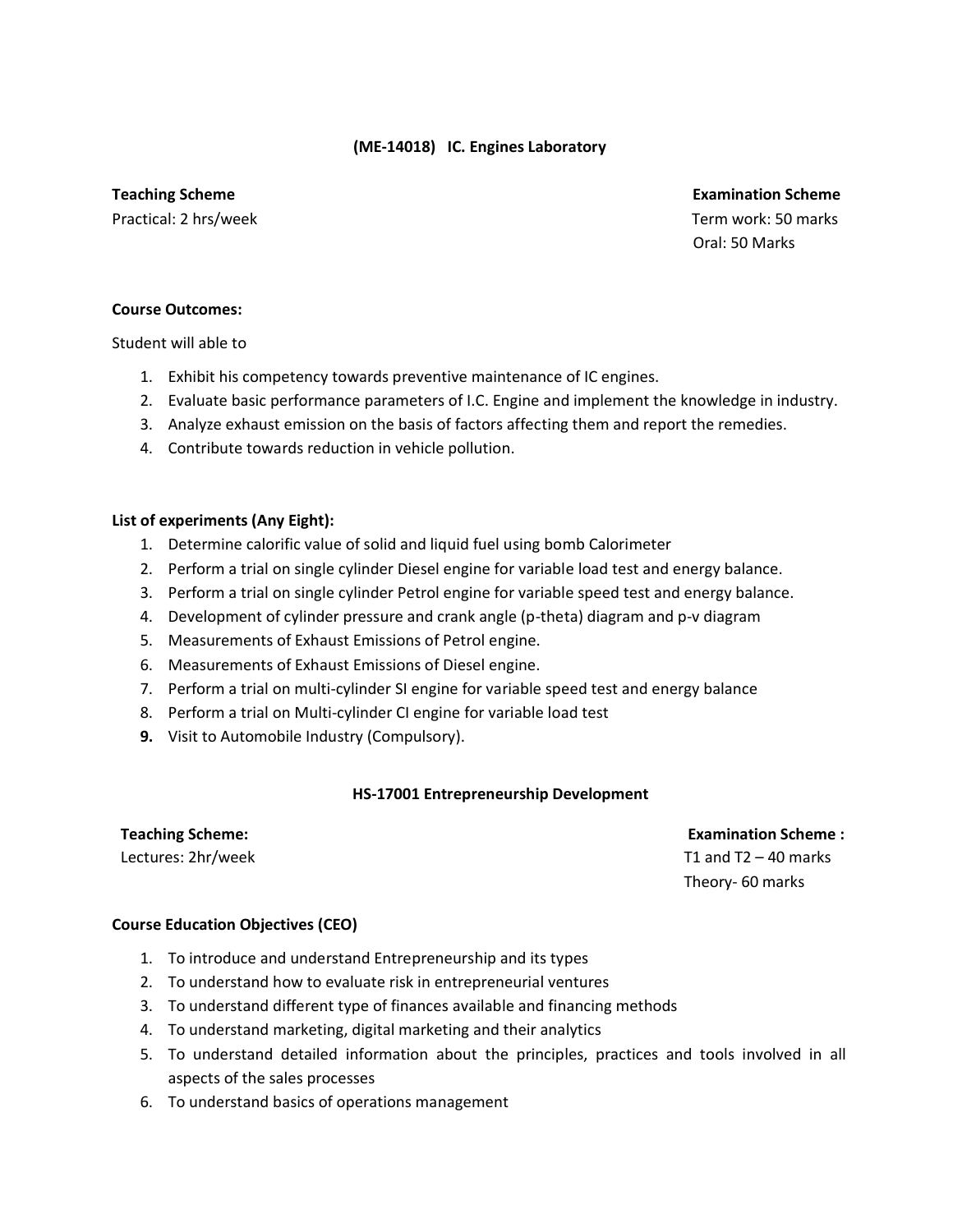- 7. To understand the nuances of Start-up
- 8. To understand how to use proven tools for transforming an idea into a product / service that creates value for others

### **Course Outcomes (CO)**

- 1. Students would understand different types of Entrepreneurial ventures and would be able to discover, develop, and assess opportunities
- 2. Students would learn about opportunity and risk analysis
- 3. Students would understand the strategies for valuing your own company, and how venture capitalist and angel investors use valuations in negotiating milestones, influence and control
- 4. Students would understand to pick correct marketing mix and how to position the company in the market by using analytical tools
- 5. Students would learn how to sale themselves and the product/service and to handle objections
- 6. Students would get to know how organizations operates and their process matrices
- 7. Students will learn how start new ventures
- 8. Students will learn how to write winning business plans

### **Unit I: Market Research (2 hrs)**

Introduction to Entrepreneurship, Profile of the Entrepreneur, Market Gap / Opportunity Analysis, Market Research Methods, Defining the Focal Market: Market Segmentation, Industry analyzing -Research / Competitive Analysis

### **Unit II: Types of Companies and Organizations (1 hr)**

Company/ Organization Types, Legal Aspects, Taxation, Government Liaison, Building the Team, Mergers and Acquisitions

### **Unit III: Business Finance (2 hrs)**

Shares and Stakes, Valuation, Finance Creation (Investors / Financers), Revenue Plans and Projections, Financial Ratios, Business Lifecycle, Break Even

### **Unit IV: Marketing (2 hrs)**

Marketing Basics, Marketing Strategy and Brand Positioning, Plans and Execution Techniques, Marketing Analytics, Online Marketing

| <b>Unit V: Sales</b>                                                                            | (2 hr)           |
|-------------------------------------------------------------------------------------------------|------------------|
| Understanding Sales, Pitching Techniques, Sales strategies, Inside Sales v/s Outside Sales, RFP |                  |
| <b>Unit VI: Operations Management</b>                                                           | $(1 \text{ hr})$ |
| Operational Basics, Process Analysis, Productivity, Quality                                     |                  |
| <b>Unit VII: Start-ups</b>                                                                      | (2 hr)           |

Start-up Basics, Terms, Start-up Financing, Start-up Incubation, Start-up Incubation, Getting Listed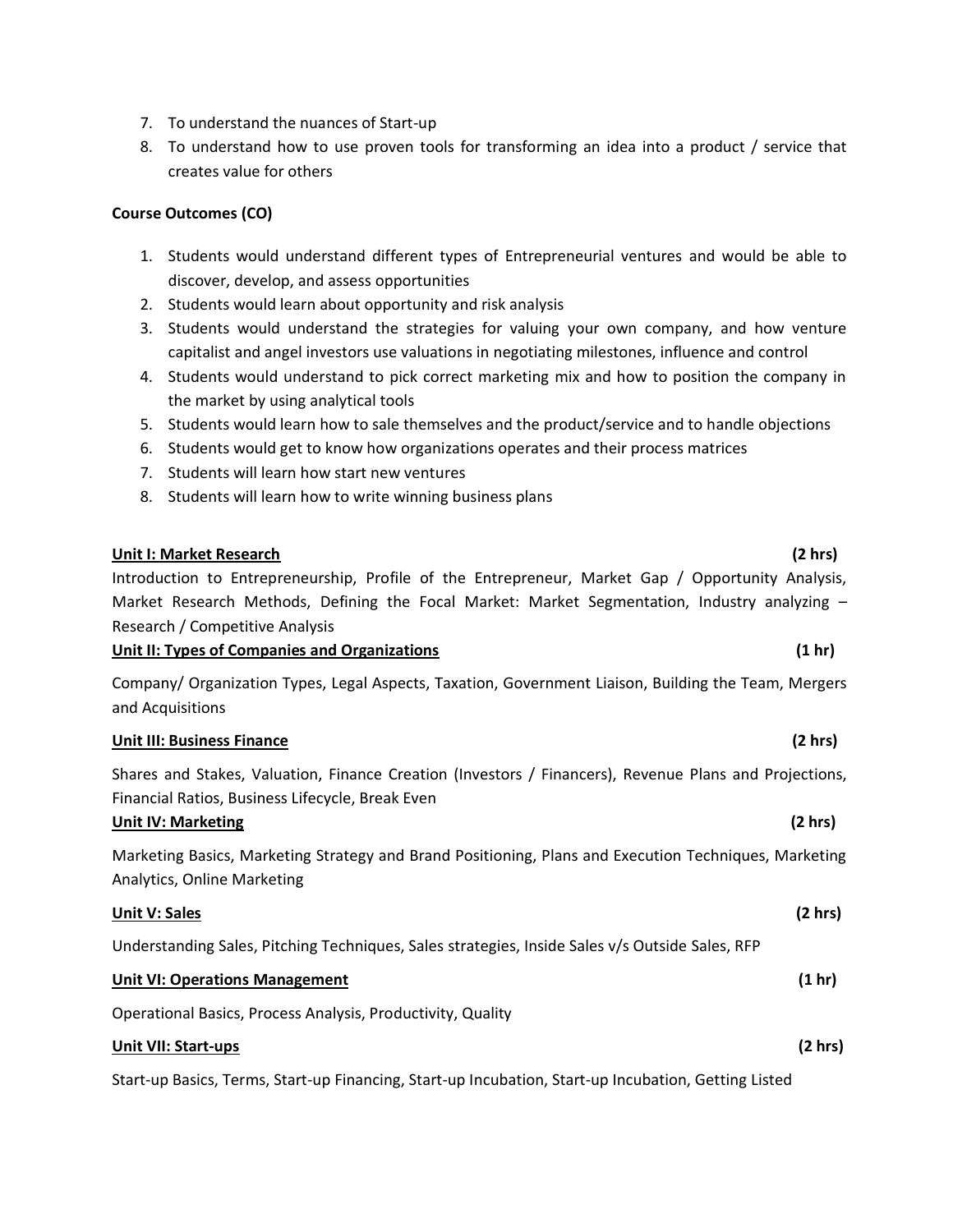### **Text Books:**

- The Startup Playbook: Secrets of the Fastest-Growing Startups From Their Founding Entrepreneurs by David Kidder
- Creativity, Inc.: Overcoming the Unseen Forces That Stand in the Way of True Inspiration by Ed Catmull
- True North by Bill George and Peter Sims
- Bhargava, S. (2003). Transformational leadership: Value based management for Indian Organizations (Ed.). New Delhi: Response-Sage.
- Cardullo, M. W. P. E. (1999). Technological entrepreneurism: Enterprise formation, financing, and growyh. England: Research Studies press Ltd.
- Hisrich, R. D. & Peters, M. P. (2001). Entrepreneurship: Starting, developing, and managing a new enterprise (5th Ed.). New York: McGraw-Hill.

### **References:**

- Kanungo, R. N. (1998). Entrepreneurship and innovation: Models for development (Ed., Vol.2). New Delhi: Sage.
- McClelland, D. C. (1961). Achieving society. Princeton
- Van Nostrand. Verma, J. C., & Singh, G. (2002). Small business and industry: A handbook for entrepreneurs. New Delhi: Response-Sage.
- Richard A Brealy & Steward C Myres. Principles of Corporate Finance, McGraw Hills, 7th Edn,2004
- Prasanna Chandra, Financial Management: Theory and Practice, Tata McGraw Hills, 6th Edn, 2004
- I M Pandey, Financial Management, Vikas Publishing, 9th Edn, 2004
- Aswath Damodaran, Corporate Finance-Theory and Practice , John Wiley & Sons, 1997
- I.M. Pandey & Ramesh Bhat, "Cases in Financial Management", Tata McGraw-Hill, New Delhi.
- Horowitch (ED), Technology in the modern Corporation: A Strategic perspective, Pergamon Press, 1986.
- M. Dodgson (ED), Technology and the firm: Strategies, management 7 Public Policy, Longman, Harlow, 1989.

# **[AS(ILE)-17008] English Proficiency II**

### **Teaching Scheme: Evaluation Scheme:**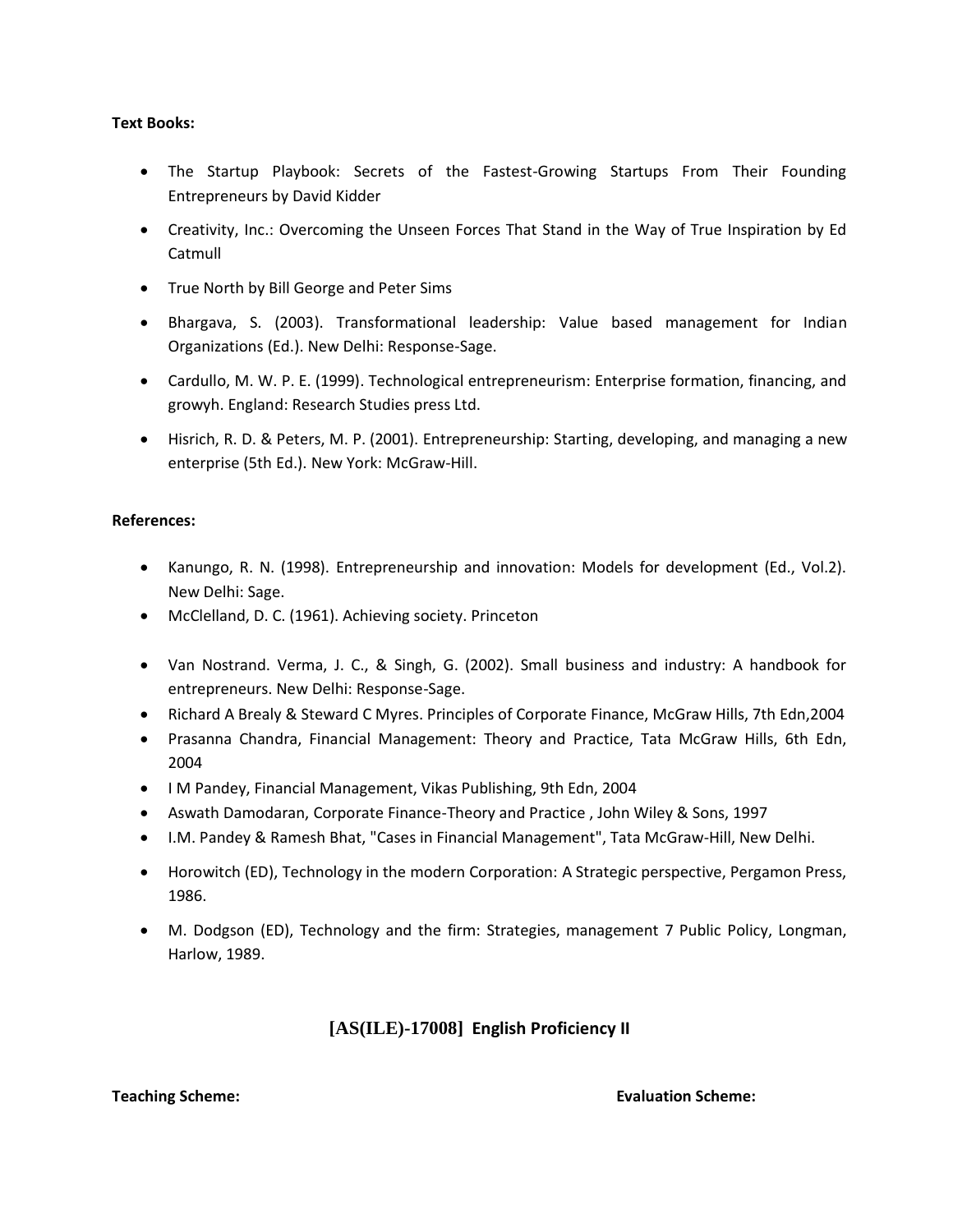Lectures: 1Hr/week The Theorem Controller Controller Controller Theorem Theorem Theorem Theorem Theorem Theorem Theorem Theorem Theorem Theorem Theorem Theorem Theorem Theorem Theorem Theorem Theorem Theorem Theorem Theore Practical: 4 Hr/week **End-Sem Exam: 50 Marks** End-Sem Exam: 50 Marks

### **Course Objectives:**

- 1. To help students boost their confidence, communicate effectively and to present their ideas in a rational and logical manner
- 2. To apply effective writing skills widely practised across the globe
- 3. To enhance their linguistic competence and grasp intricacies involved in the development of their communicative ability to be employable
- 4. To help students understand the basic concept of employability and its importance in their career path
- 5. To make them industry ready and enhance employability

### **Course Outcomes:**

Students will able to

- 1. Students will be able to communicate well using meaningful sentences for conversation or speech.
- 2. They will be able to reproduce their understanding of concepts of communicating using English language
- 3. Students will be able to read and comprehend communication well and write an effectively and enhance formal communication
- 4. Students will be able to better Presentation skills and participate in healthy discussions both formal and informal among peers
- 5. They will be more confident facing interviews, acquiring professional skills and will be industry ready

| Unit I: Linguistic Competence Building                                                  | [ 3 hrs] |
|-----------------------------------------------------------------------------------------|----------|
| Enhancement of Word Power, Formal and Group Discussions                                 |          |
| Unit II: Presentation Skill Development<br>Oral and Written Presentations               | [ 3 hrs] |
| <b>Unit III: Business Writing</b><br>Business Reports, CV, Resume, Statement of Purpose | [ 4 hrs] |
| Unit IV: Job Readiness<br>Interview Skills and Mock Interviews                          | [4 hrs]  |

**Text books:**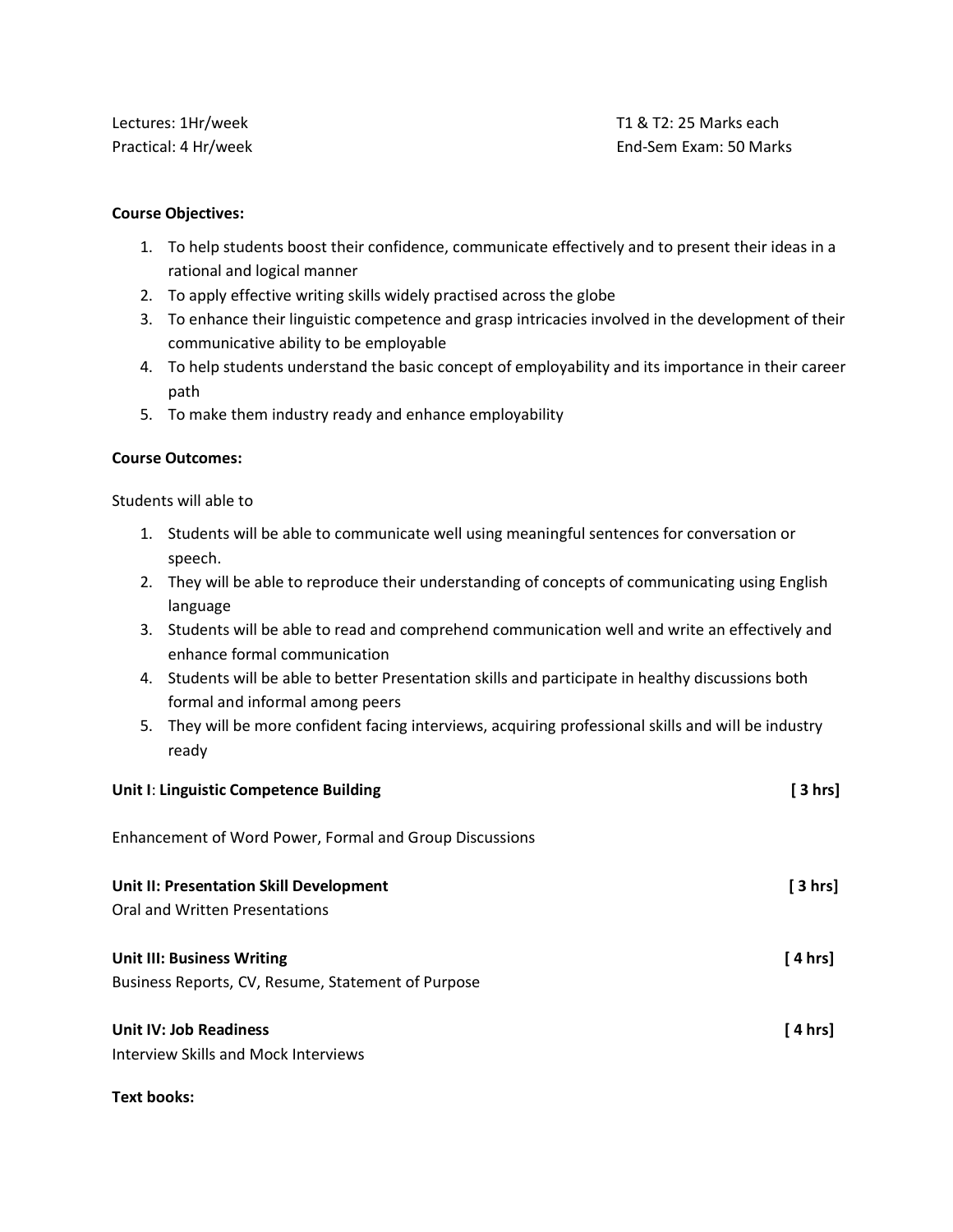- Communication Skills for Technical Students by T.M. Farhathullah (Orient Longman)
- Communication for Business: A Practical Approach by Shirley Tailor (Longman)

### **Reference Books:**

- Corporate Communication by Jaishri Jethwaney (Oxford University Press)
- Written Communication in English by Saran Freeman (Orient Longman)
- Business Correspondence and Report Writing, R. C. Sharma & Krishna Mohan (Tata McGraw Hill)

# **[AS(ILE)-17009] Finance for Engineers-II**

• <mark>Syllabus awaited</mark>

# **[AS(ILE)-17010] Engineering Economics-II**

**Teaching Scheme Examination Scheme** Lectures: 2hrs/weekField Work/Assignment: 40 End Semester Exam: 60

### **Course Education Objectives (CEO):**

- 1. To introduce the essentials of managerial economics
- 2. To increase international economic knowledge and how international markets work
- 3. To understand personal finance and investments
- 4. To understand how exchange rates and currency markets work
- 5. To understand how start-ups finances are generated

### **Course Outcomes (CO):**

Students will able to

- 1. Students would understand how managerial decisions are based on economics
- 2. Students would learn about capital budgeting and planning
- 3. Students would understand the importance balance trade, monetary policies and exchange rates
- 4. Students would understand the importance of day to day budgeting and personal finances at early stage
- 5. Students would learn about start-up culture and economics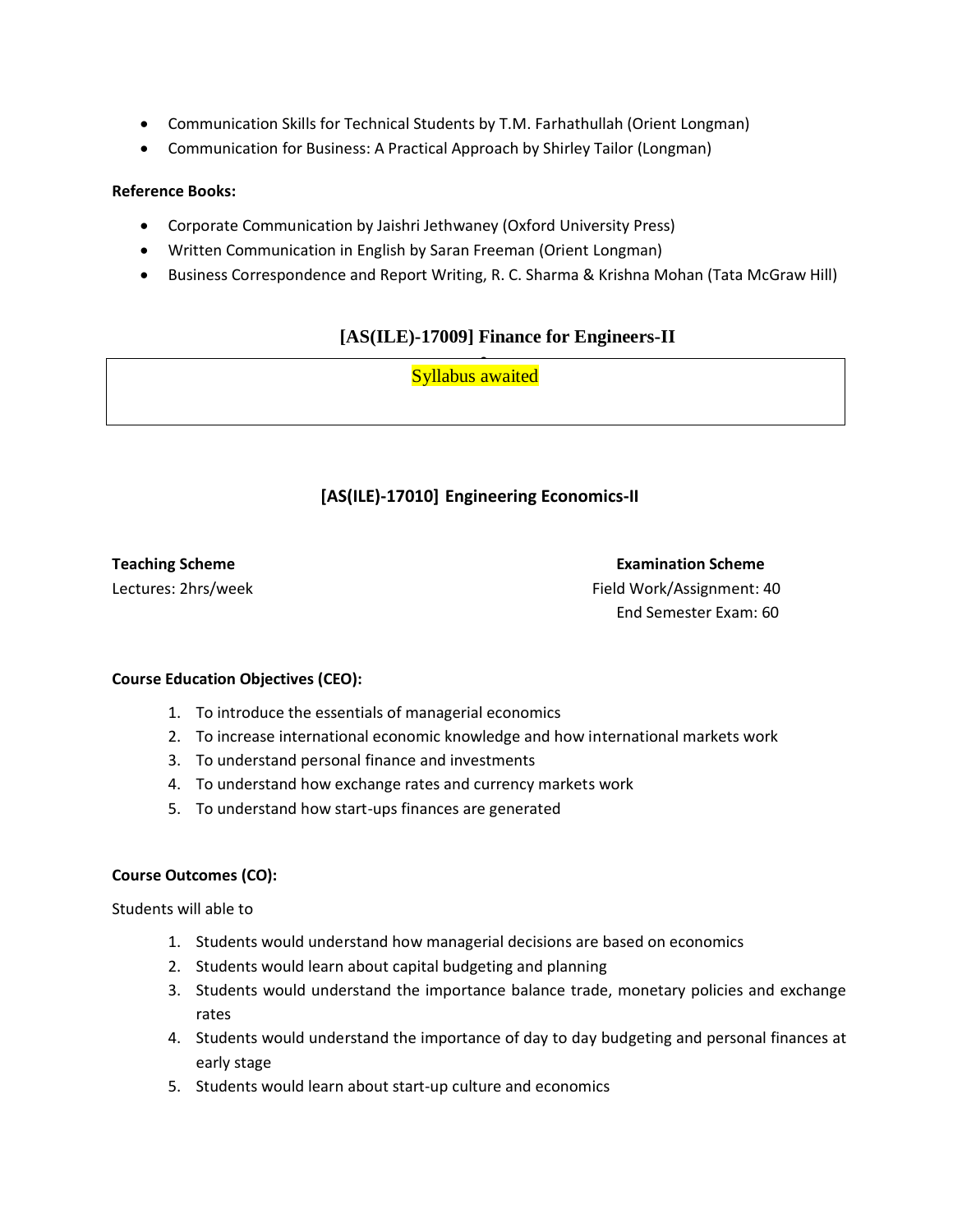6. Students would get to know funding rounds which would help them to run their own startups

### **Unit I**: **Managerial Economics [10 Hrs]**

Nature and scope of Managerial Decisions, Objectives of firms, Techniques of analyses with special reference to econometric method, Analysis of demand pattern, demand forecasting, Production function and production planning, cost and product relationships, cost function, Break-even-point analysis, Pricing and price related policies, Labour productivities and wages, Optimization problems, Introductory aspects of capital budgeting, Selected case studies under Indian conditions.

### **Unit II: International Economics [7 Hrs]**

Balance of Trade and Balance of Payments, Barriers to Trade, Benefits of Trade/Comparative Advantage, Foreign Currency Markets/Exchange Rates, Monetary, Fiscal and Exchange rate policies, Economic Development.

### **Unit III: Personal Economics [5 Hrs]**

Compound Interest and Credit, Financial Markets, Human Capital and Insurance, Money Management/Budgeting, Risk and Return, Saving and Investing

### **Unit IV**: **Start – up Economics [ 6 hrs]**

Introduction to Start-up Finance, Introduction to Financial Terms, Financial Ratios, Capital Funding, VC's , Funding Rounds, Series A, B..

### **Text Books:**

- Carton, D. and J.Perloff. Modern Industrial Organization (Reading, Massachusetts: Addison-Wesley), 1999.
- Hay, Donald A. and Derek J. Morris. Industrial Economics and Organization: Theory and Evidence, 2<sup>nd</sup> Edition (Oxford: Oxford University Press), 1991.
- Lall, Sanjaya. Competitiveness, Technology and Skills (Cheltenham: Edward Elgar), 2001.
- Scherer, F. M. and D. Ross. Industrial Market Structure and Economic Performance, 3<sup>rd</sup> Edition (Houghton: Mifflin), 1990.

### **Reference:**

• Schmalensee, R., Inter-industry studies of Structure and Performance, in Schmalensee, R. and R. D. Willig (eds.): Handbook of Industrial Organization [Amsterdam: North-Holland] Vols. 2 Chapter 16, pp. 951-1009, 1989.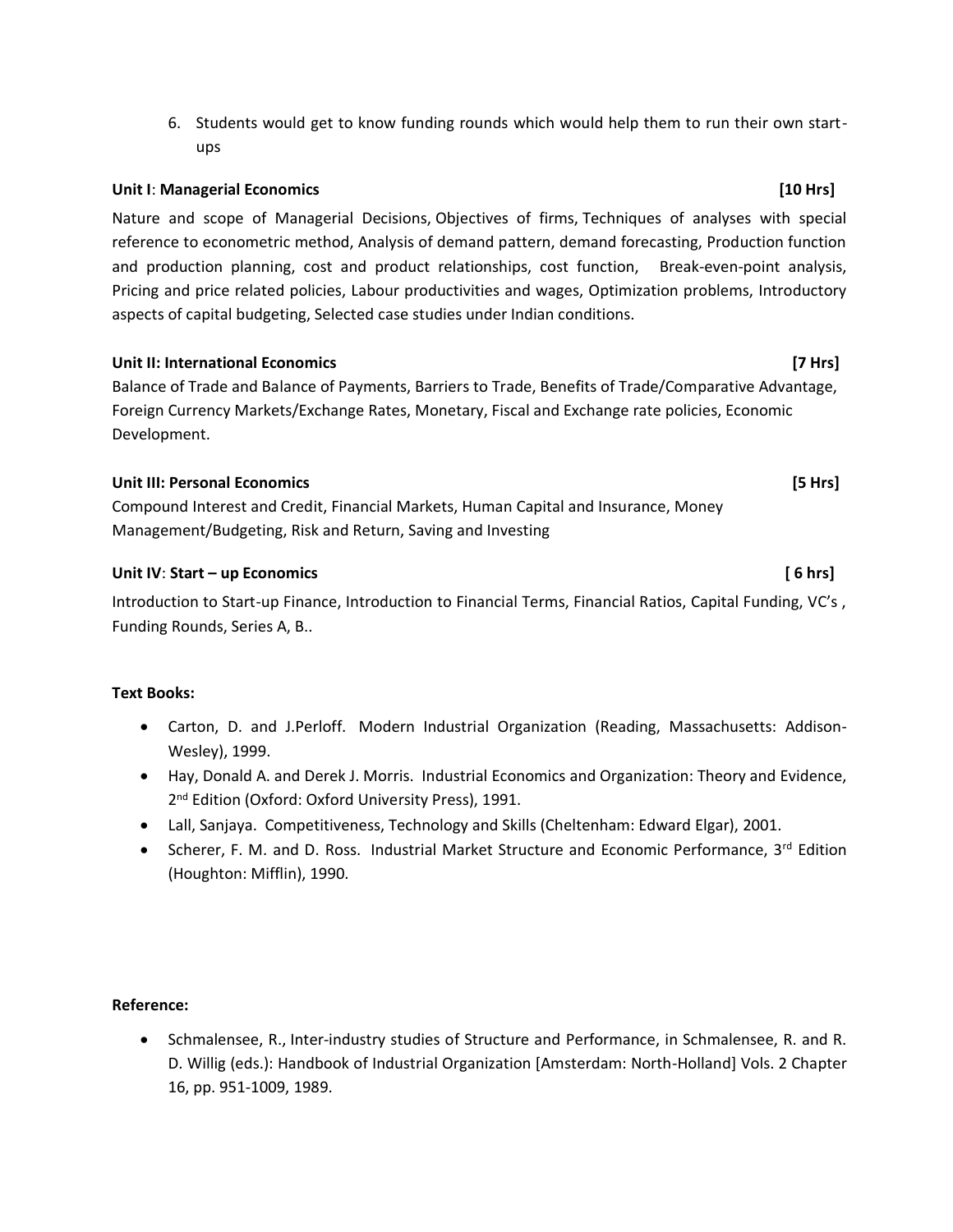• Siddharthan, N. S. and Y.S. Rajan. Global Business, Technology and Knowledge Sharing: Lessons for Developing Country Enterprises (New Delhi: Macmillan), 2002.

# **[AS(ILE)-17011]Industrial Psychology-II**

**Teaching Scheme Examination Scheme** Lectures: 2hrs/weekField Work/Assignment: 40 End Semester Exam: 60

### **Course Education Objectives (CEO):**

- 1. To gain insights about the role of psychology in employability in the  $21^{st}$  century
- 2. To understand the elements of interpersonal relationships at work place
- 3. To connect basic principles of Industrial Psychology with Engineering with respect to engineering disciplines through practical application
- 4. To learn the importance of Psychology in designing consumer based products

### **Course Outcomes (CO)**

Student will able to

- 1. Students would learn about major psychological factors involved in the process of employment
- 2. Students would acquire psychological skills required to sustain employability
- 3. Students would understand the elements of organizational culture for enhancing group/team behaviour
- 4. Students would understand the role of diversity in workforce and acknowledge the multicultural factors influencing workplace behaviour
- 5. Students would learn to apply the concepts of Engineering Psychology with respect to their disciplines
- 6. Students would learn about the impact of Psychological factors in consumer behaviour and role of conscious efforts needed in designing products
- 7. Students would demonstrate the knowledge gained through practical implementation

### **Unit I: Managing People at Work**

Employee Selection- Techniques, Fair Employment Practices, Biographical Information, Interviews, References & Letters of Recommendation

Job Analysis- Types; Newer Developments

Performance Assessment: Evaluation & Appraisal- Objective & Subjective Techniques, Bias, Post Appraisal Interviews

Organizational Training- Types of Training, Psychological Issues; Career Development & Planning **[8 hrs]**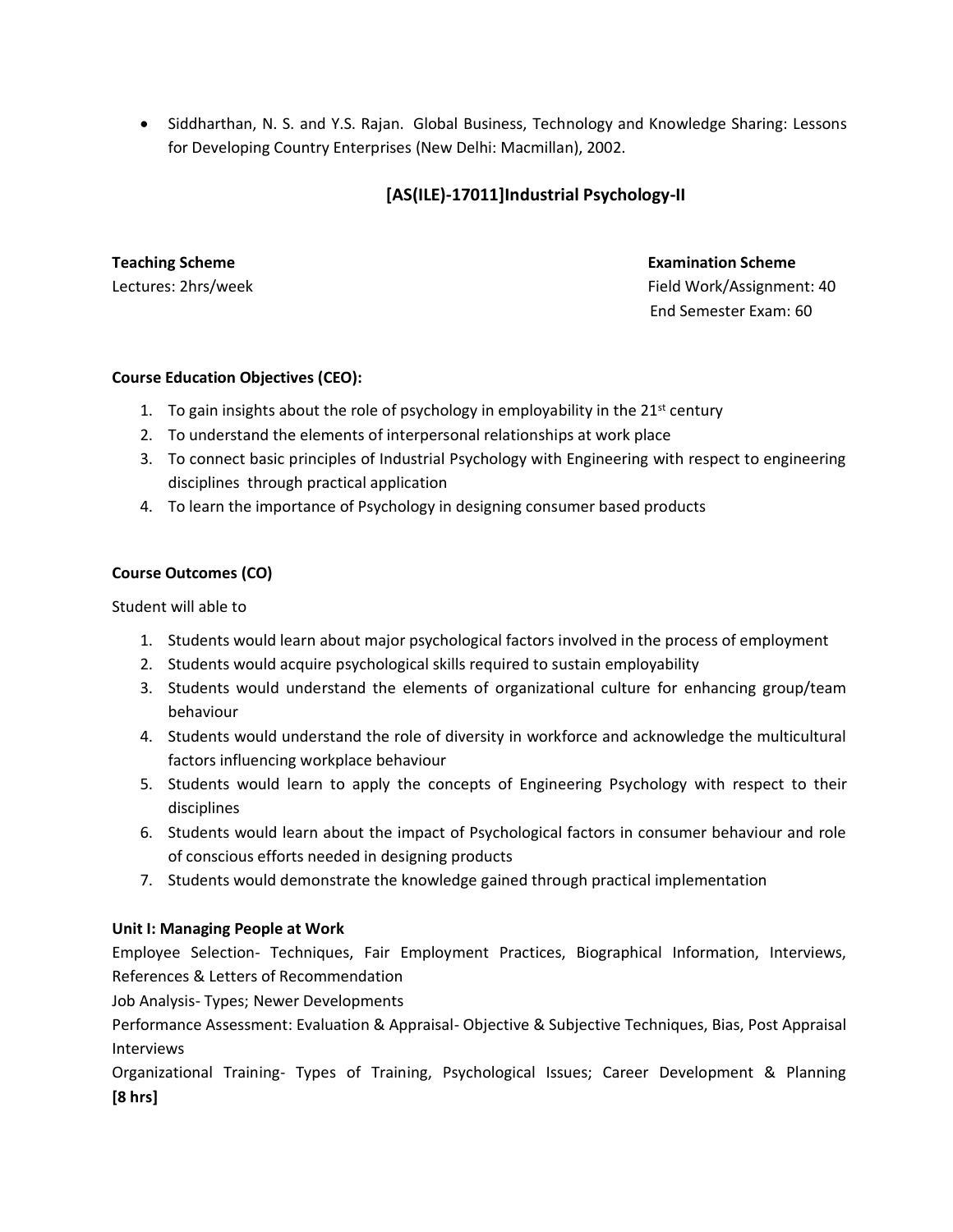### **Unit II: Groups at Work [6 hrs]**

Relationships- At workplace, Issues, Developing Effective Relationships

Groups & Teams- Stages of Group Development, Group Behaviour, Social Identity Theory

Leadership- New Approaches- Leader-Member Exchange, Transactional, Transformational & Charismatic Leaderships

Diversity at Workplace- Cultural Differences (Multiculturalism, Psychometric Testing, Motivation, Workrelated Attitude, Leadership, Team work, etc.)

### Unit III: Engineering Psychology-II **and the system of the system of the system**  $[8 \text{ hrs}]$

Workspace Designs- General Principles, Design of Standing & Seating Work Areas; Human Anthropometry- Structural & Functional Data, Use of Anthropometric Data in Design

Human Computer Interaction- Software Design Cycle, System & User Characteristics, Principles & Guidelines for Design

Automation- Problems, Function Allocation; Transportation- Visibility, Hazards & Collisions, Characteristics of Impaired Driver, Safety Improvements

Industrial Robots

### **Unit IV: Consumer Psychology [6 hrs]**

Scope & Research Methods- Surveys, Public Opinion Polls, Focus Groups, Observations of Shopping Behaviour, Neuromarketing

Advertising- Nature, Scope & Types

Consumer Behaviour & Motivation- Buying Habits, Product Pricing, Targeted Advertising

Visual Merchandising- Psychological Perspective- Techniques, Impulse Buying, Online Visual Merchandising

### **Text Books:**

- Schultz, D. & Schultz, S. E. (2013). *Psychology and Work Today: An Introduction to Industrial and Organizational Psychology*. 7th Edition. Pearson Education: New Delhi.
- Matthewman, L., Rose, A. & Hetherington, A. (2009). *Work Psychology*. Oxford University Press: India.
- Wickens, C. D.; Lee, J. D., Liu, Y. & Gordon Becker, S. E. (2015). *An Introduction to Human Factors Engineering*. 2nd Edition. Pearson Education: New Delhi.

### **References:**

- Landy, F. J. & Conte, J. M. (2010). *Work in the 21st Century: An Introduction to Industrial and Organizational Psychology*. 2nd Edition. Wiley India: New Delhi.
- Schultz, D. & Schultz, S. E. (2002). *Psychology and Work Today*. Pearson Education: New Delhi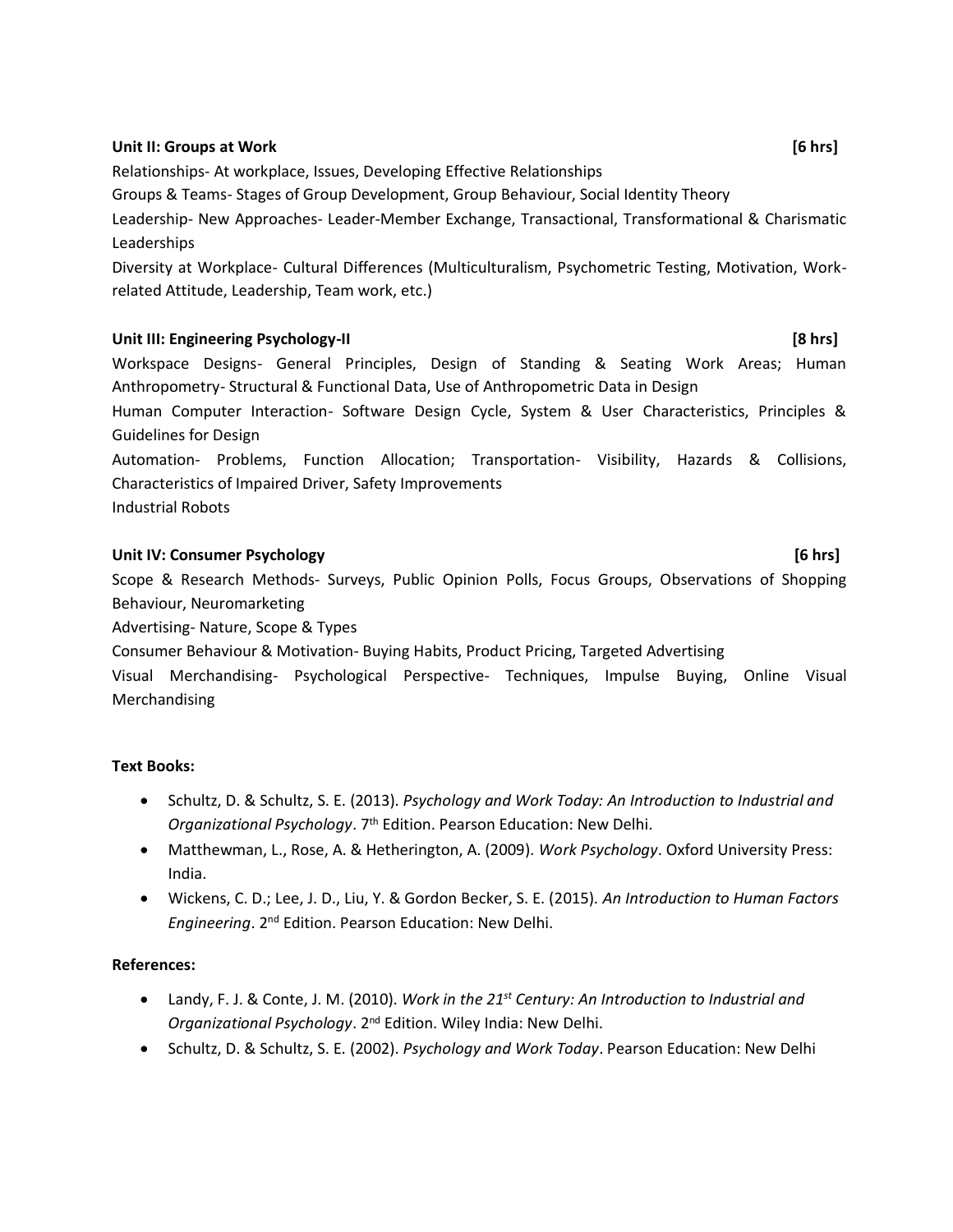# **[AS(ILE)-17012] Personnel Psychology (II)**

### **Teaching Scheme- Examination Scheme-**

2 Lectures per week **3** Assignments for 60 marks End semester of 40 marks

### **Course Objectives:**

- 9. To understand importance of motivation
- 10. To understand importance of standards of conduct.
- 11. To understand ways of successful career
- 12. To make students aware about stressors and conflicts at workplace and their management.

### **Course outcomes-**

Students will able to

- 1. Students will understand importance of motivation.
- 2. Students will be able to realize importance of standards of behavior at work place.
- 3. Students will get guide lines to achieve workplace success.
- 4. Students will enable to manage stress and conflict in their personal life and at workplace.

| <b>Unit I- Motivation-</b>                                                      | [4 Hrs] |
|---------------------------------------------------------------------------------|---------|
| Self motivation and motivating others in their job                              |         |
| Unit II - Emotional Intelligence & values-                                      | [4 Hrs] |
| Emotional intelligence and Standards of conducts                                |         |
| Unit III - Work place success -                                                 | [8 Hrs] |
| Setting goals, performance appraisal and moving ahead                           |         |
| Unit IV-Stress & conflict management at work place-                             | [6 Hrs] |
| Occupational stress and conflict, strategies for stress and conflict management |         |

### **Text Books:**

- Khana S.S.- ( 2016) Organizational Behaviour( Text and Cases) Chand and company Pvt.Ltd.Delhi.
- Rae Andr'e :- (2008) organizational behavior. Dorling Kindersley( India) Pvt. Ltd.
- Wallace H.and Masters L.- (2008) Personality development..Cengage Learning India Pvt. Ltd.

### **Reference books:**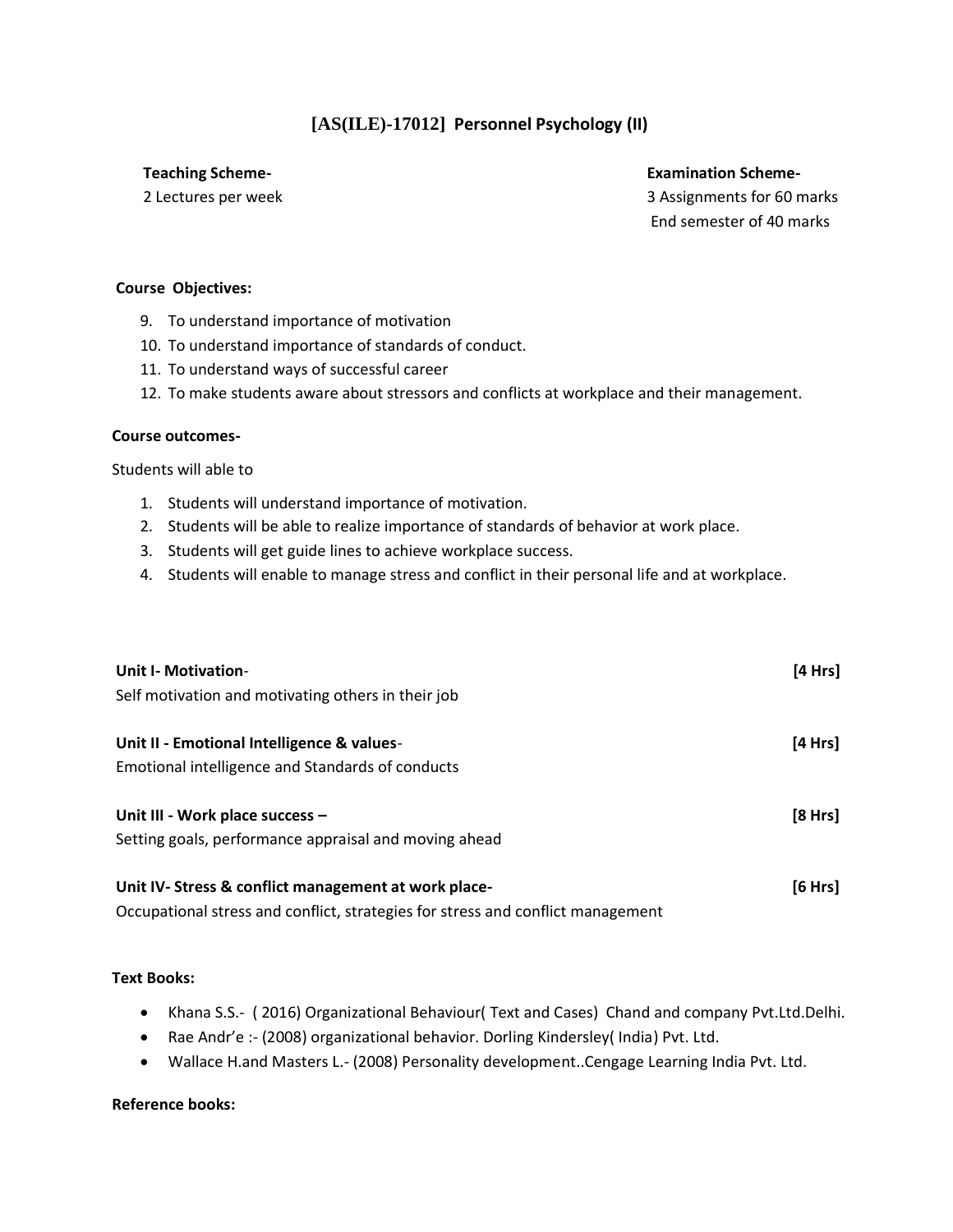- Robbins S, JudgeA, Vohra N:- (2013)Organizational behavior.(15<sup>th</sup> ed) Pearson Education, Inc.
- Singh Kavita:- (2010) Organizational behavior-Text and cases. Dorling Kindersley (India) pvt. Ltd.

## **[AS(ILE)-17013] Japanese Language -II**

### **Teaching Scheme: Evaluation Scheme:**

2 Hours/ week **Oral Exam: 20 Marks** 20 Marks 20 Marks 20 Marks 20 Marks 20 Marks 20 Marks 20 Marks 20 Marks 20 Marks 20 Marks 20 Marks 20 Marks 20 Marks 20 Marks 20 Marks 20 Marks 20 Marks 20 Marks 20 Marks 20 Marks 20 Mar Written Exam: 80 Marks

### **Course Education Objectives (CEO)**

- 1. Introduction to Situational Conversations
- 2. Telephone etiquettes and conversation
- 3. Writing and reading basic texts
- 4. Grammar- Two types of adjectives, conjugation of verbs, transitive, intransitive verbs,
- 5. Comparative Degree, Causative & Imperative forms

### **Course Outcomes (CO)**

### Students will be able to

- 1. Students would be able to acquire target phrases and expressions
- 2. Students would master elementary Japanese grammar
- 3. Students would be able to converse about professions at work
- 4. Students would be familiar with the customs, work culture & society of Japan

### **Unit I [6 hrs]**

Formation of requests, asking for permission/prohibition, speaking conversations of everyday life.

**Unit II [6 hrs]**

Rules and prohibitions, expressing potential and hobbies, sharing experiences.

### **Unit III [ 6 hrs]**

Informal Conversations with friends, Expression of opinions, expectations, Utilization of modifying forms

### **Unit IV [6 hrs]**

Vocabulary of Machines, Directions, Forms of verbs (give/take/receive), Description of condition and coming to decision

### **Text books:**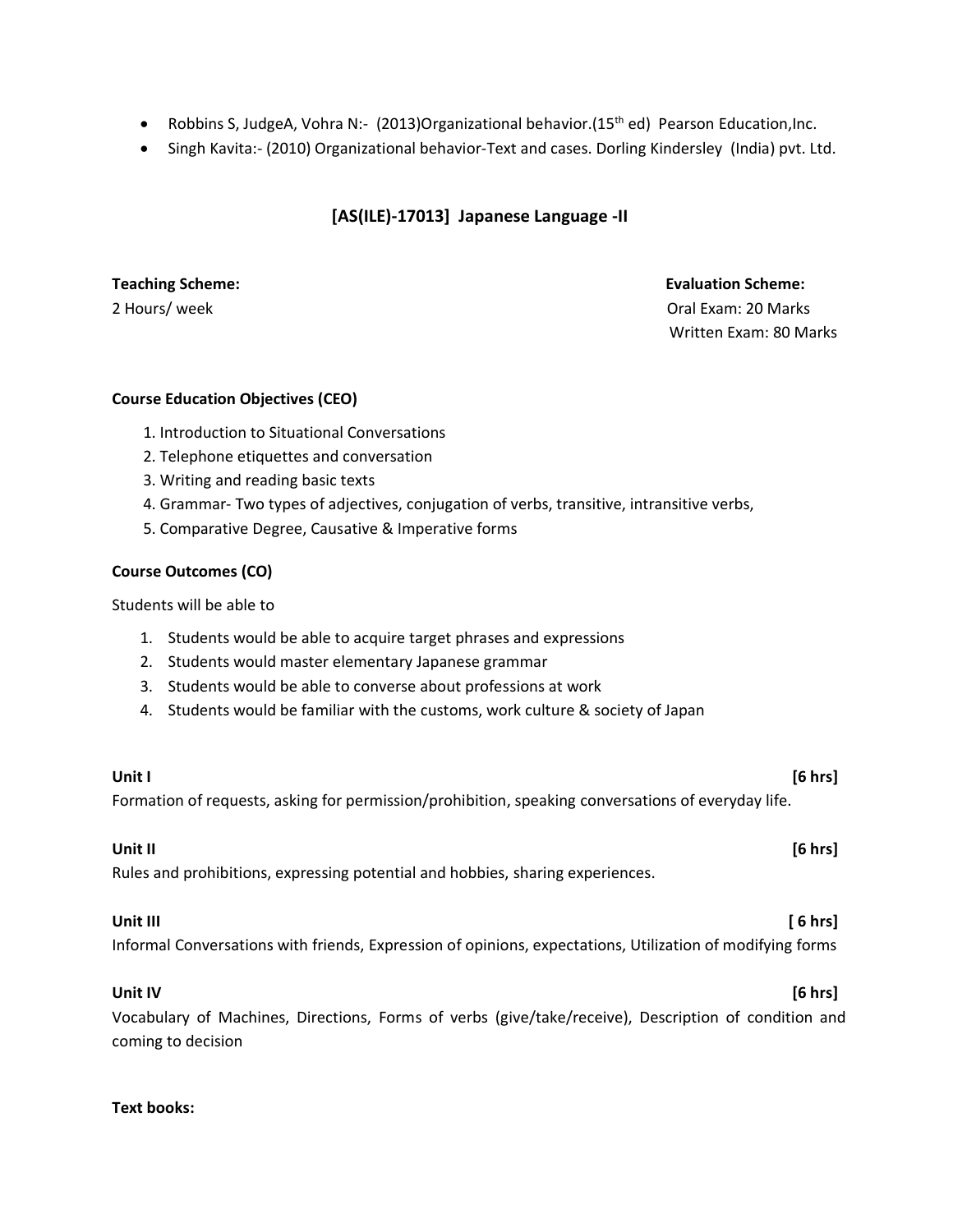• Minnano no Nihongo 1-2.Goyal Publishers& Distributors Pvt. Ltd. Delhi, India.

# **[AS(ILE)-17014] German Language -II**

**2 Hours/ week 20 Marks** 20 Marks 20 Marks 20 Marks 20 Marks 20 Marks 20 Marks 20 Marks 20 Marks 20 Marks 20 Marks 30 Marks 30 Marks 30 Marks 30 Marks 30 Marks 30 Marks 30 Marks 30 Marks 30 Marks 30 Marks 30 Marks 30 Marks

# **Teaching Scheme: Evaluation Scheme: Total Marks**

Written Exam: 80 Marks

### **Course Education Objectives (CEO)**

- 1. Situational Conversations
- 2. Telephonic Conversation
- 3. Writing and reading basic texts or emails
- 4. Grammar- Accusative, Dative, Prepositions, Comparative Degree, Adjective Endings, Imperative
- 5. Introduction to tourism and culture of Germany

### **Course Outcomes (CO)**

- 1. Students would understand conversations of time and appointments
- 2. Students would be familiar with the place orientation and directions
- 3. Students would be able to converse about professions and schedules at work
- 4. Students would be familiar with the tourism and culture of German

### **Unit I Termine: (Appointments) [7 hrs]**

Termine und Verabredungen, Pünktlichkeit interkulturell, Texte: Meldebestätigung, Veranstaltungsangebote, Arztchild, Gedicht, Wortfelder: Uhrzeiten, Wochentage, Tageszeiten

### **Unit II Orientierung: (Orientation) [7 hrs]**

Orientierung am Arbeitsplatz, Der Weg zur Arbeit, Die Stadt Leipzig/ Quiz online, Texte: Stadtplan, Etagenplan, Terminkalender, Prospekt, Wortfelder: Stadt, Verkehrsmittel, Büro und Computer

### **Unit III Berufe: (Professions) [6 Hrs]**

Beruf und Alltag, Texte: Visitenkarten, Wörterbuchauszüge, Wortfelder: Berufe und Tätigkeiten

### **Unit IV Berlin sehen: (To see Berlin) [6 Hrs]**

Eine Exkursion durch Berlin, Orientierung in der Stadt, Projekt ,,Internetrally'' Texte: Busplan, Stadtplan, Postkarte, Exkursionsprogramm, Wortfelder: Tourismus, Kultur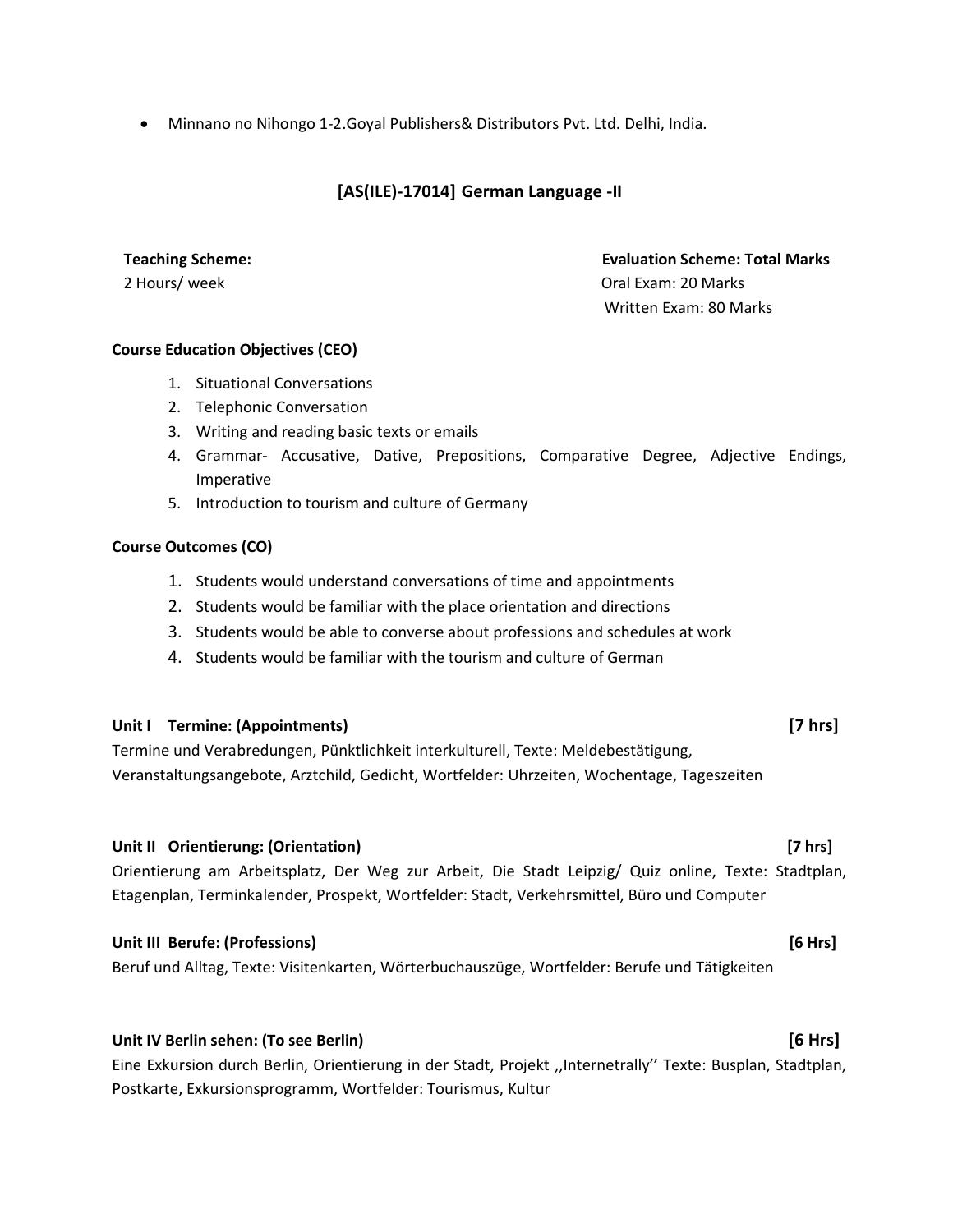### **Text Book:**

• Funk, Kuhn, & Demme. Studio d A1. Deutsch als Fremdsprache. 2011. Goyal Publishers & Distributors Pvt. Ltd. Delhi, India

### **Minor course**

### **( ME ) Elements of Machine Design**

**Teaching Scheme:**  Lectures: 3hrs/week

 **Examination Scheme :**  T1 and  $T2 - 40$  marks Theory- 60 marks

### **Course Outcomes:**

Student will be able to

- 1. Students will be able to evaluate the different types of stresses induced in a component due to different types of static loading conditions.
- 2. Students will be able to analyze the stress and strain on mechanical components;
- 3. Demonstrate knowledge on basic machine elements used in machine design

### **Unit I : Fundamental aspect of design: [6 hrs]**

The meaning of design, Engineering design, Phases of design, design considerations, stress and strain consideration, factor of safety, standardization , preferred series, material selection – weighted point method.

### **Unit II : Design against static load: [7**

### **hrs]**

Commonly used engineering materials and their important mechanical properties – Cast Iron, Mild Steel, Stress-strain relationship, stresses due to bending and torsional load, design of cotter/knuckle, eccentric loading and theories of failure**.** 

| Unit III: Introduction to Design of mechanical components: | $[7 \text{ hrs}]$ |
|------------------------------------------------------------|-------------------|
| Design of bolted and threaded joints, welded joints        |                   |
| Unit IV: Introduction to Design of mechanical components   | $[7 \text{ hrs}]$ |
| Design of shafts, keys and coupling and springs            |                   |

### **Unit V: Introduction to Fluctuating loads [4 hrs]**

Stress concentration, fatigue failure, endurance limit, notch sensitivity, Goodman & Soderberg diagram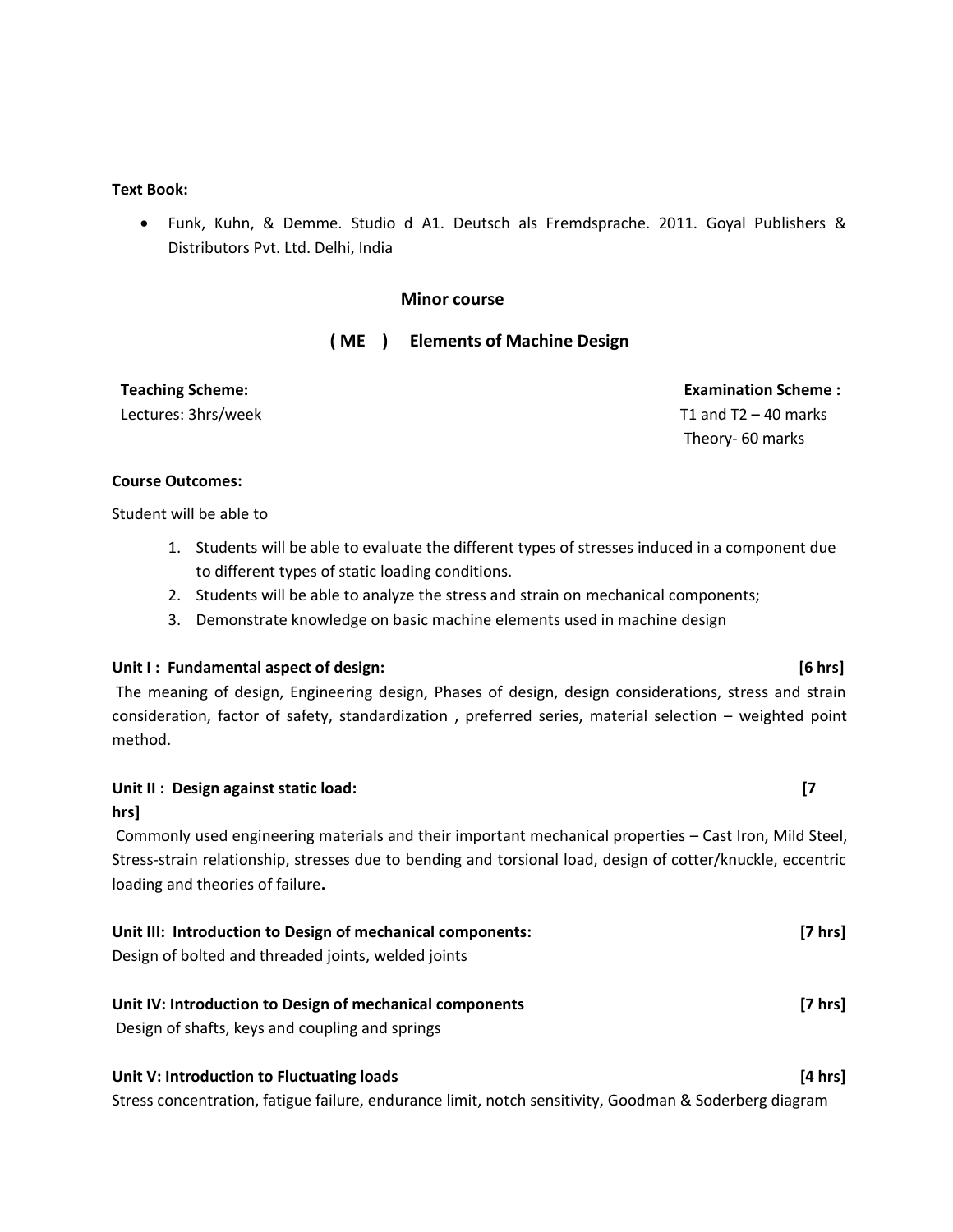**Unit VI:** Design of gears: Terminology, Types, Force analysis, Gear tooth failures **[4 hrs] Text Books**:

- Shigley J.E. and Mischke C.R. "Mechanical Engineering Design" McGraw Hill Publ. Co. Ltd.
- Bhandari V.B. "Design of Machine Elements" Tata McGraw Hill Publ. Co. Ltd.

### **Reference Books:**

- Spotts M.F. "Design of Machine Elements" Prentice Hall International.
- Black P.H. and O. Eugene Adams "Machine Design" McGraw Hill Book Co.Ltd.
- "Design Data" P.S.G. College of Technology, Coimbatore.
- Hall A.S.; Holowenko A.R. and Laughlin H.G. "Theory and Problems of Machine Design" Schaum"s outline series.

### **Honour Course (Thermal Stream)**

### **(MHP15008) Computational Fluid Dynamics**

### **Teaching Scheme:**  Practical:3hrs/week

 **Examination Scheme :**  T1 and  $T2 - 40$  marks Theory- 60 marks

### **Course Outcomes:**

At the end of the course students will be able to:

- 1. Understand the governing equations
- 2. Create a grid for simple problems
- 3. Apply the boundary conditions
- 4. Write simple algorithms

### **Syllabus Contents:**

**Introduction to CFD:** Computational approach to Fluid Dynamics and its comparison with experimental and analytical methods, Basics of PDE: Elliptic, Parabolic and Hyperbolic Equations. **Governing Equations:** Review of Navier-Stokes Equation and simplified forms, Solution Methodology:

FDM and FVM with special emphasis on FVM, Stability, Convergence and Accuracy.

**Finite Volume Method:** Domain discretization, types of mesh and quality of mesh, SIMPLE, pressure velocity coupling, Checkerboard pressure field and staggered grid approach

**Geometry Modeling and Grid Generation:** Practical aspects of computational modeling of flow domains, Grid Generation, Types of mesh and selection criteria, Mesh quality, Key parameters and their importance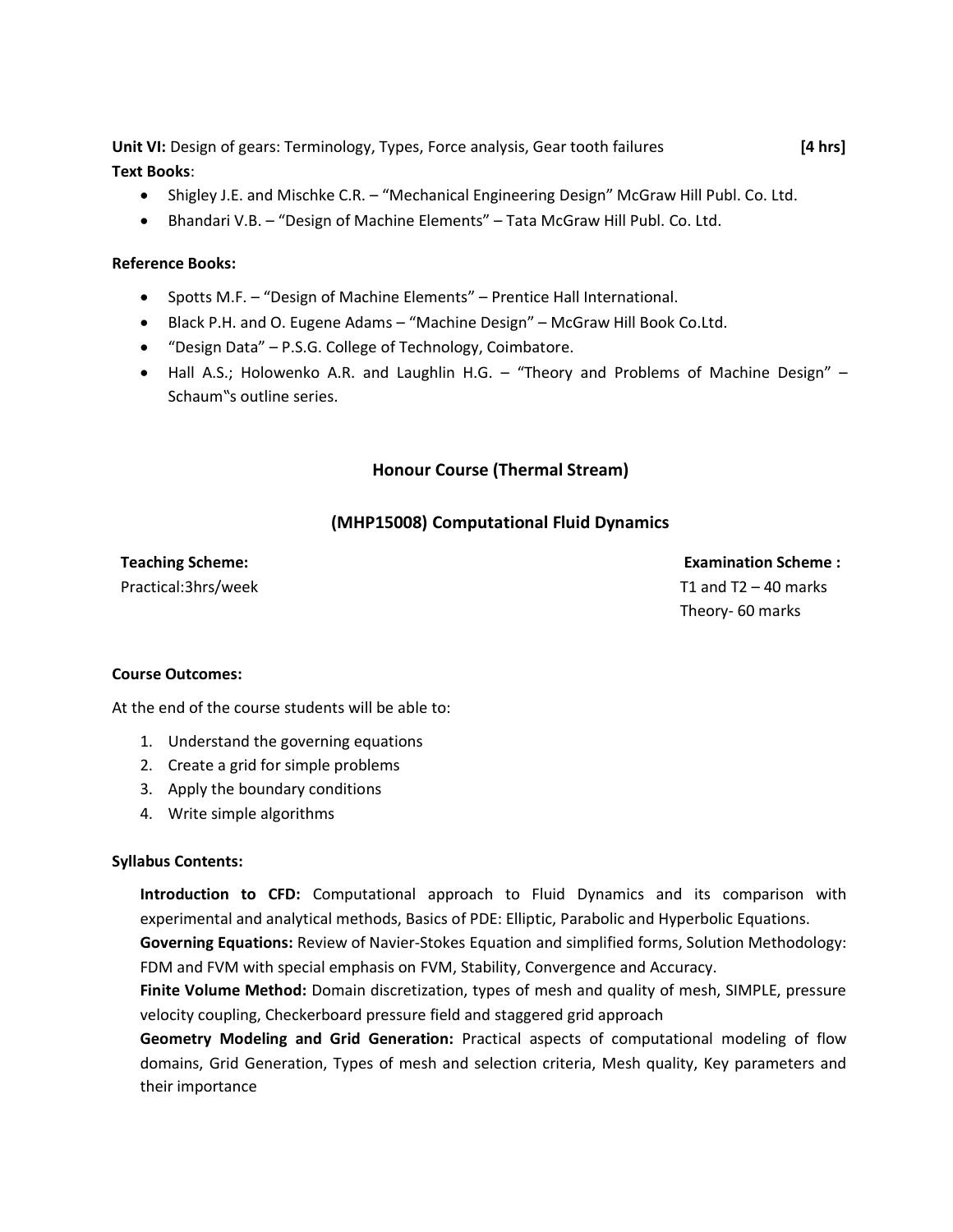**Methodology of CFDHT:** Objectives and importance of CFDHT, CFDHT for Diffusion Equation, Convection Equation and Convection-Diffusion Equation

**Solution of N-S Equations for Incompressible Flows:** Semi-Explicit and Semi-Implicit Algorithms for Staggered Grid System and Non-Staggered Grid System of N-S Equations for Incompressible Flows

### **References:**

- Computational Fluid Dynamics, The Basic with applications by John A. Anderson, Jr., McGraw Hill International editions, Mechanical Engineering series.
- Numerical Methods in Fluid Flow & Heat Transfer by Dr. Suhas Patankar.
- An Introduction to Computational Fluid Flow (Finite Volume Method), by H.K. Versteeg, W.Malalasekera, Printice Hall
- Computational Methods for Fluid Dynamics by Ferziger and Peric, Springer Publication.
- An Introduction to Computational Fluid Mechanics by Chuen-Yen Chow, Wiley Publication.
- Computational Fluid Flow & Heat Transfer by Murlidhar and Sundarrajan, Narosa Publication.

# **Honour Course (Design Stream)**

### **(MDE15006) Finite Element-Boundary Element Methods**

| <b>Teaching Scheme:</b> |  |
|-------------------------|--|
| Practical:3hrs/week     |  |

 **Examination Scheme :** T1 and  $T2 - 40$  marks Theory- 60 marks

### **Course Outcomes:**

At the end of the course:

For one and two dimensional, linear, static and dynamic problems in Structural Mechanics and Heat Transfer, the student will be able to demonstrate the learning outcomes as mentioned below:

- 1. The student will be able to classify a given problem on the basis of its dimensionality as 1-D, 2-D, or 3-D, time-dependence as Static or Dynamic, Linear or Non-linear.
- 2. The students will be able to develop system level matrix equations from a given mathematical model of a problem following the Galerkin weighted residual method or principle of stationary potential.
- 3. While demonstrating the process mentioned in 2 above, he will be able to identify the primary and secondary variables of the problem and choose correct nodal degrees of freedom and develop suitable shape functions for an element, implement Gauss-Legendre scheme of numerical integration to evaluate integrals at element level, and assemble the element level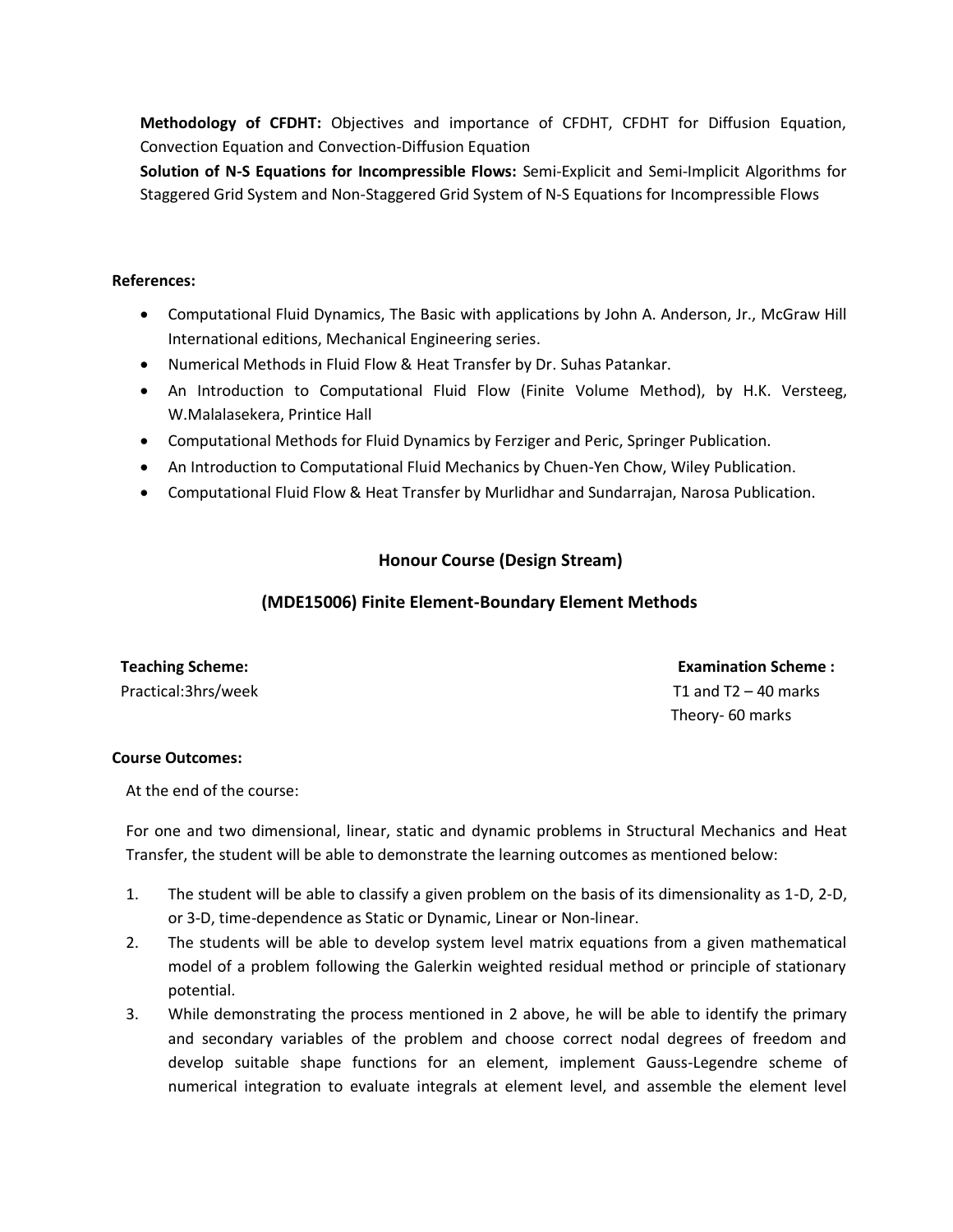equations to get the system level matrix equations. He will also be able to substitute the essential boundary conditions correctly and obtain the solution to system level matrix equations to get the values of the field variable at the global nodes.

- 4. The student will be able to state three sources of errors in implementing FEM and suggest remedies to minimize the same for a given problem, viz. Modeling errors, Approximation errors, and numerical errors.
- 5. The student will be able to obtain consistent and lumped mass matrices for axial vibration of bars and transverse vibration of beams and obtain fundamental frequency of natural vibration using the methods mentioned in the curricula.
- 6. The students will be able use MATLAB for implementation of FEM to obtain elongations at nodes of a bar subjected to traction and concentrated loads and prescribed boundary conditions
- 7. The students will be able to use commercial software like ANSYS or ABAQUS for implementation of FEM to obtain stress concentration due to a small hole in a rectangular plate subjected to traction on edges and concentrated loads at points on the edges and prescribed boundary conditions

The student will be able to apply principles of boundary element method to solve field problems

### **Syllabus Contents:**

### **Unit 1**

Introduction, steps in finite element method, discretisation, types of elements used, Shape functions

### **Unit 2**

Linear Elements, Local and Global coordinates, Nodal degrees of freedom, Finite element formulation variational, weighted residual and virtual work methods

### **Unit 3**

Field problems, conduction heat transfer, electromagnetic and electrostatic fields, Quasi harmonic equation, Axisymmetric field problems, computer implementation,

### **Unit 4**

Higher order elements, isoparametric version, Serendipity elements – Derivation of shape functions, h and p methods of improvements of accuracy, Criteria of making a choice between them , error analysis

### **Unit 5**

Application to non-linear problems, solution to Nervier Strokes equations, phase change, radiation, temperature dependant materials, stress analysis in simple cases, axisymmetric solids, stress concentration factors,

### **Unit 6**

Boundary element approach, numerical implementation, analyzing time domain, boundary element formulation, discretisation and matrix formulation, adaptive mesh refinement.

### **References:**